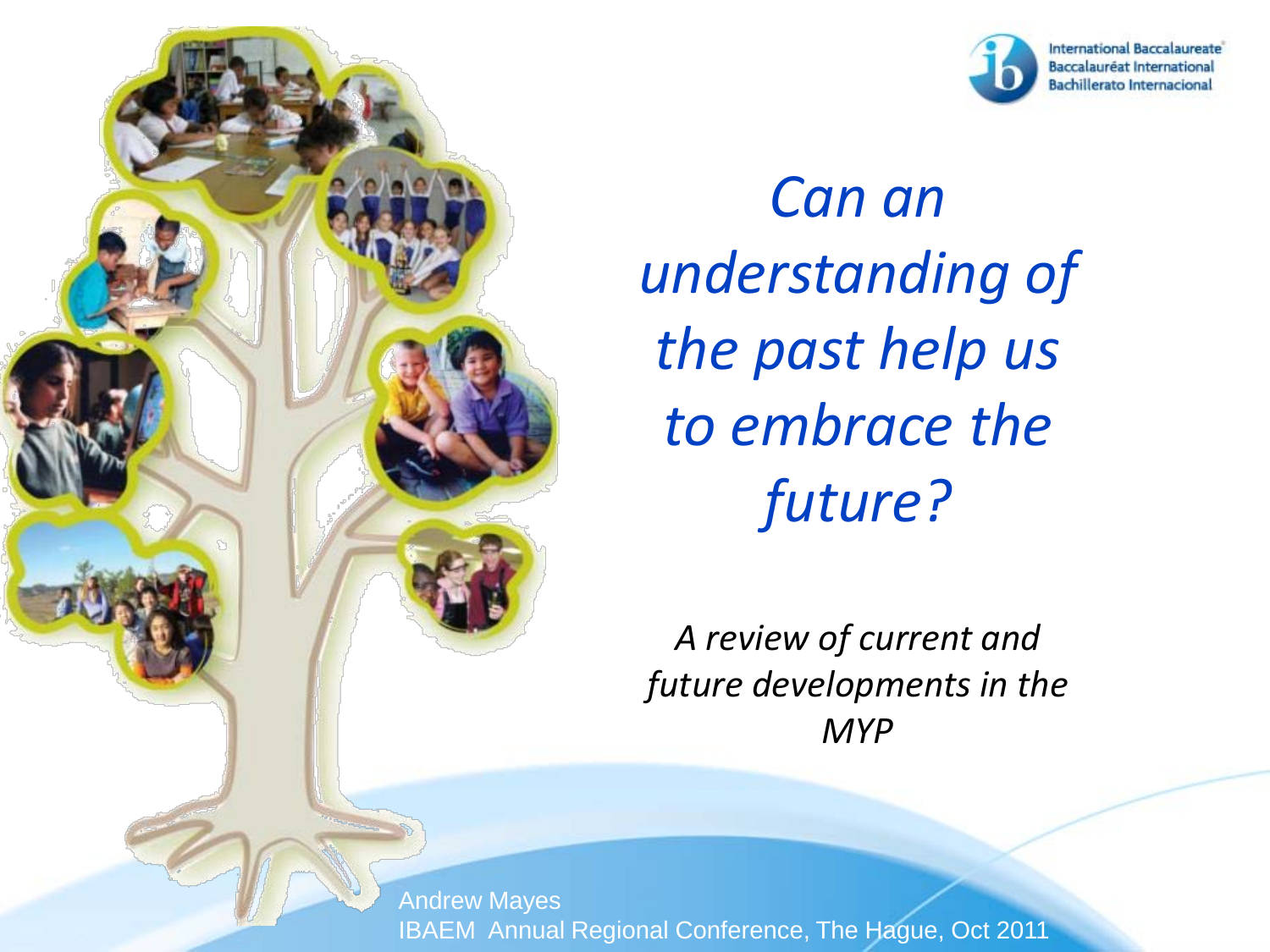

### Andrew Mayes

#### Curriculum and Assessment Manager for:

- Mathematics
- Technology



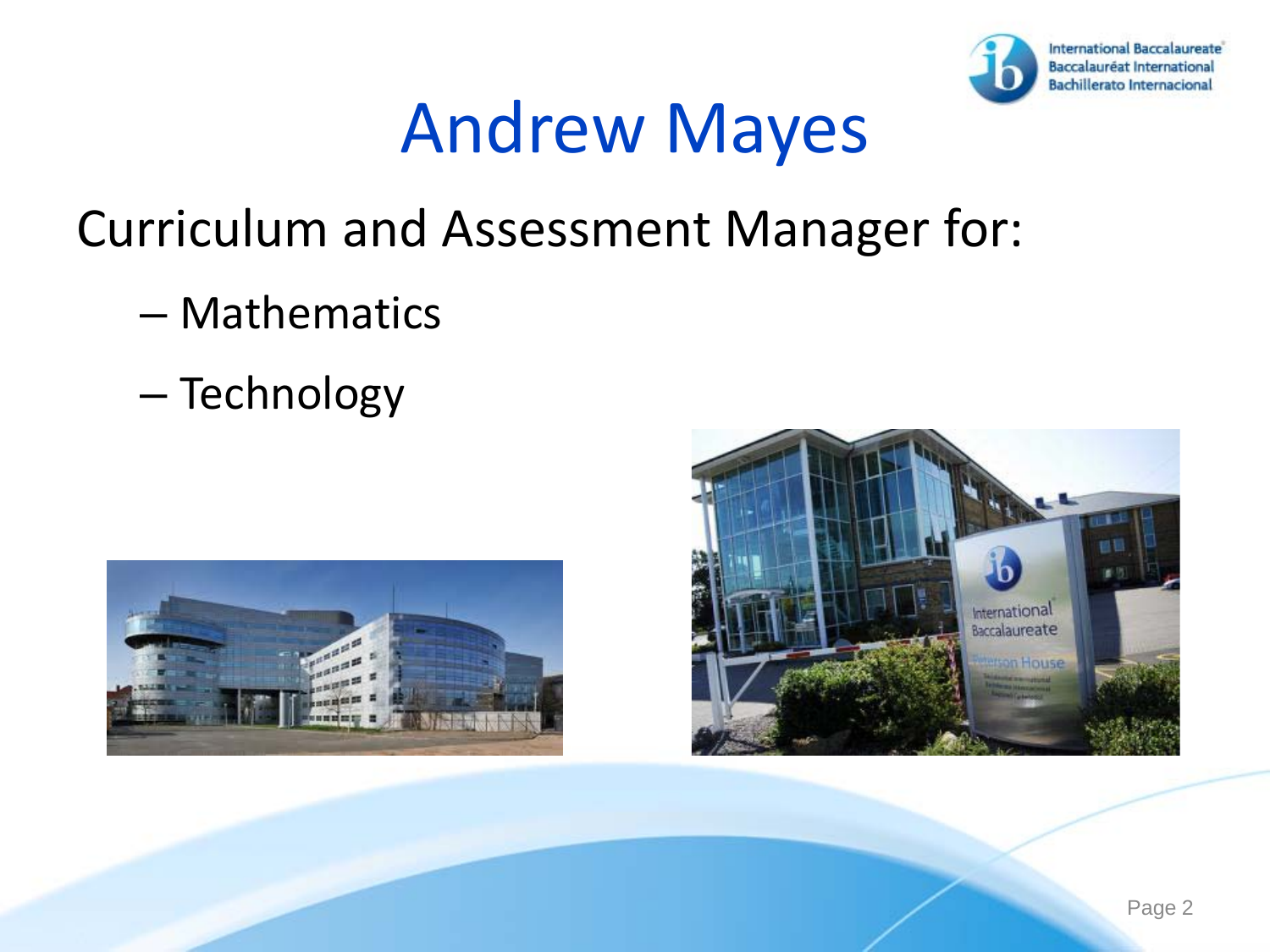

### The MYP Team

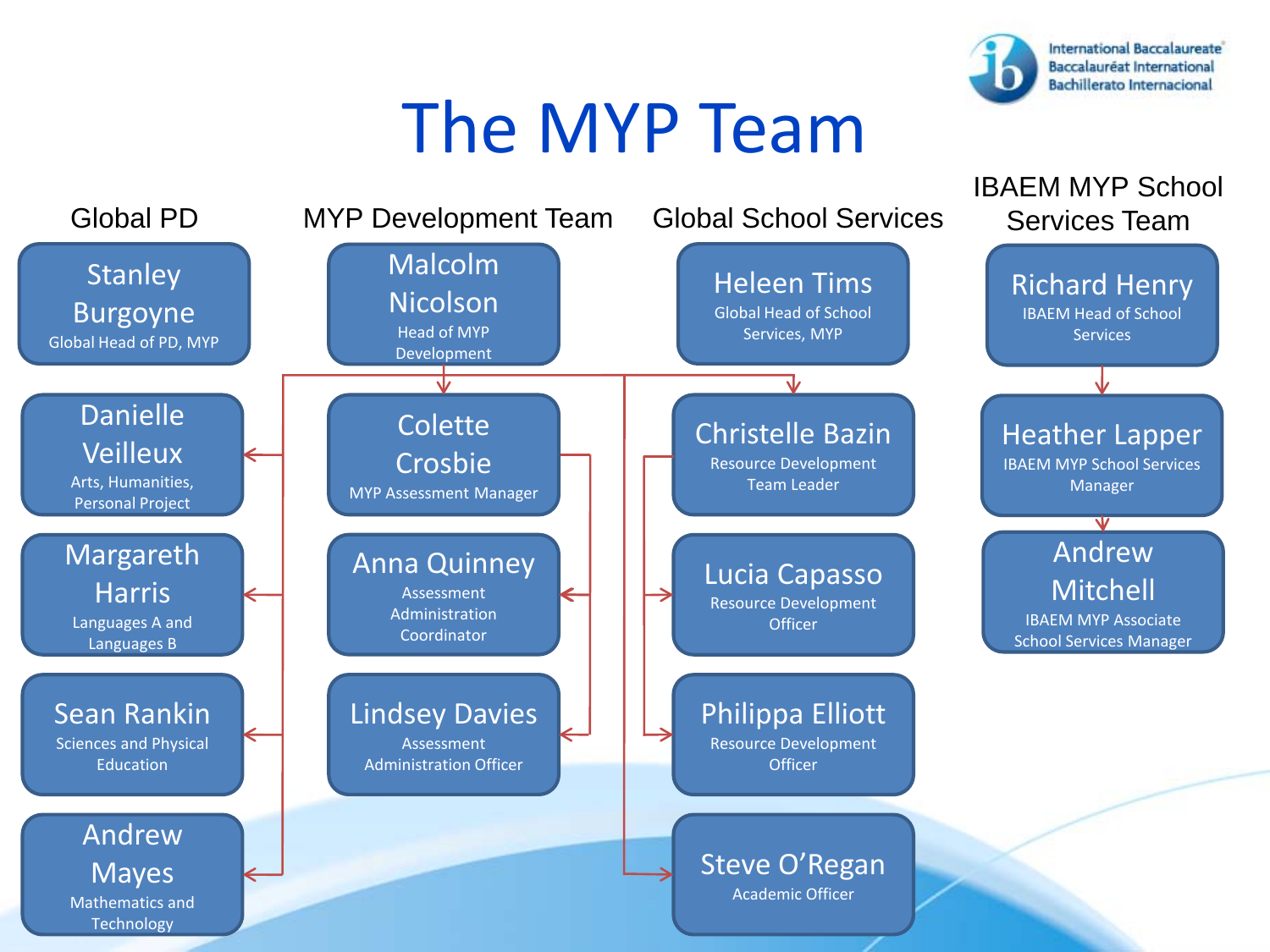

### Latest developments in the MYP

- 1. Global view
- 2. Curriculum review developments
- 3. Coordinator's notes and Twitter
- 4. MYP commercial publications
- 5. MYP: The next chapter
- 6. Discussion & sharing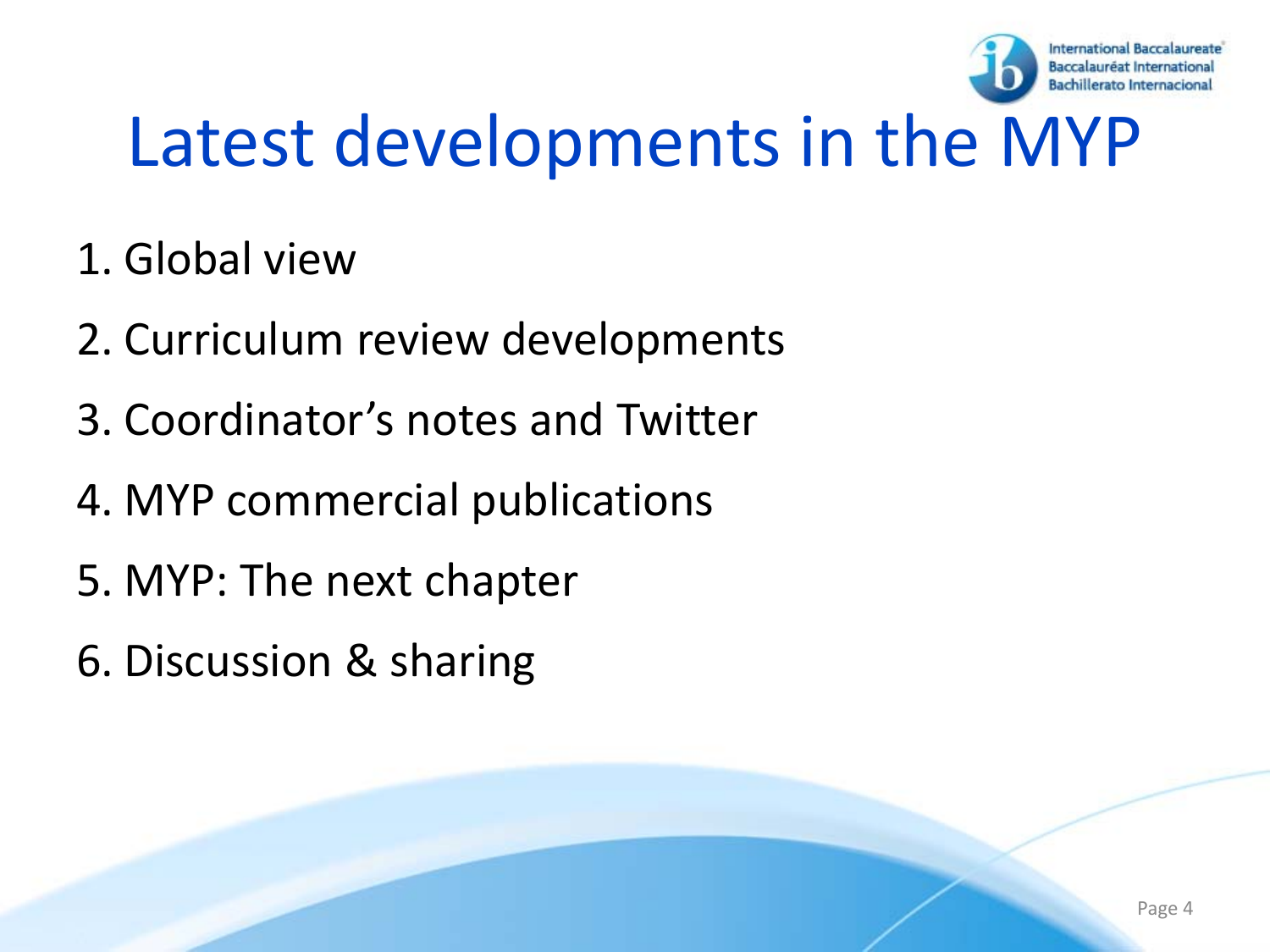

### Global network of MYP schools

The MYP community globally is growing, see:

<http://www.ibo.org/facts/schoolstats/growth.cfm>

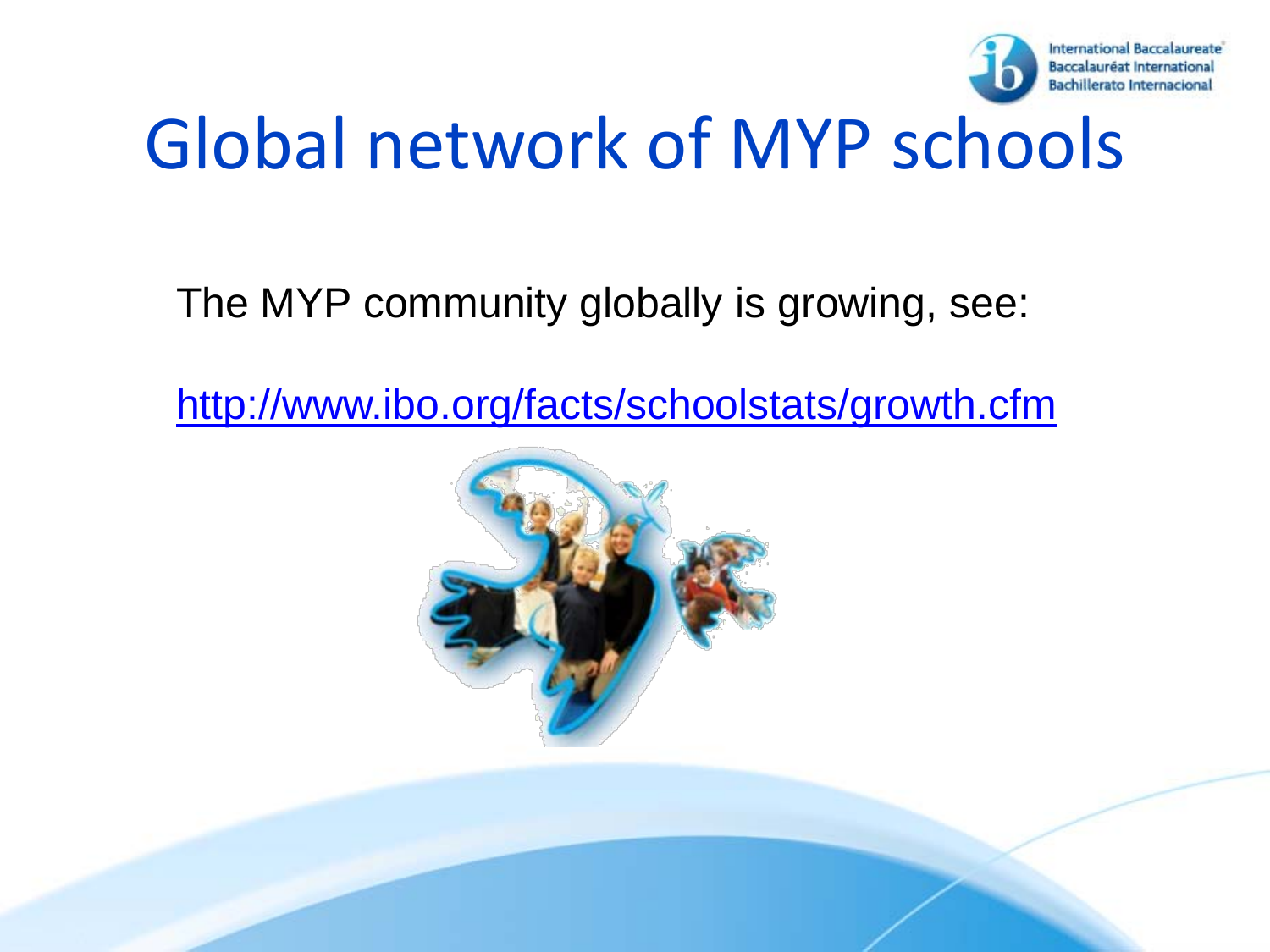### Publications

- $\checkmark$  Coordinator's support material (Aug 2010)
- $\checkmark$  History of the MYP (Sept 2010)
- $\checkmark$  Maths continuum TSM (Dec 2010)
- $\checkmark$  MYP Command terms (Dec 2010)
- $\checkmark$  Personal project guide (Jan 2011)
- $\checkmark$  Personal project TSM (April 2011)
- $\checkmark$  Sciences continuum TSM (July 2011)



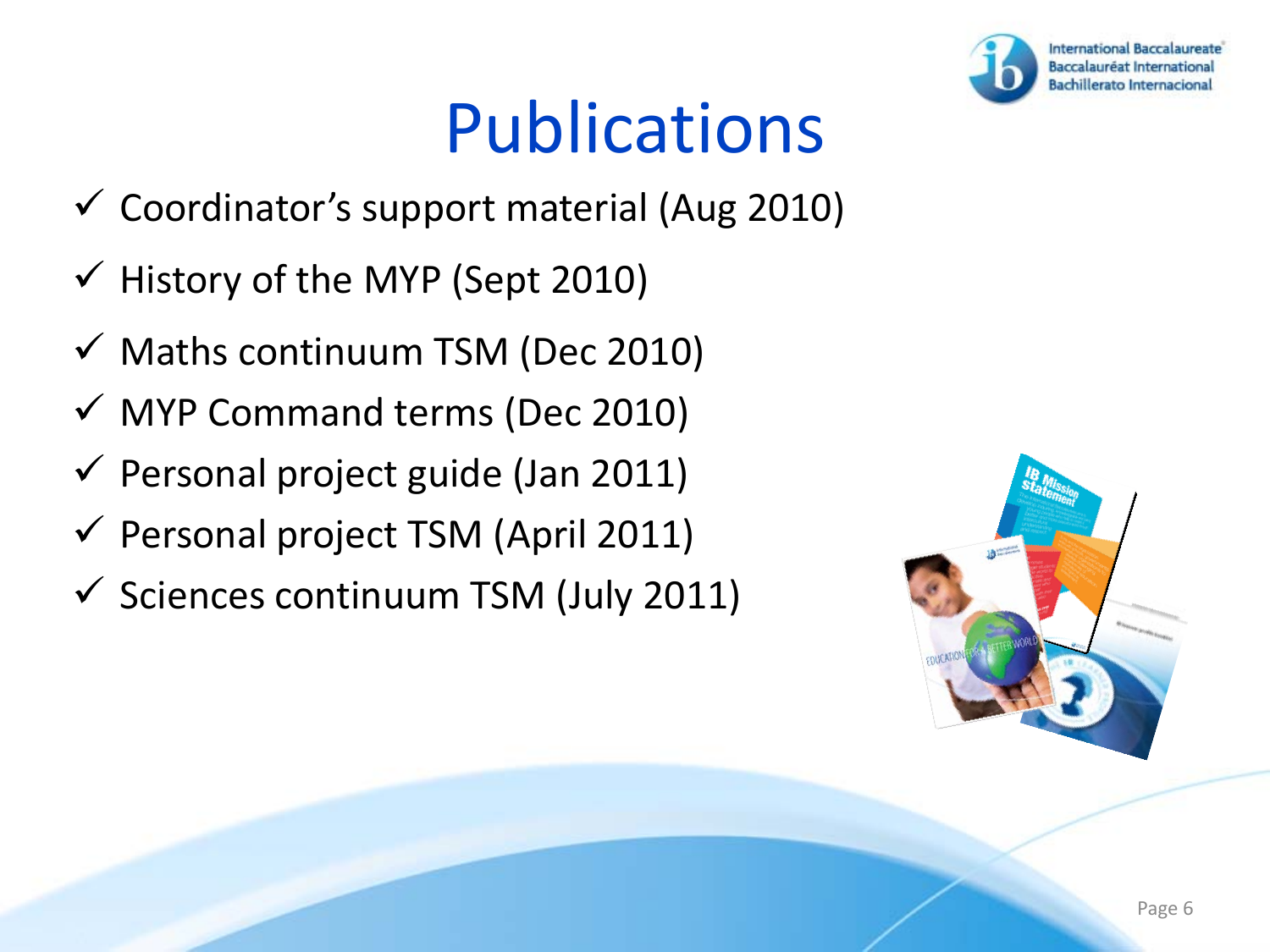

### Future publications

- Humanities guide and TSM to be published 2012
- Language B guide and TSM to be published 2012
- Nothing else until 2014 (MYP: the next chapter)

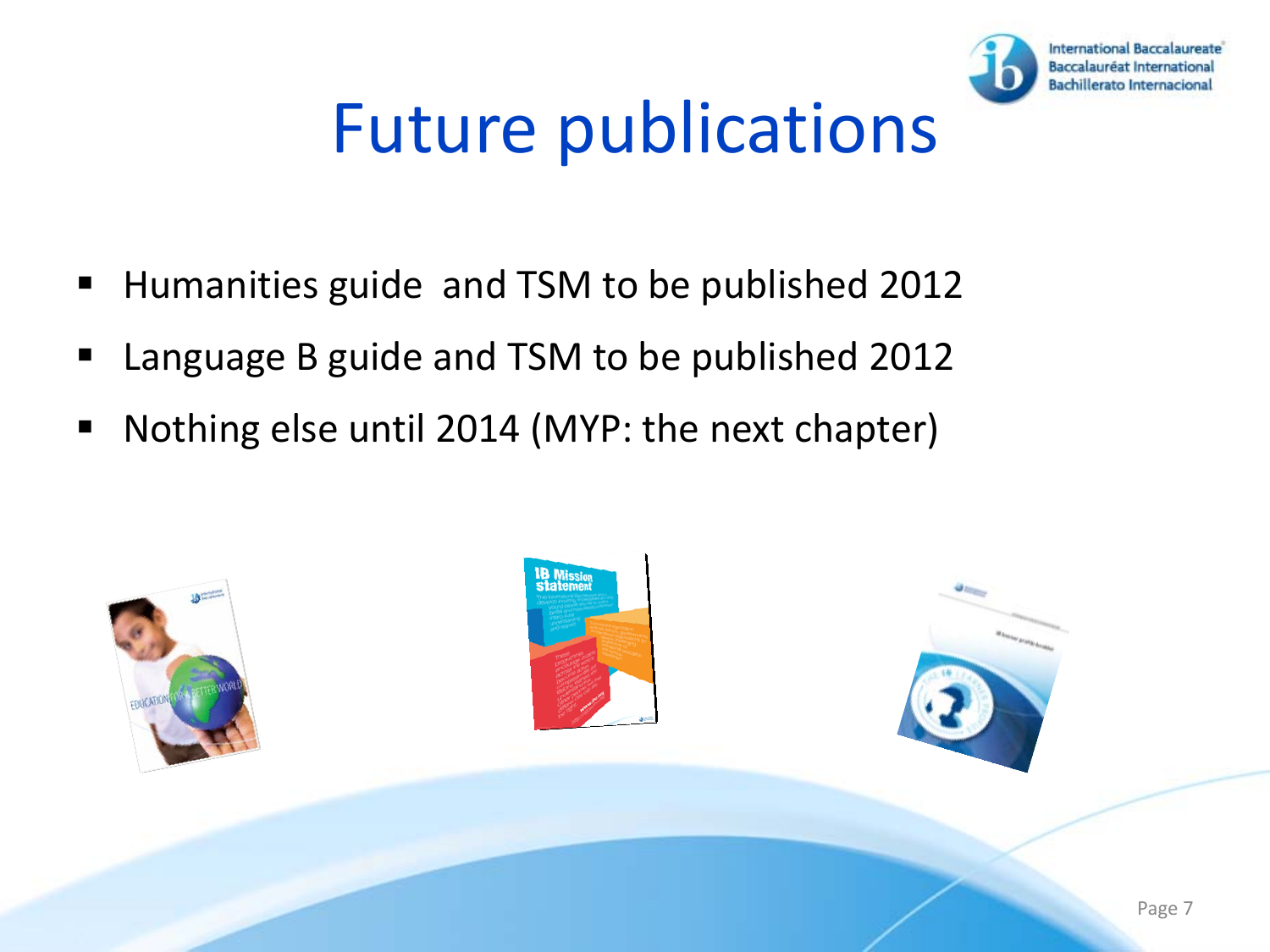

### Danielle Veilleux

- Curriculum and Assessment Manager for:
	- Arts
	- Humanities
	- Personal Project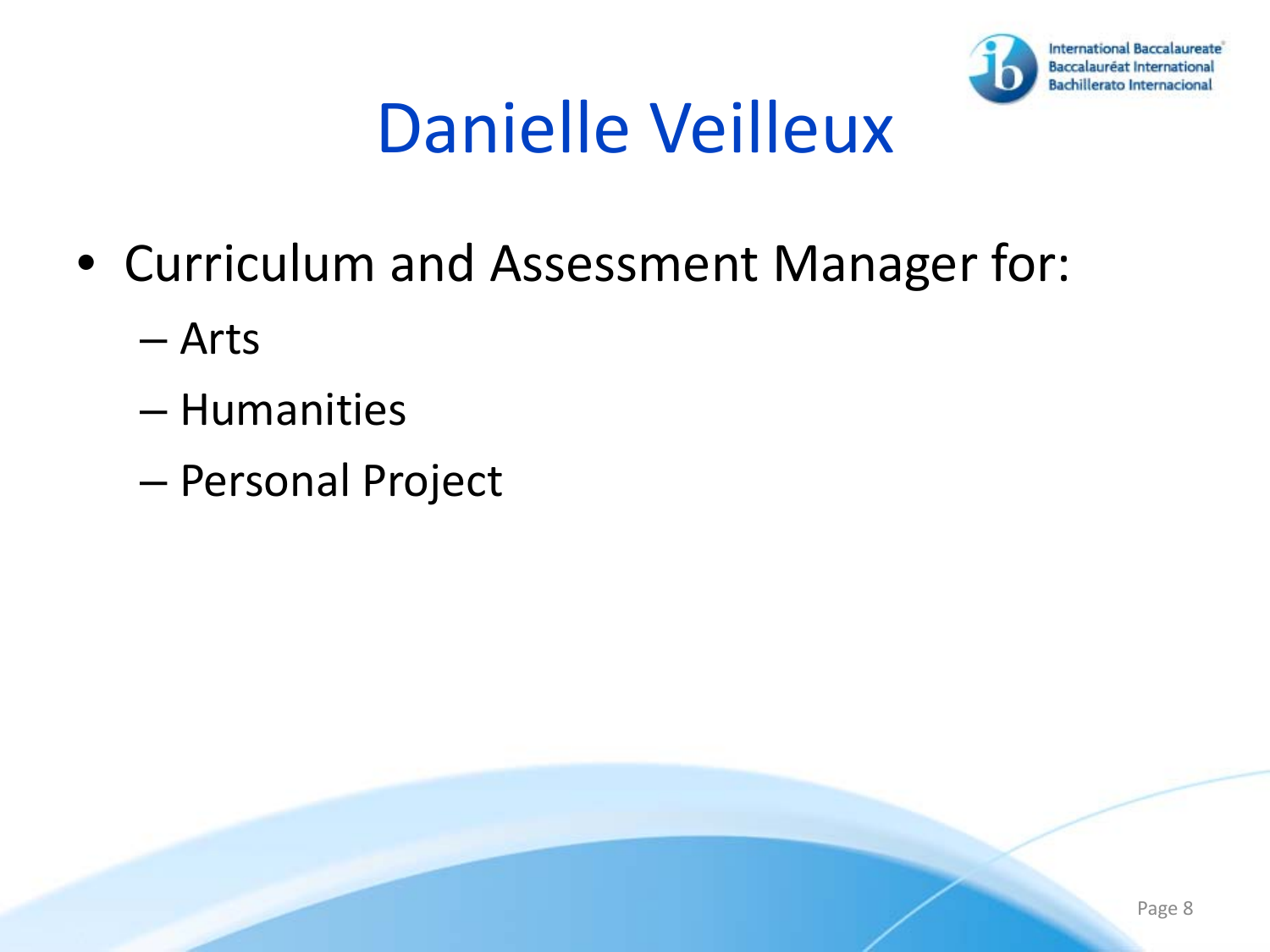

Arts

- Currently under review
- New guide and TSM to be published 2014
- Review is being conducted in an online forum and three faceto-face meetings over the next few months in all three regions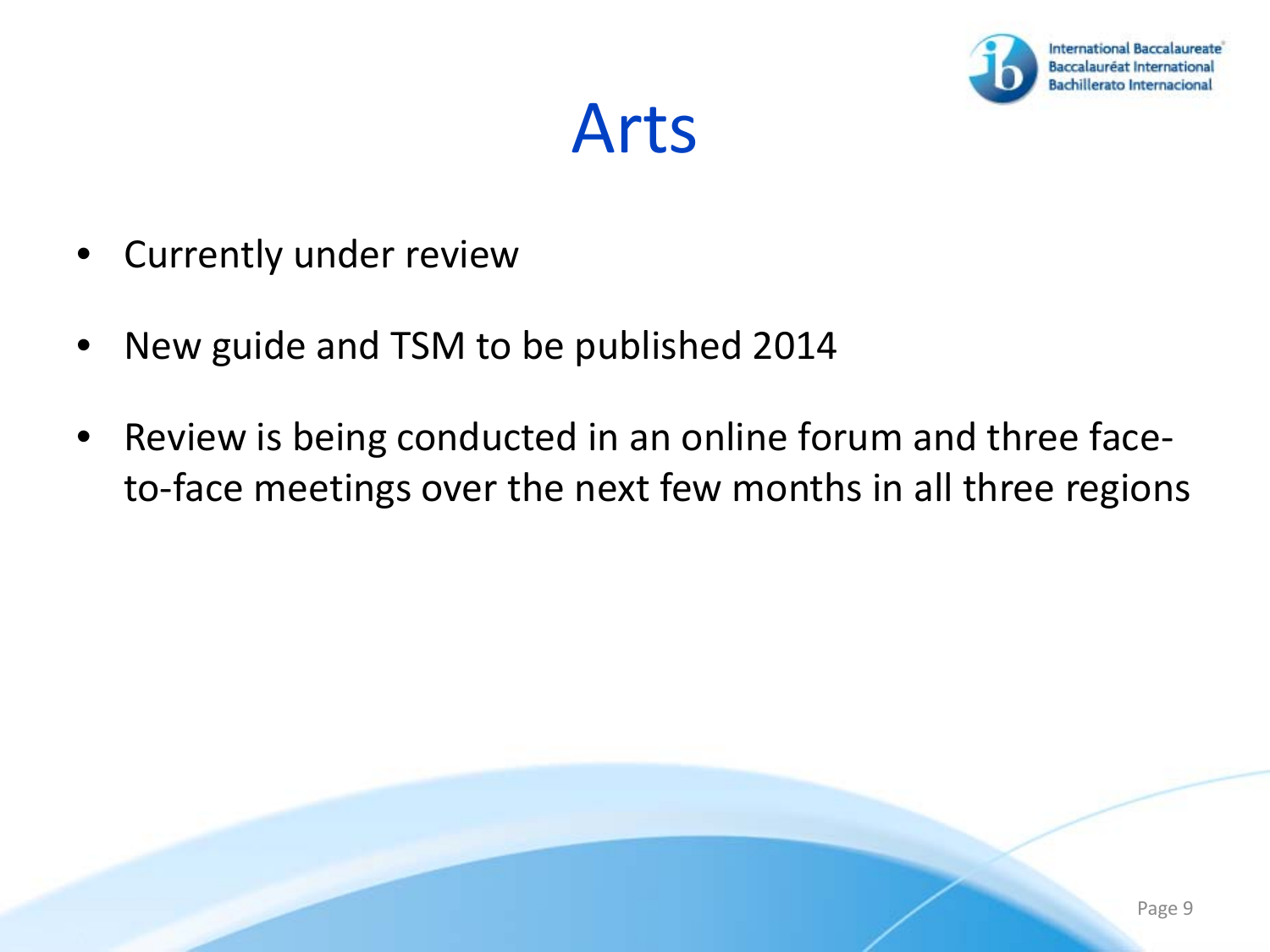

Arts

#### To get involved in the review contact :

## [danielle.veilleux@ibo.org](mailto:danielle.veilleux@ibo.org)

#### Including a CV and letter of application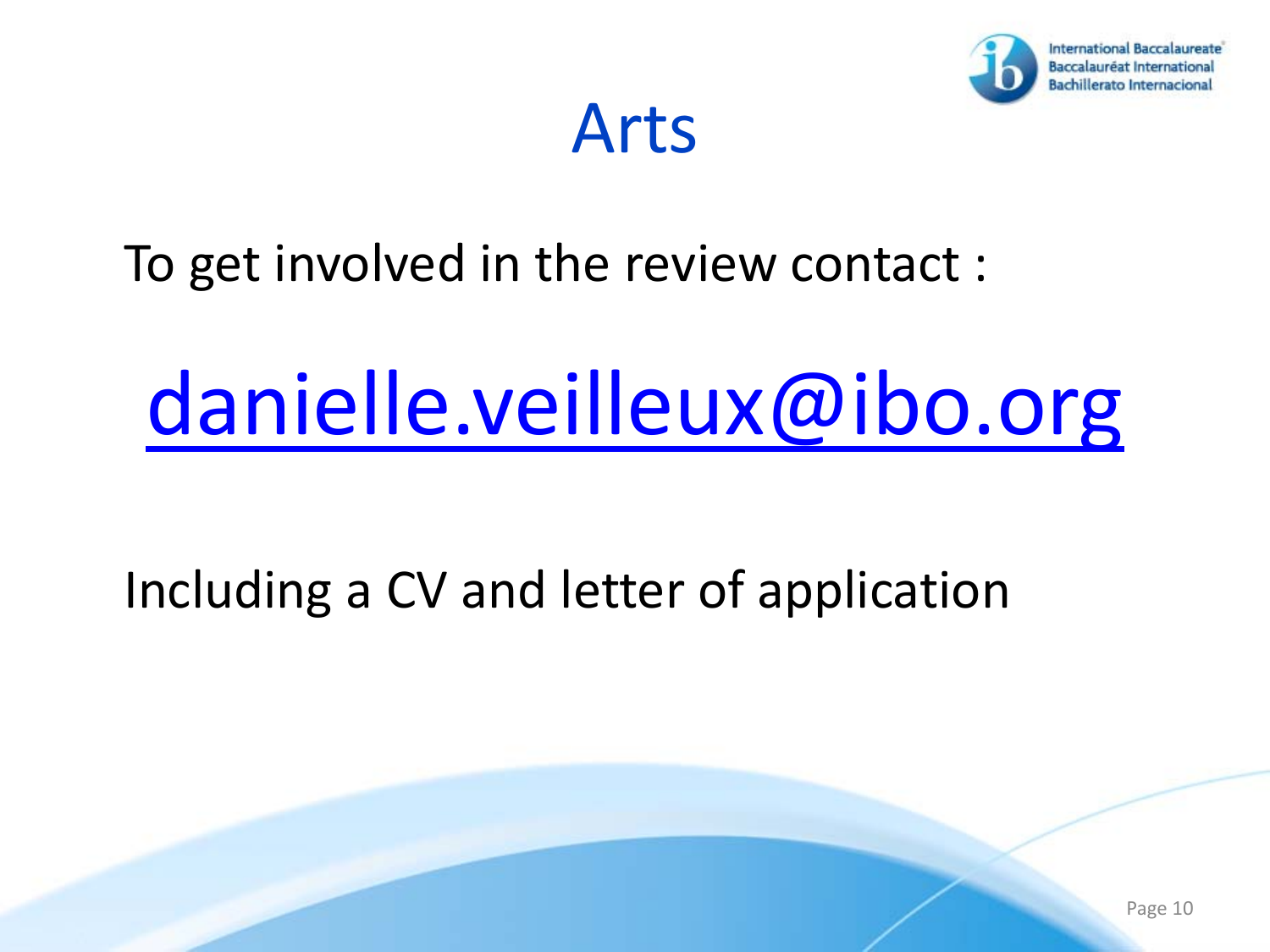



#### **Please check the OCC:**

• Additional examples of unit planners

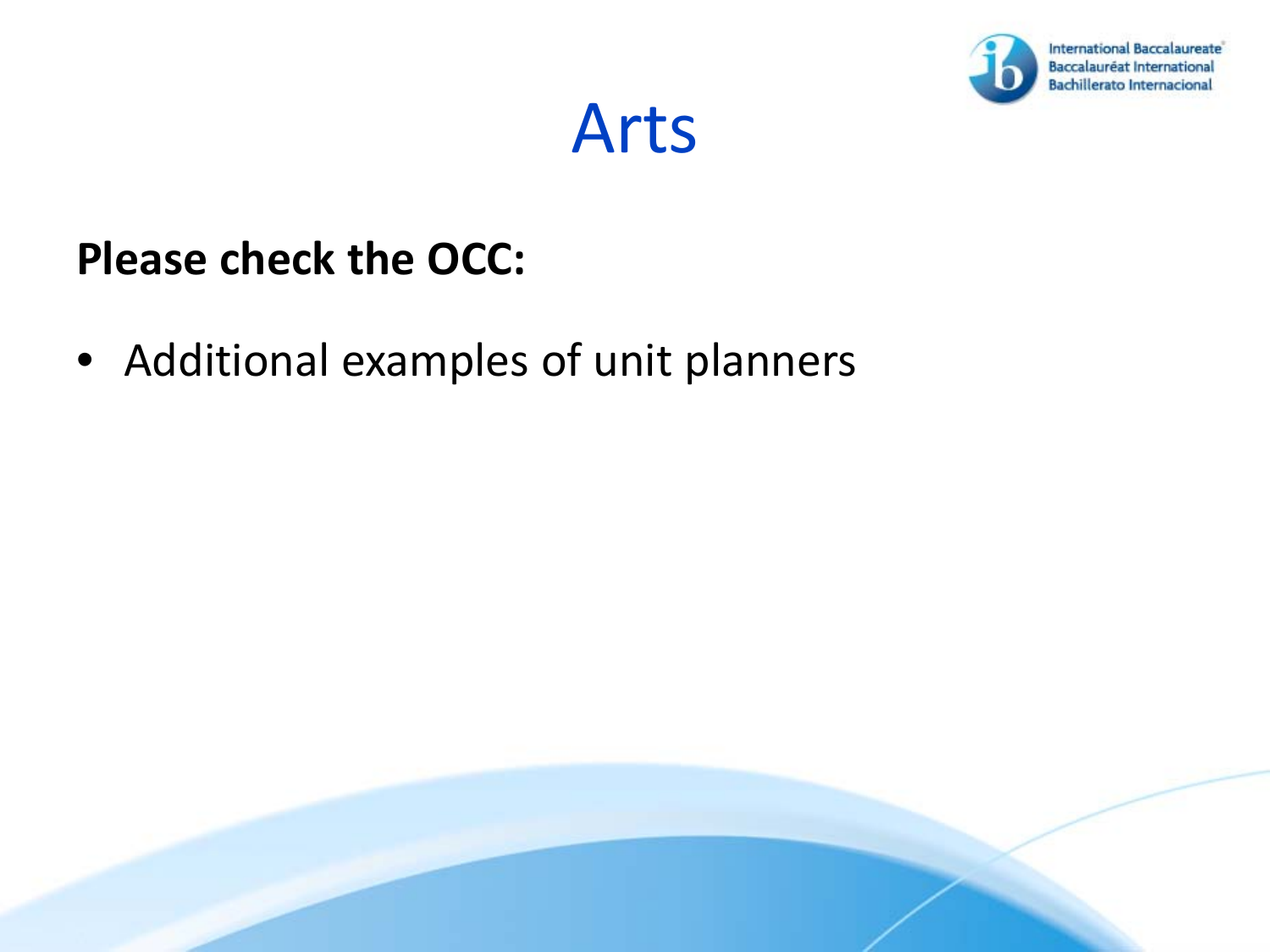

- 2012 Publication of guide, Teacher Support Material and workshop resource online
- The guide review was completed in April 2011. Contact  $ibid@ibo.org$  for further information.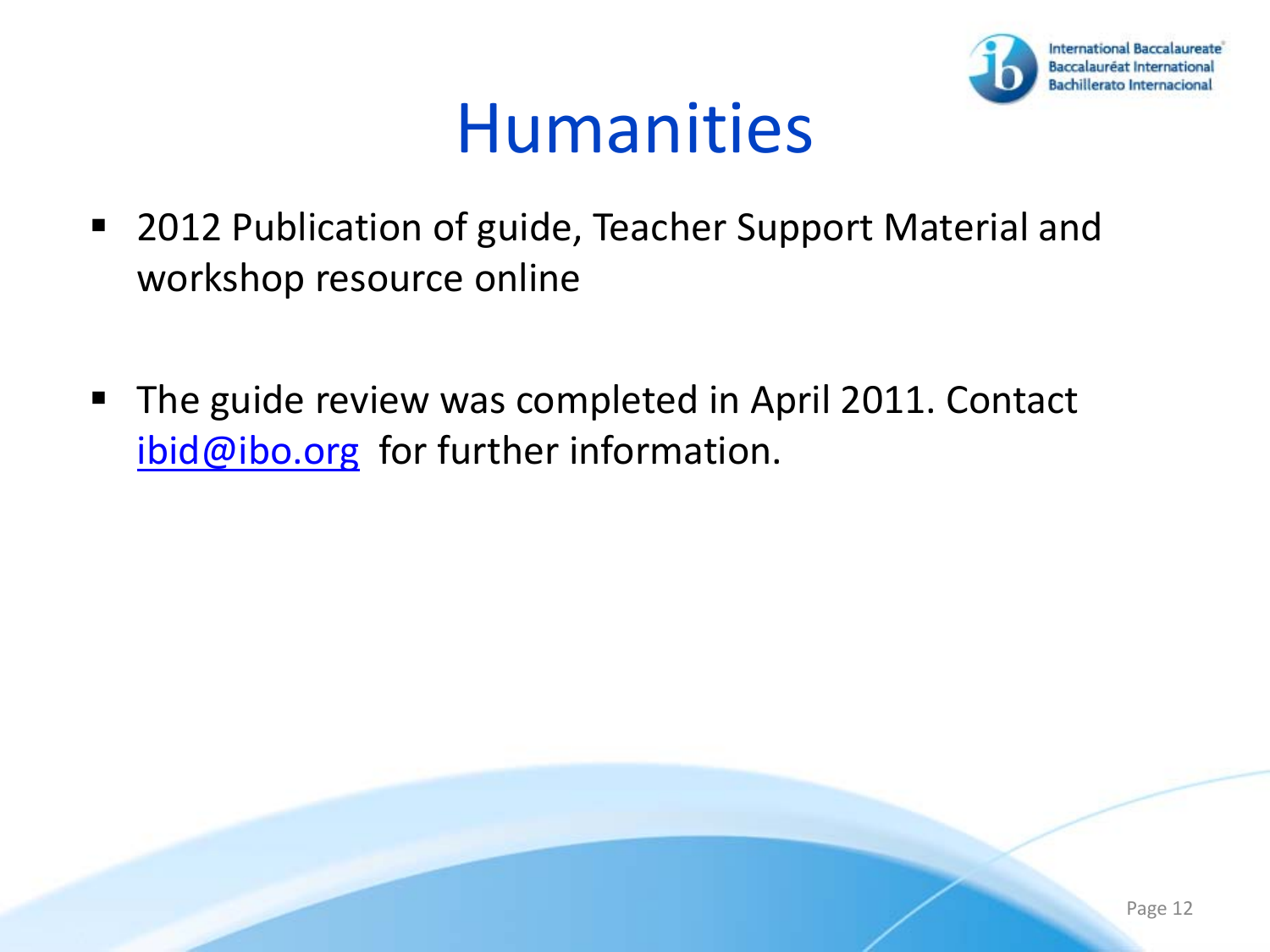

#### **Main changes**

- Develop an MYP humanities conceptual framework: objective B Concepts would disappear and conceptual understanding would be addressed through all objectives. MYP humanities courses would need to address defined concepts each year of the programme.
- Refine the objective strands relating to skills, organising them under two objective headings: investigation and critical thinking.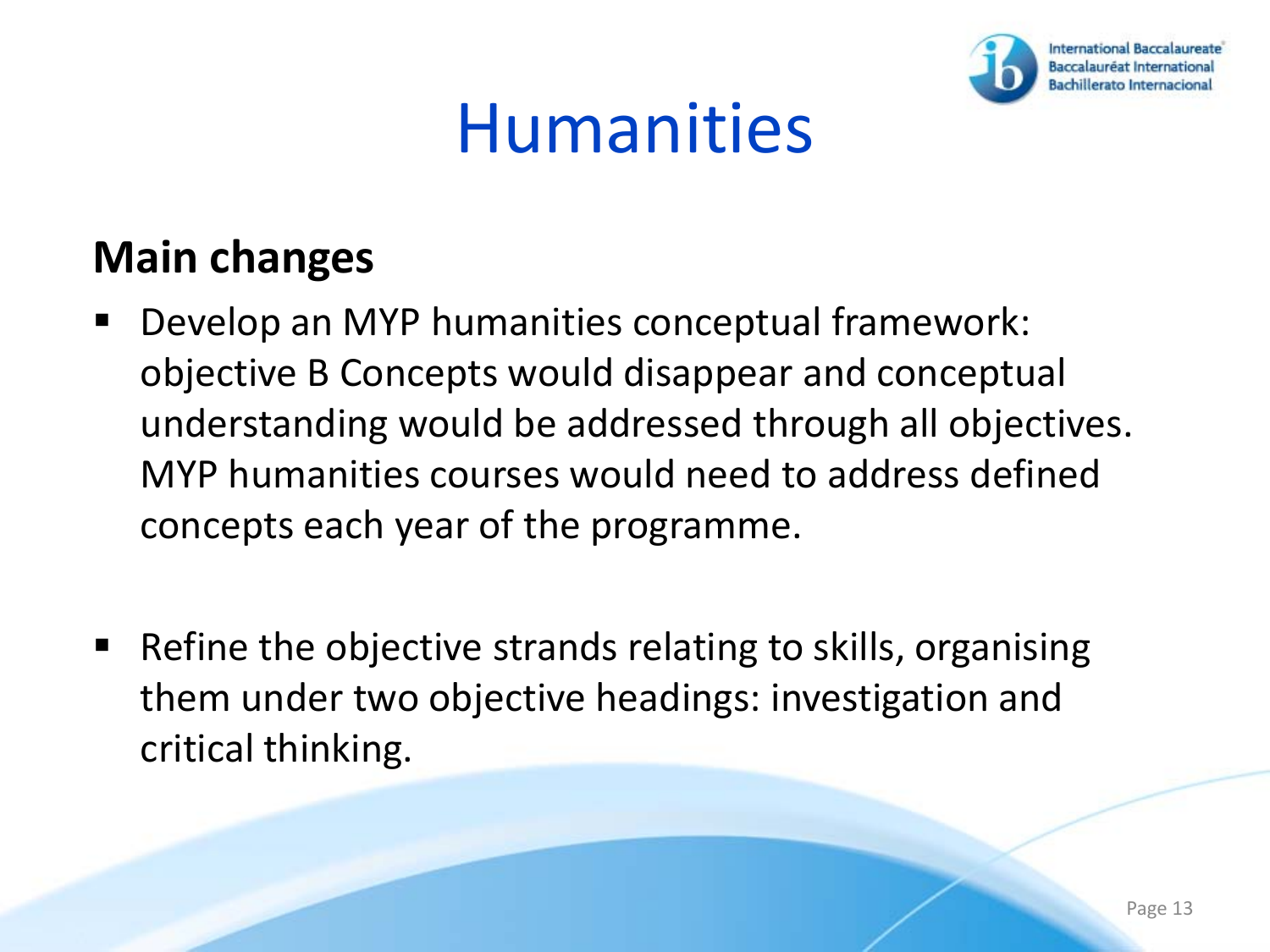

#### **Objectives**

- **Knowing and understanding**
- **Investigating**
- **Thinking critically**
- **Communicating**

All the corresponding assessment criteria are equally weighted with a maximum level 8.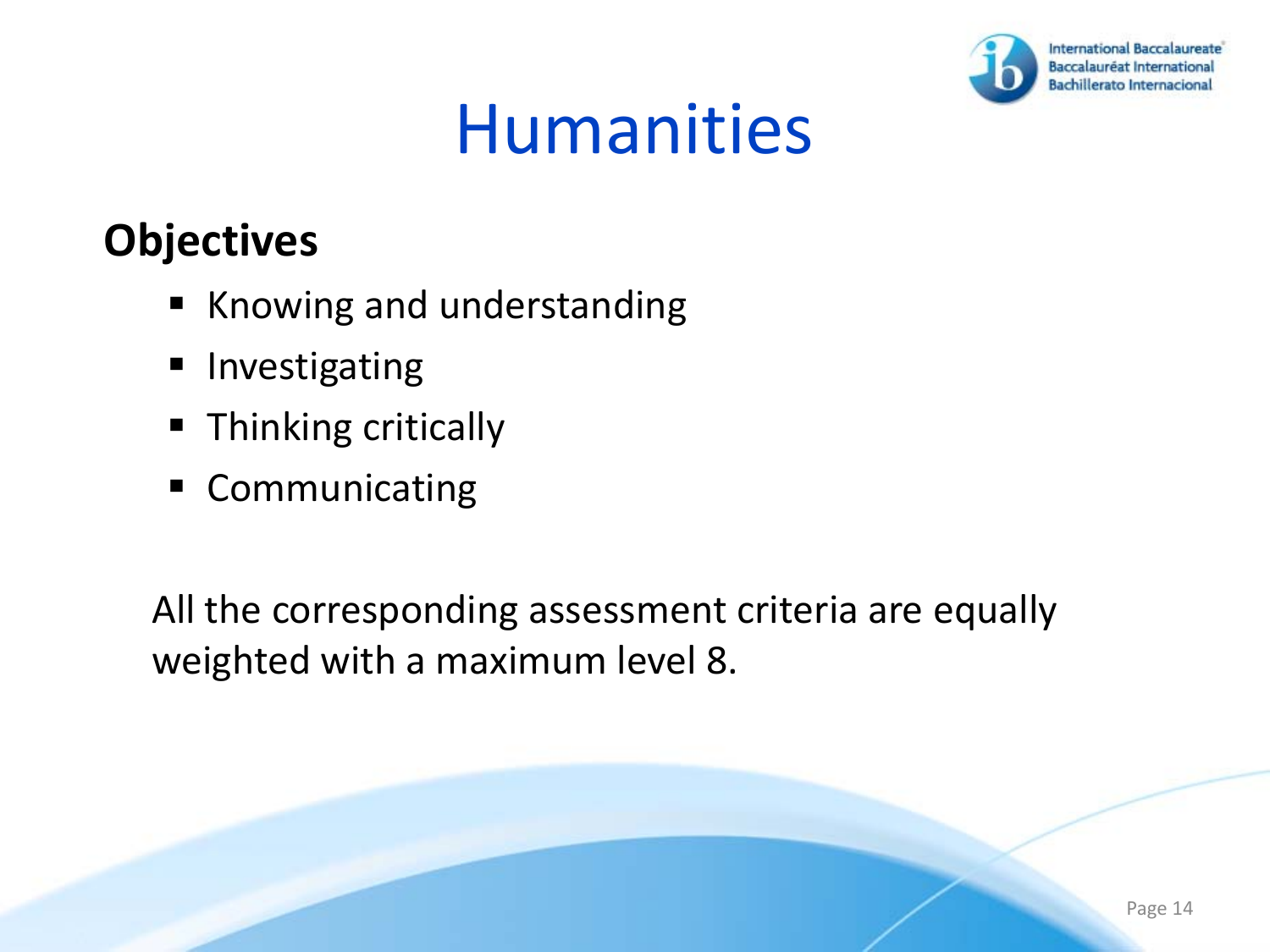

#### **Professional development opportunities**

- Humanities: Subject Specific Seminar
	- IBAEM: Riga, Latvia. 6-8 April 2012
- Online and face-to-face workshops from April 2012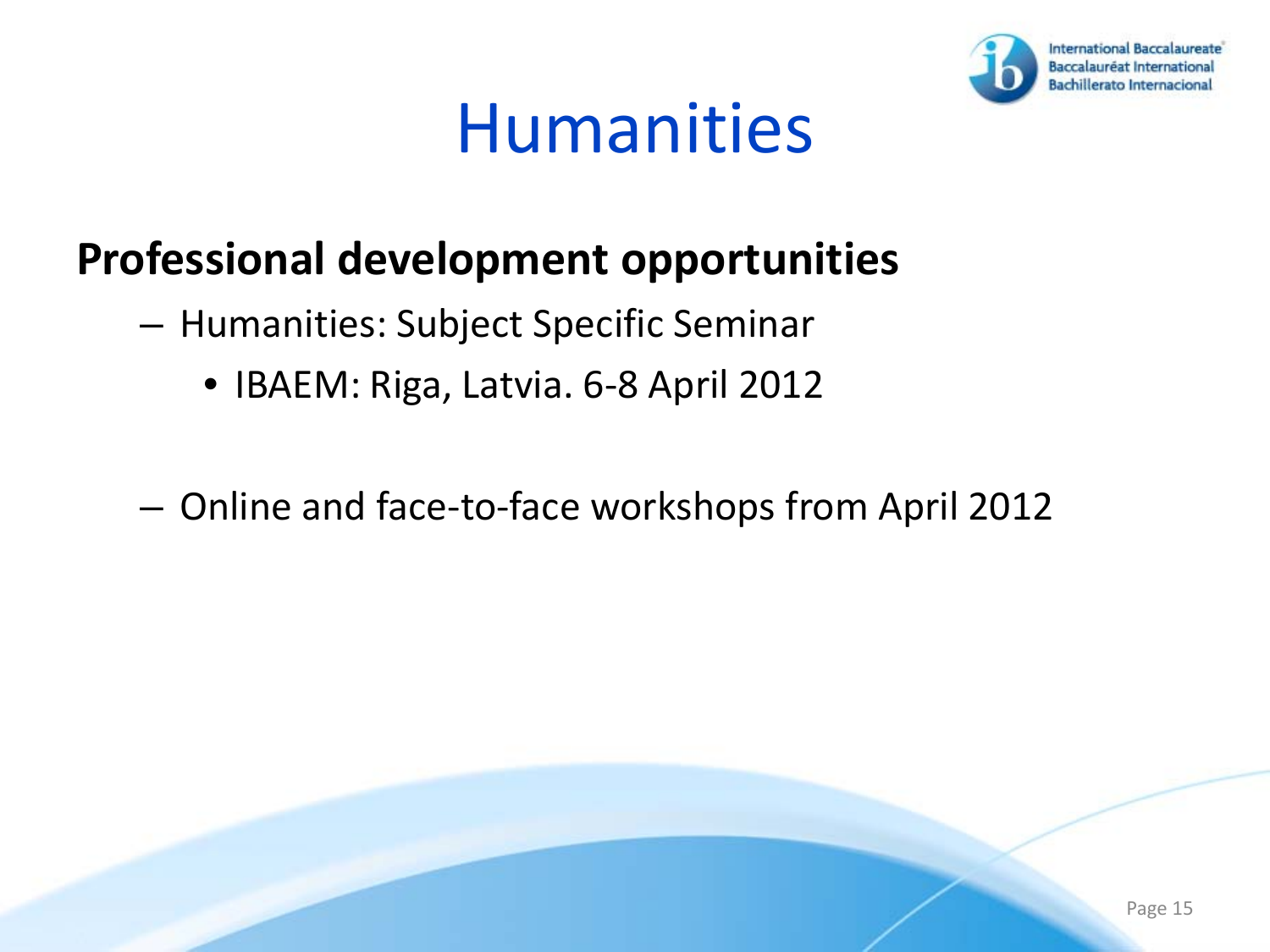

### Personal project

- New guide published in 2011 (January) and TSM (April)
- **Workshop resources available online for workshop leaders** (February)

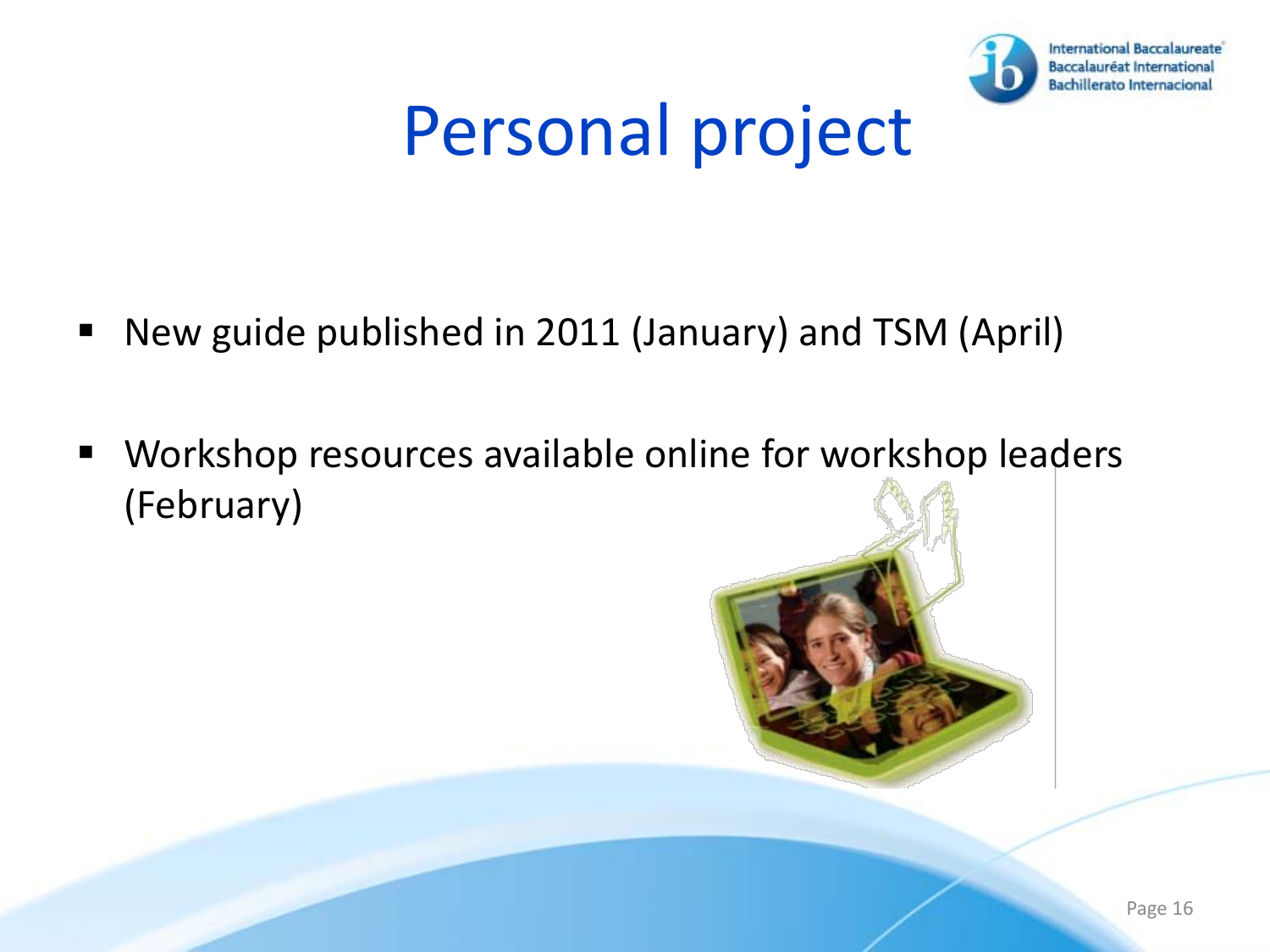

### Margareth Harris

- Curriculum and Assessment Manager for:
	- Languages A
	- Languages B

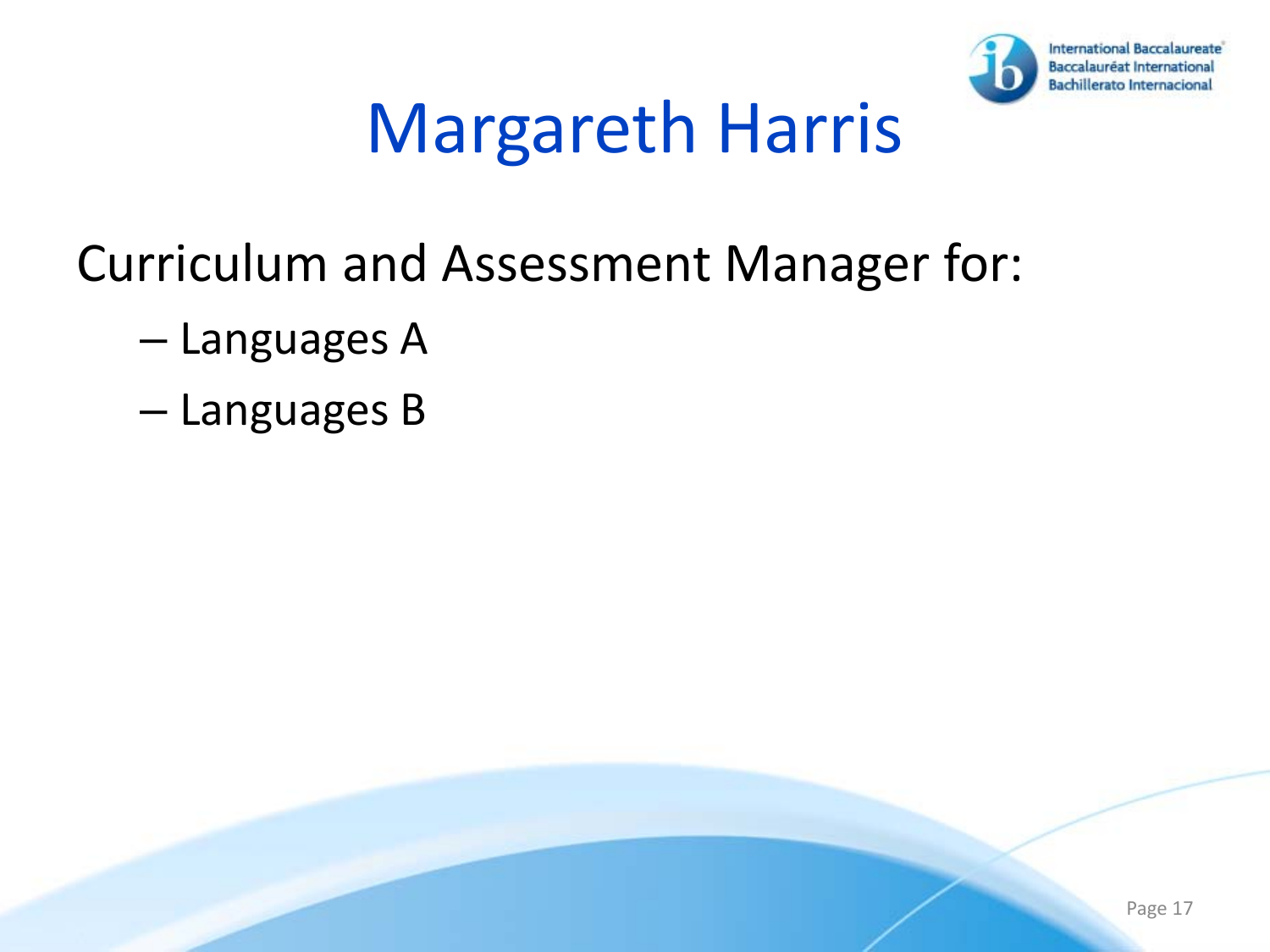

- Currently under review
- New guide and TSM to be published 2014
- Review is being conducted in an online forum and three faceto-face meetings over the next few months in all three IB regions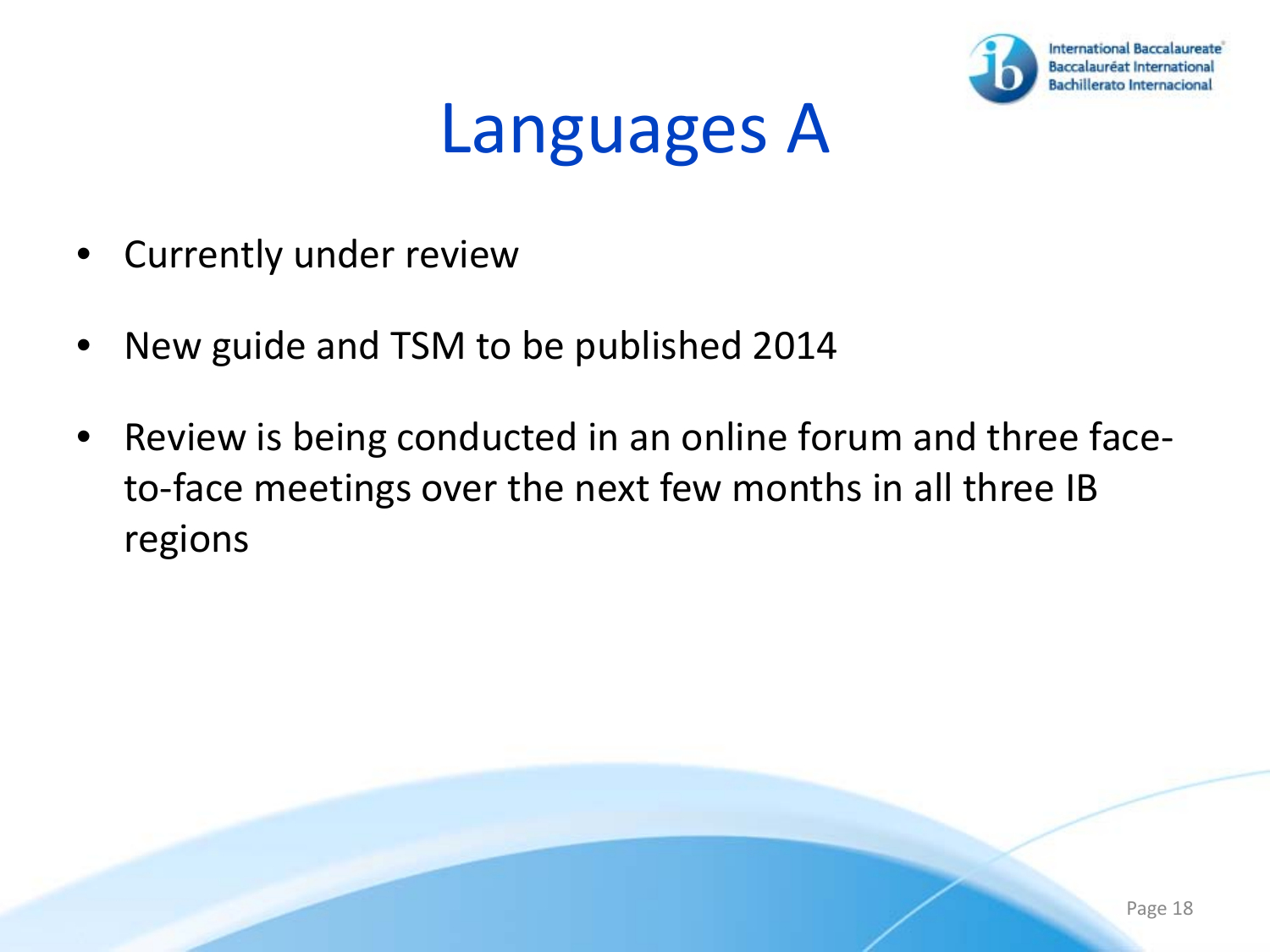

#### **The review encompasses:**

- The review of the provision of:
	- Mother tongue languages
	- Small-sampled languages
	- Second language learning
- The current languages A guidelines and framework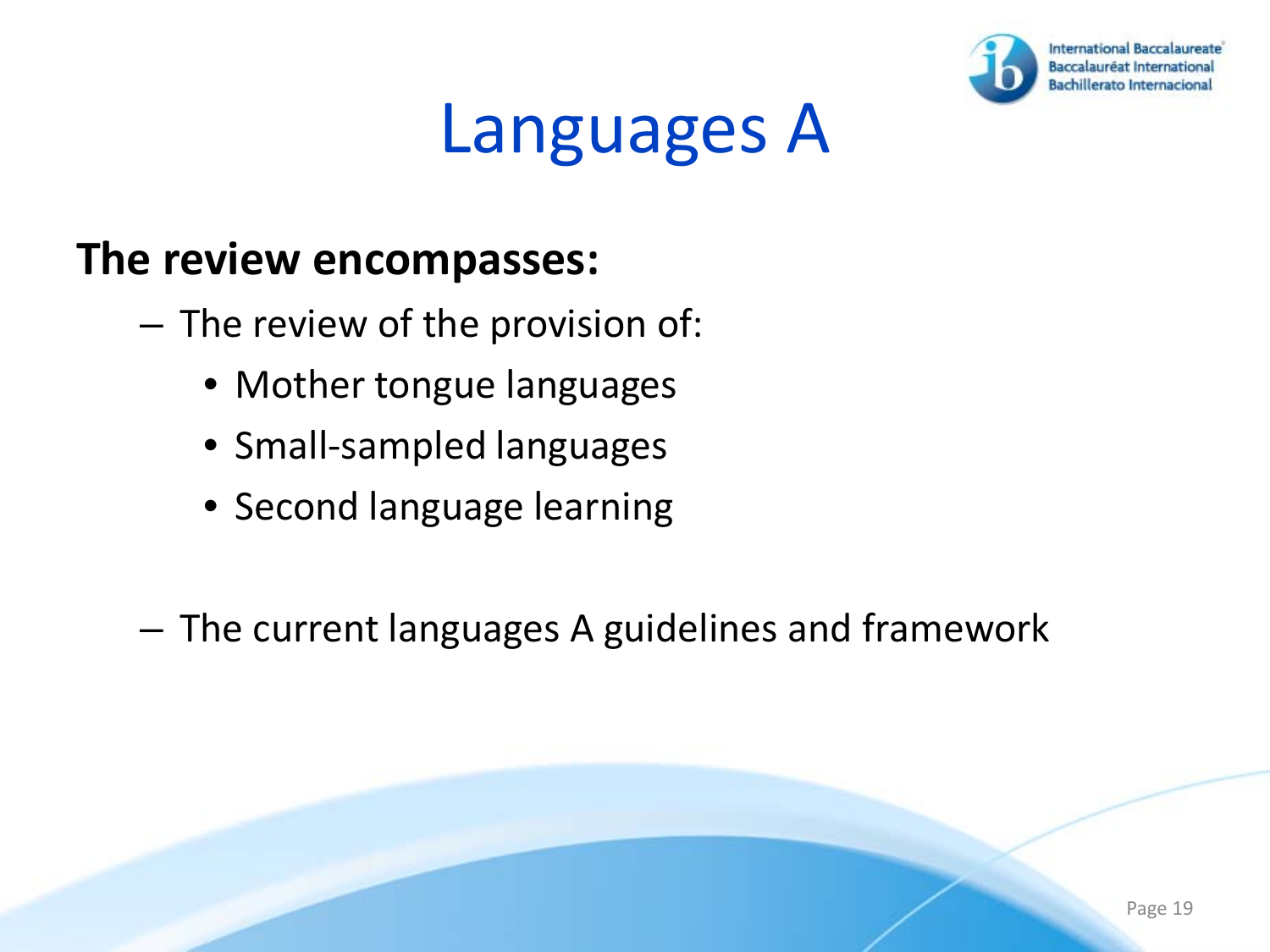

- Subject guide and TSM to be published in March 2012
- Extracts from the new 2012 guide will be posted on the OCC, November 2011

#### **Changes to the teaching, learning and assessment framework**

• From 2012, Language B will be organized in six phases (rather than the current 3 levels Foundation, Standard and Advanced)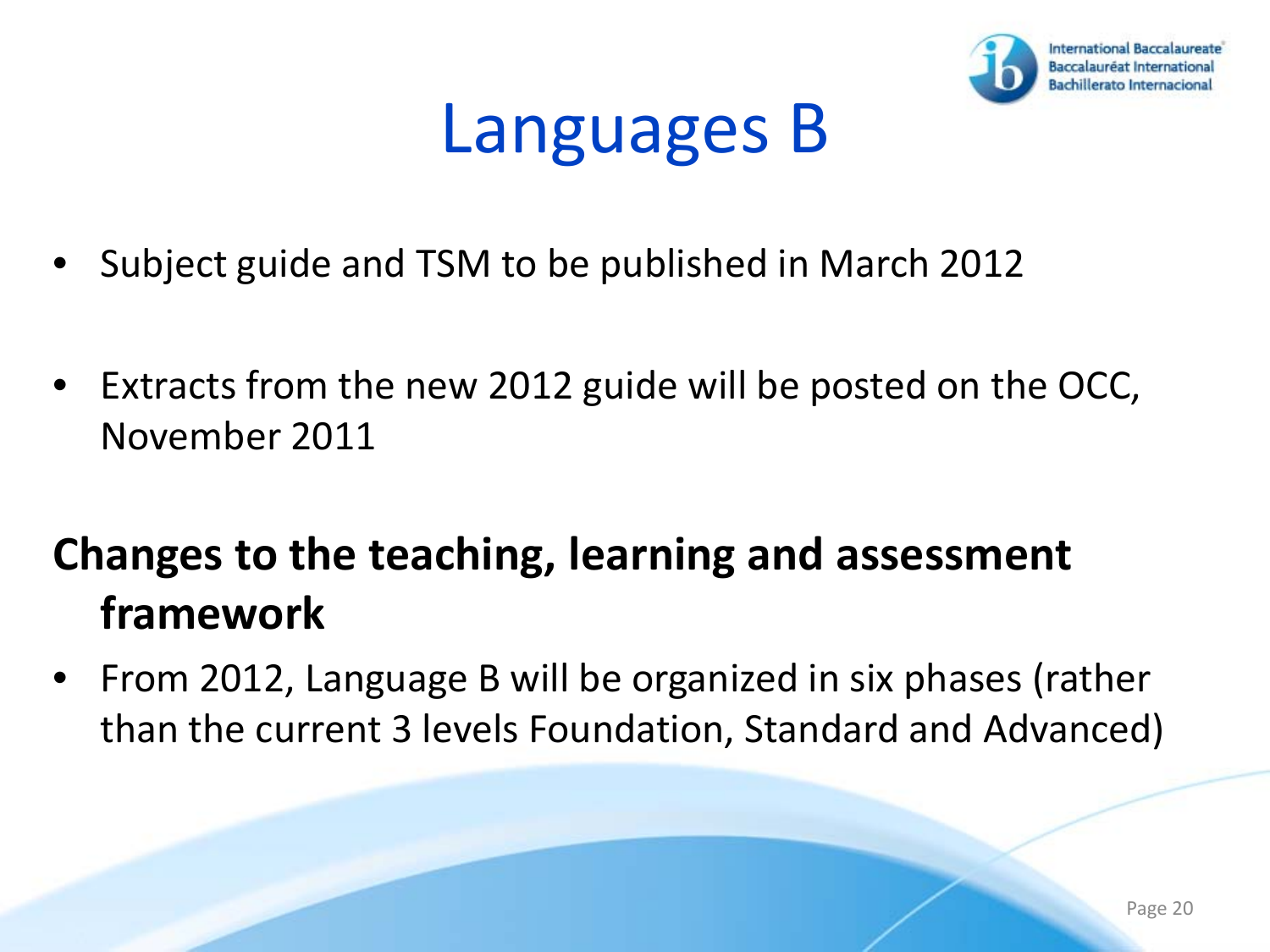

- Aims, objectives and language learning rationale have been aligned with PYP and DP language subject areas
- Revisions reflect IB's stance on language and learning
- Revised framework is in line with trends and current thinking on language learning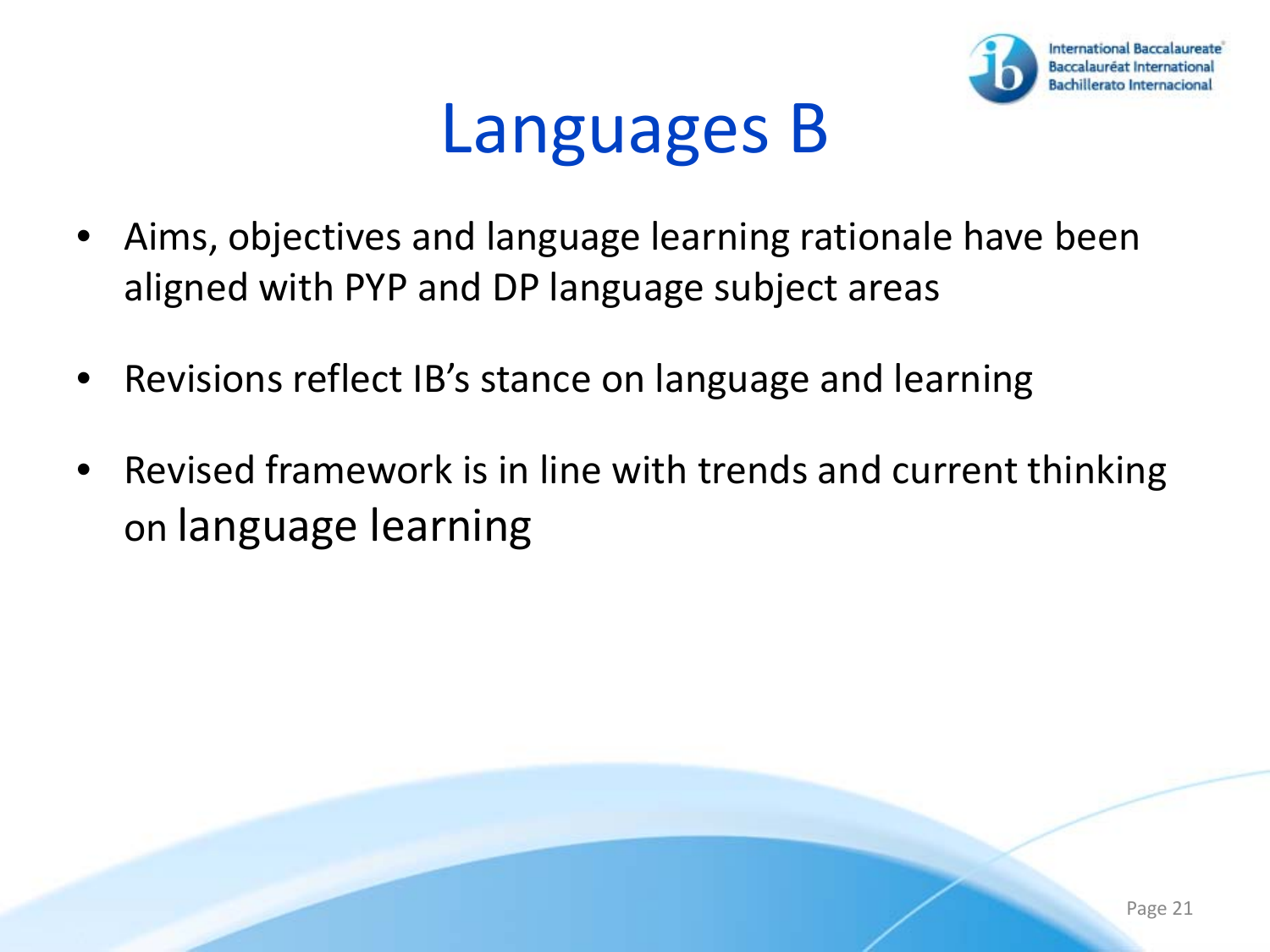

- Increased flexibility, inclusivity and access to studying languages in the MYP have been created with the changes to the guidelines
- The investigation into merging Language A and B has begun. The first stage is to consider possibility of one 'languages continuum'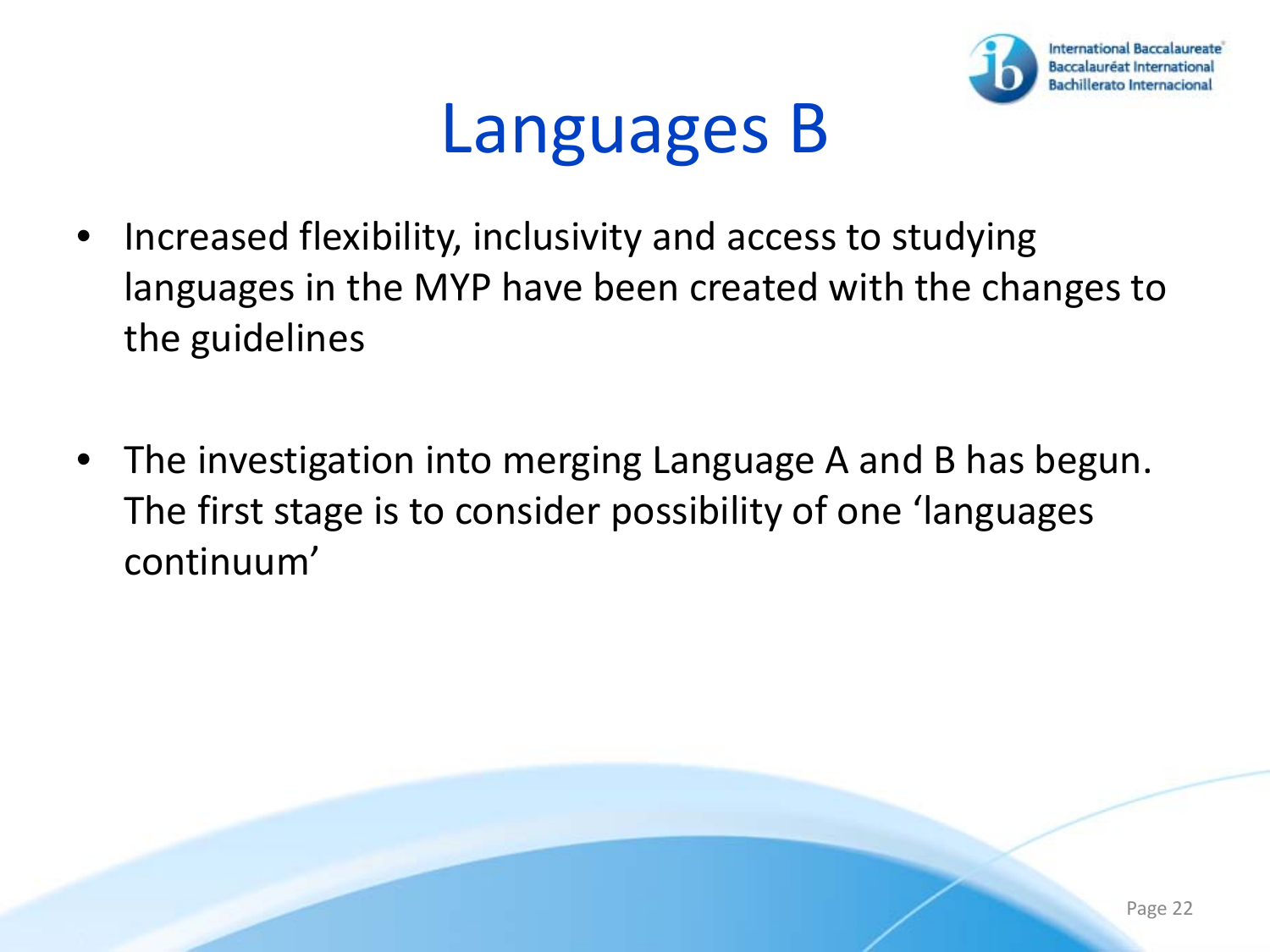

- Objectives and criteria for:
	- sign languages;
	- heritage/revival languages;
	- classical languages

have been developed and the guides for these are available now

• *For any further information please contact [margareth.harris@ibo.org](mailto:margareth.harris@ibo.org)*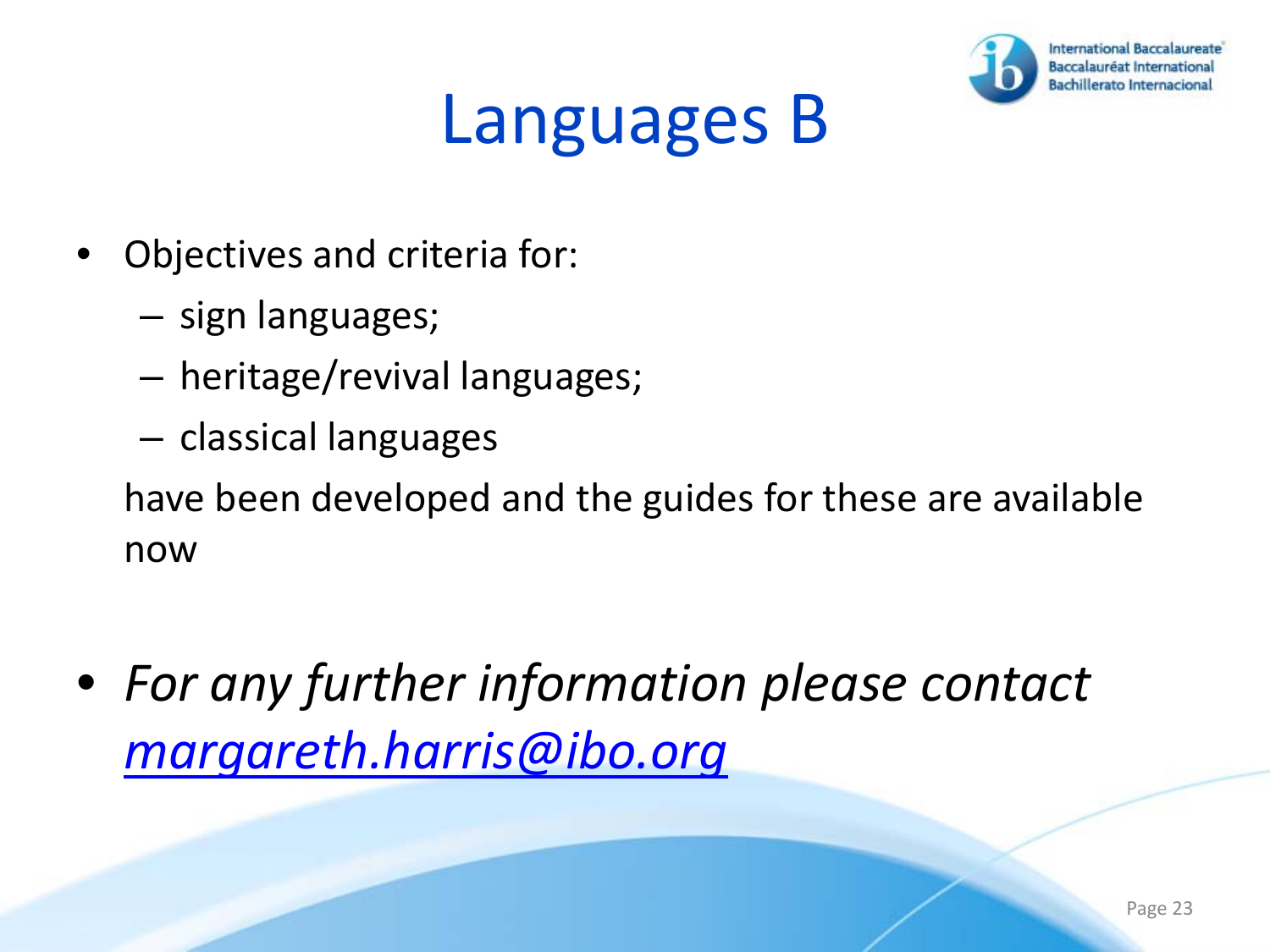

#### **Professional development opportunities**

- Languages B: Subject Specific Seminar
	- IBAEM: Riga, Latvia. 6-8 April 2012
- Online and face-to-face workshops from April 2012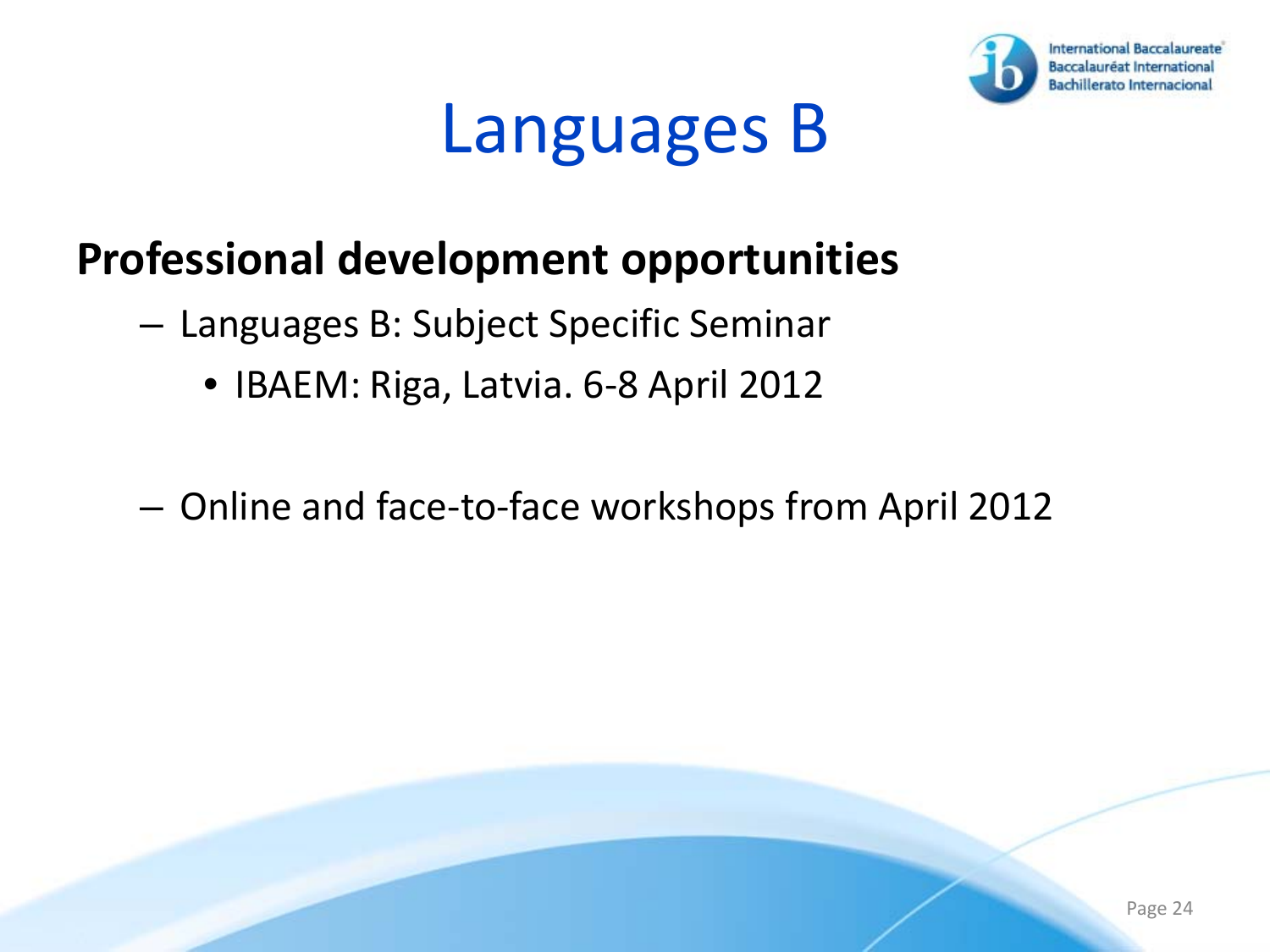## Piloting languages



*You are invited to participate in various languages projects*

- Review and pilot of languages A for the 2014 changes
- Pilot of languages B for the 2014 changes
- Both of these will involve the school developing
	- case studies
	- language portraits
	- language portfolios
- Set 2 unit planners project
- Invitation to participate is posted in the OCC subject pages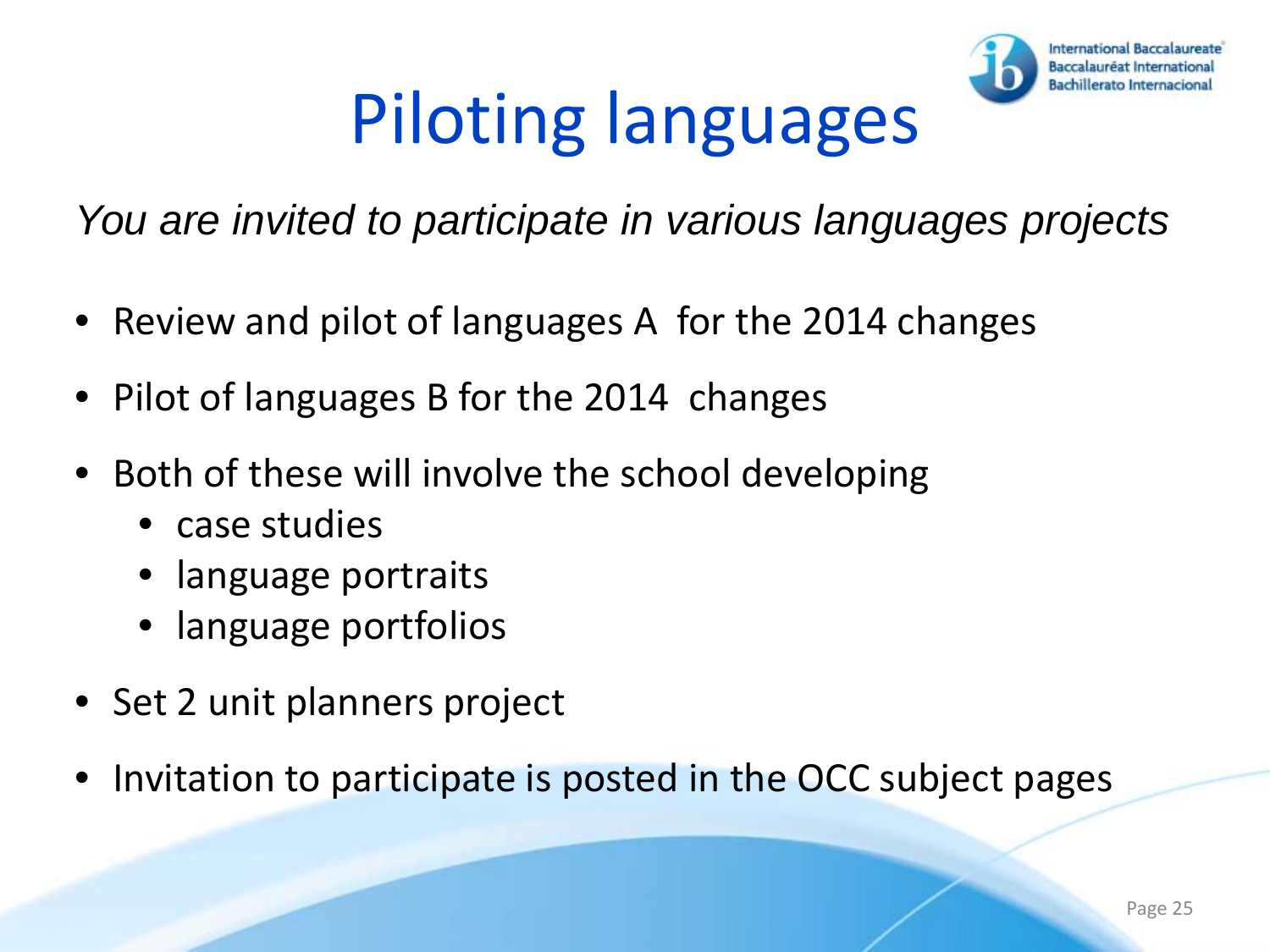

#### Sean Rankin

- Curriculum and Assessment Manager for:
	- Physical and Health Education
	- Sciences

## [Sean.rankin@ibo.org](mailto:Sean.rankin@ibo.org)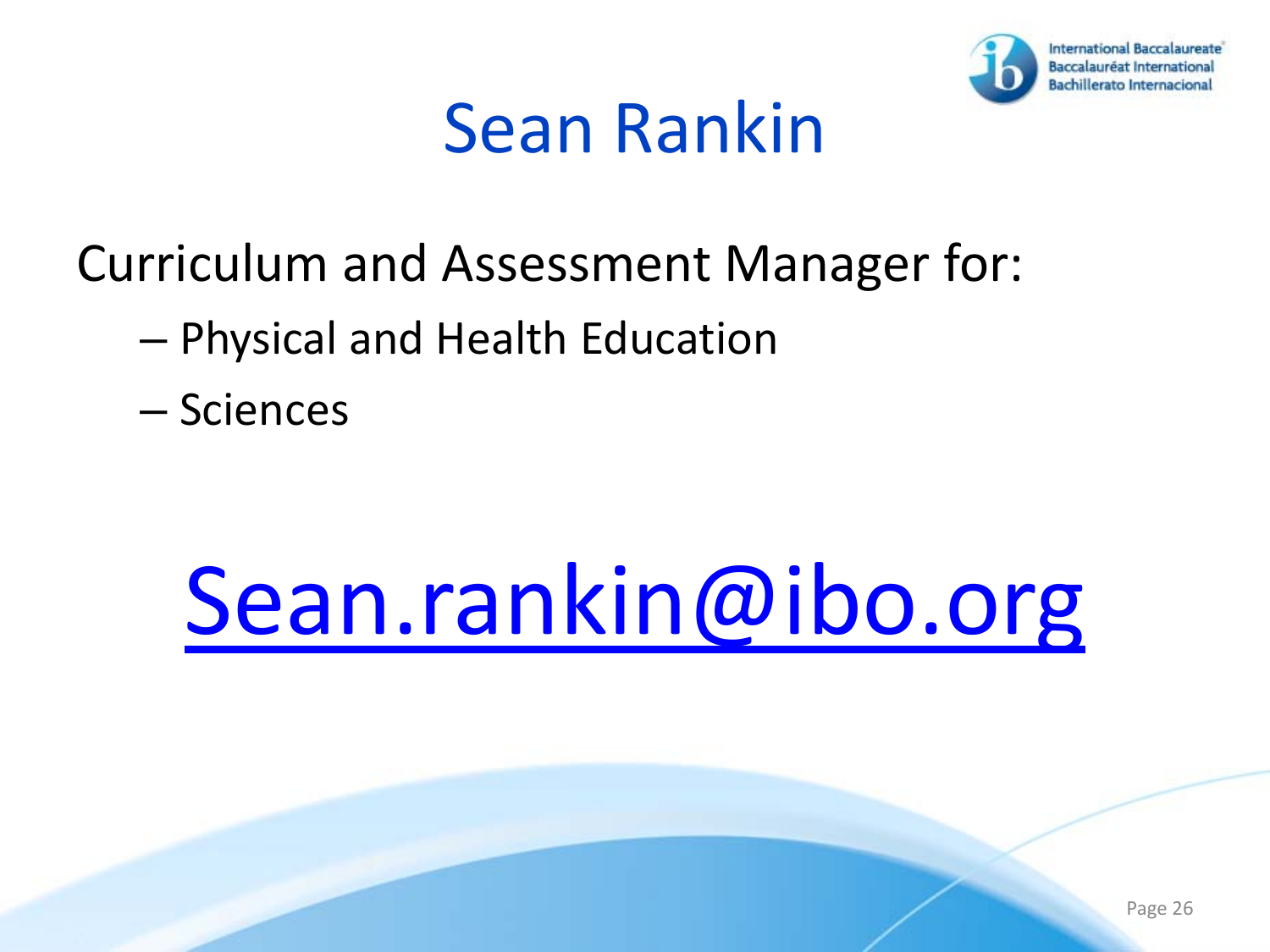#### Baccalauréat Internationa Physical and Health Education

- Currently under review
- New guide and TSM to be published 2014
- Review is being conducted in an online forum and the final face-to-face meeting to take place in December 2011
- Piloting of the new guide begins in January 2012- advertised on the OCC

**International Baccalaureate**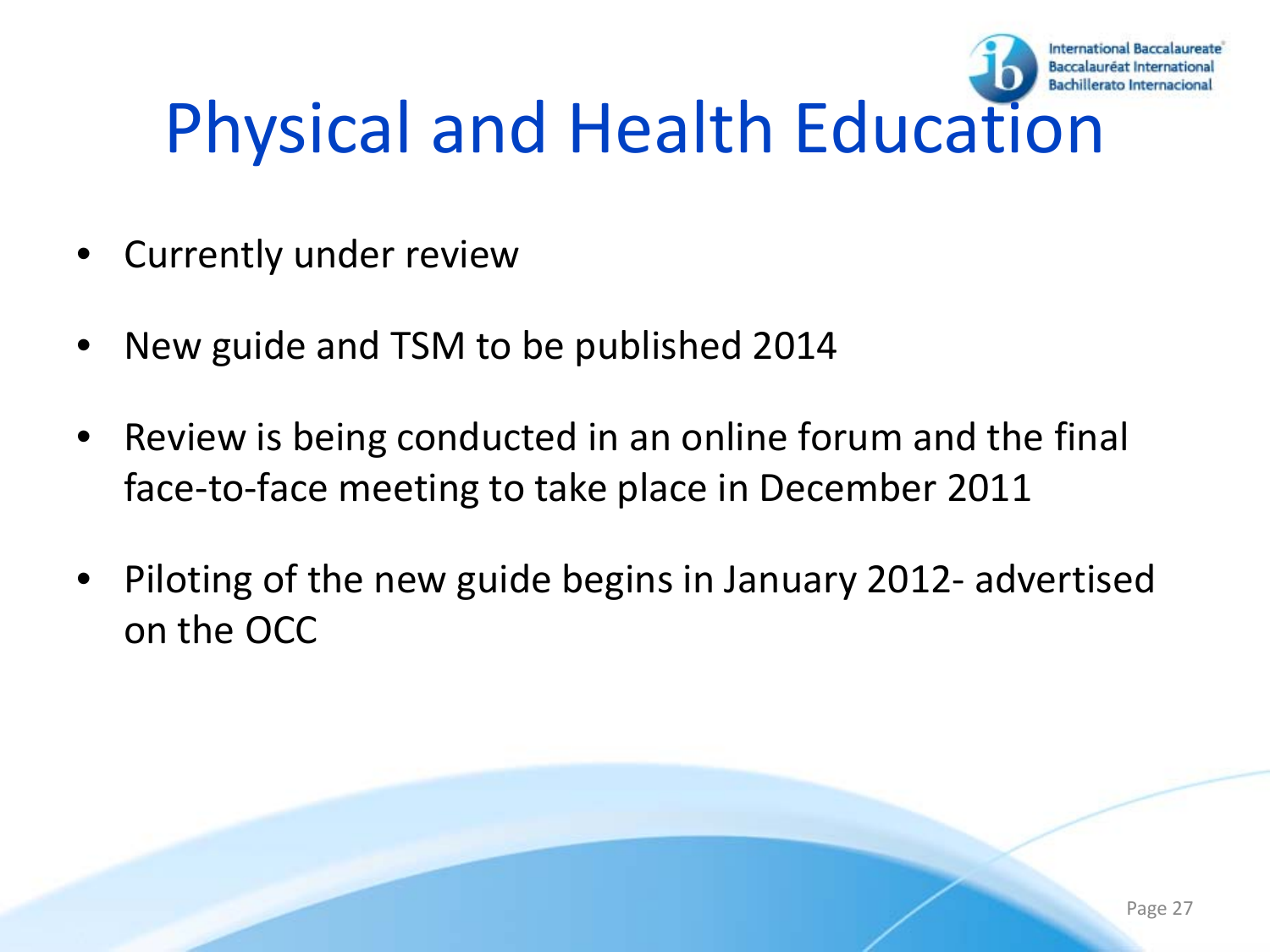

## Physical and Health Education

#### **Draft objectives**

- Using knowledge
- Inquiring and planning
- Applying
- Reflecting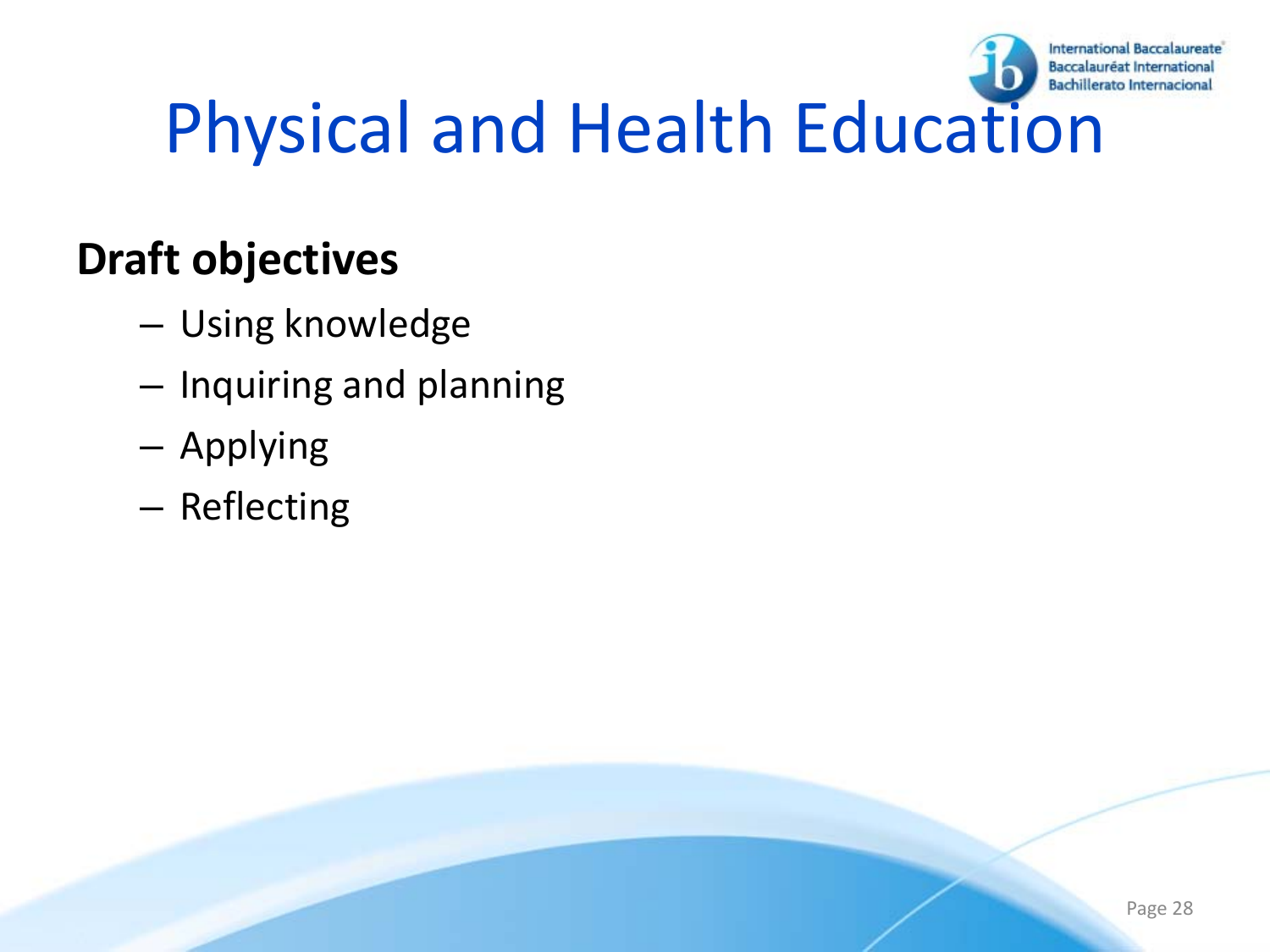

#### **Sciences**

- Currently under review
- New guide and TSM to be published 2014
- Review is being conducted in an online forum and the final face-to-face meeting to take place in November 2011
- Piloting of the new guide begins in January 2012- advertised on the OCC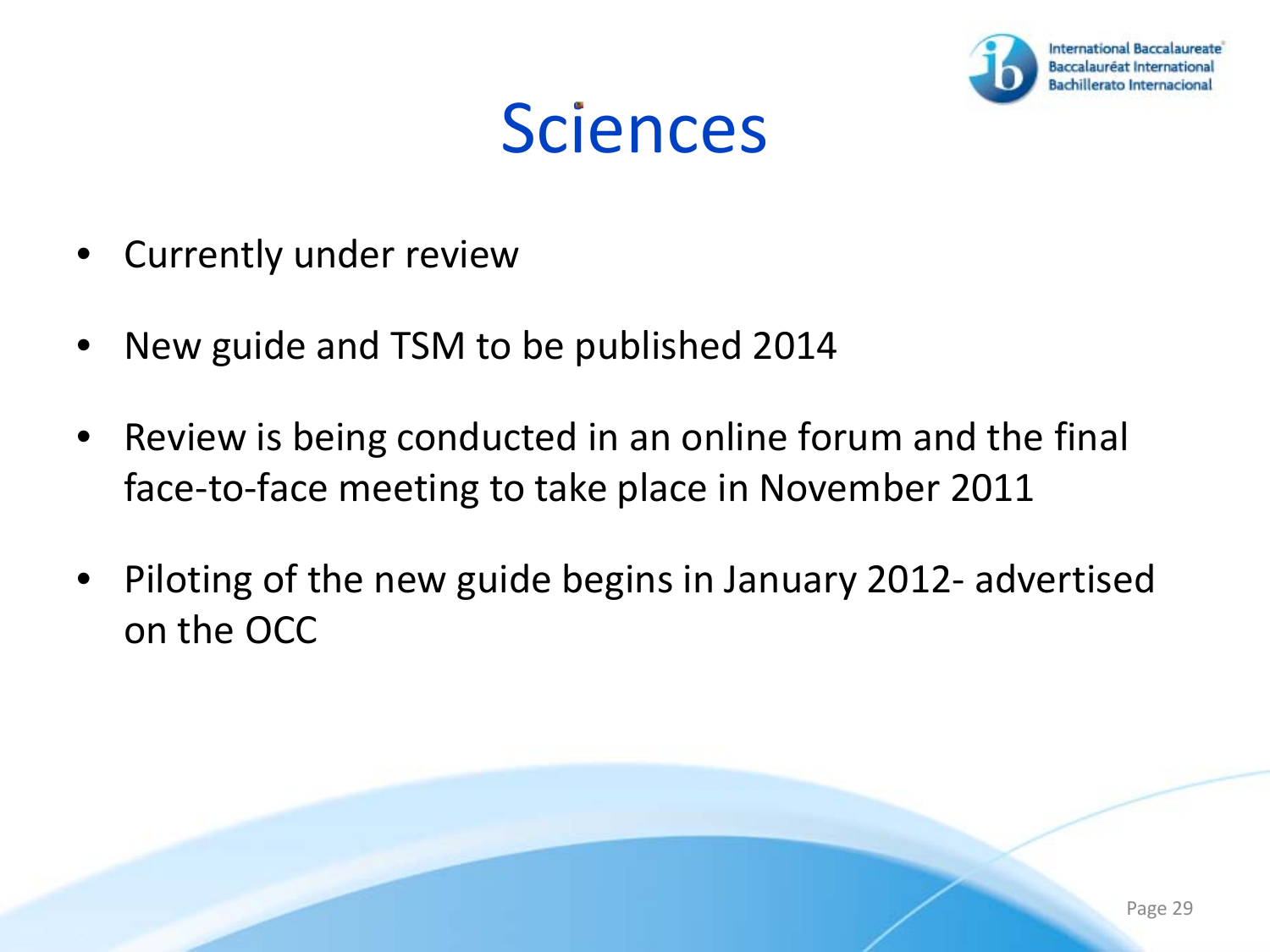### Sciences



#### **Objectives**

- Using knowledge
- Inquiring and designing
- Processing and evaluating
- Reflecting on the impacts of Science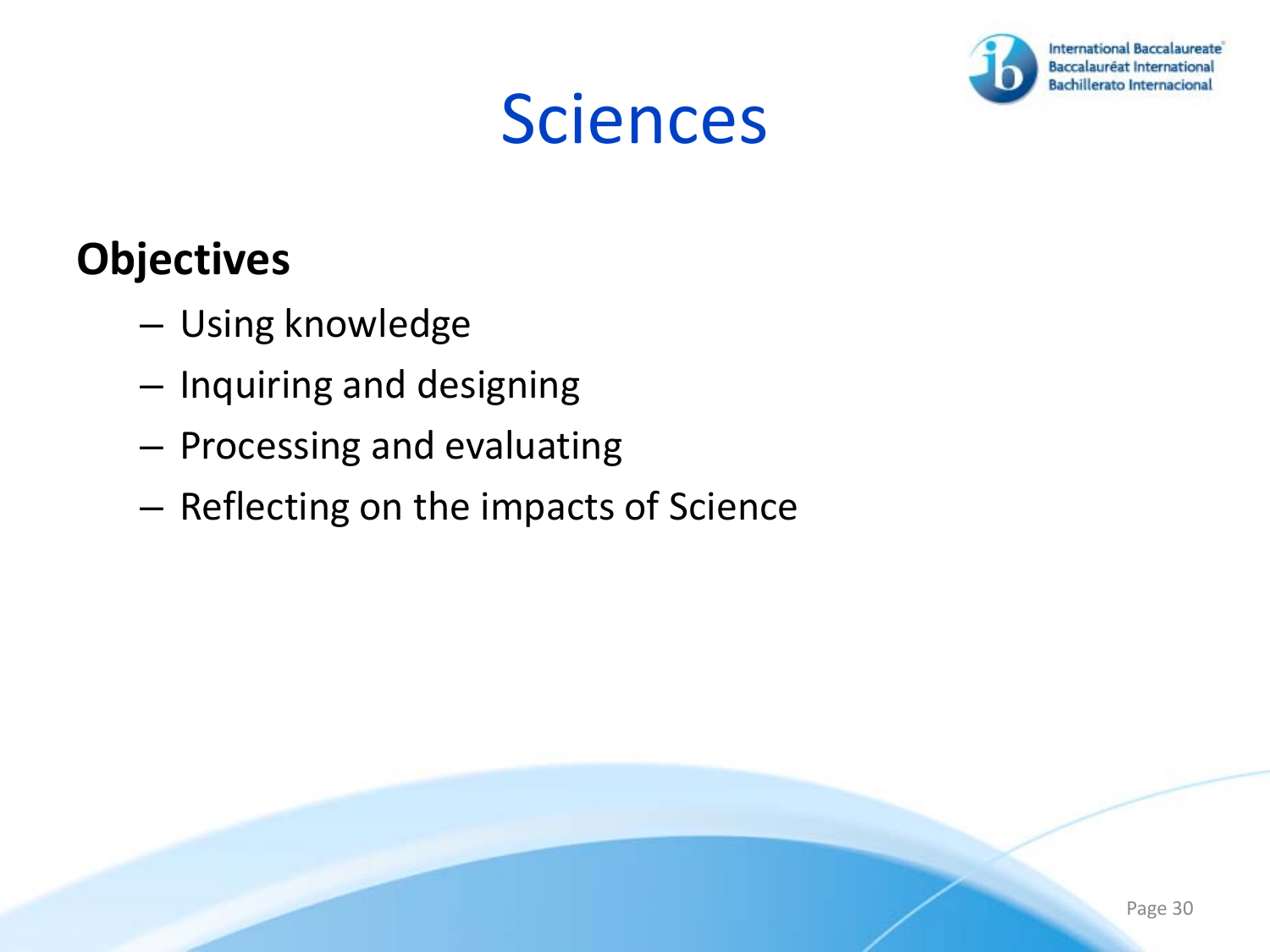

- **Currently under review**
- New guide and TSM to be published 2014
- Review is being conducted in an online forum and the final face-to-face meeting to take place in November 2011
- Piloting of the new guide begins in July 2012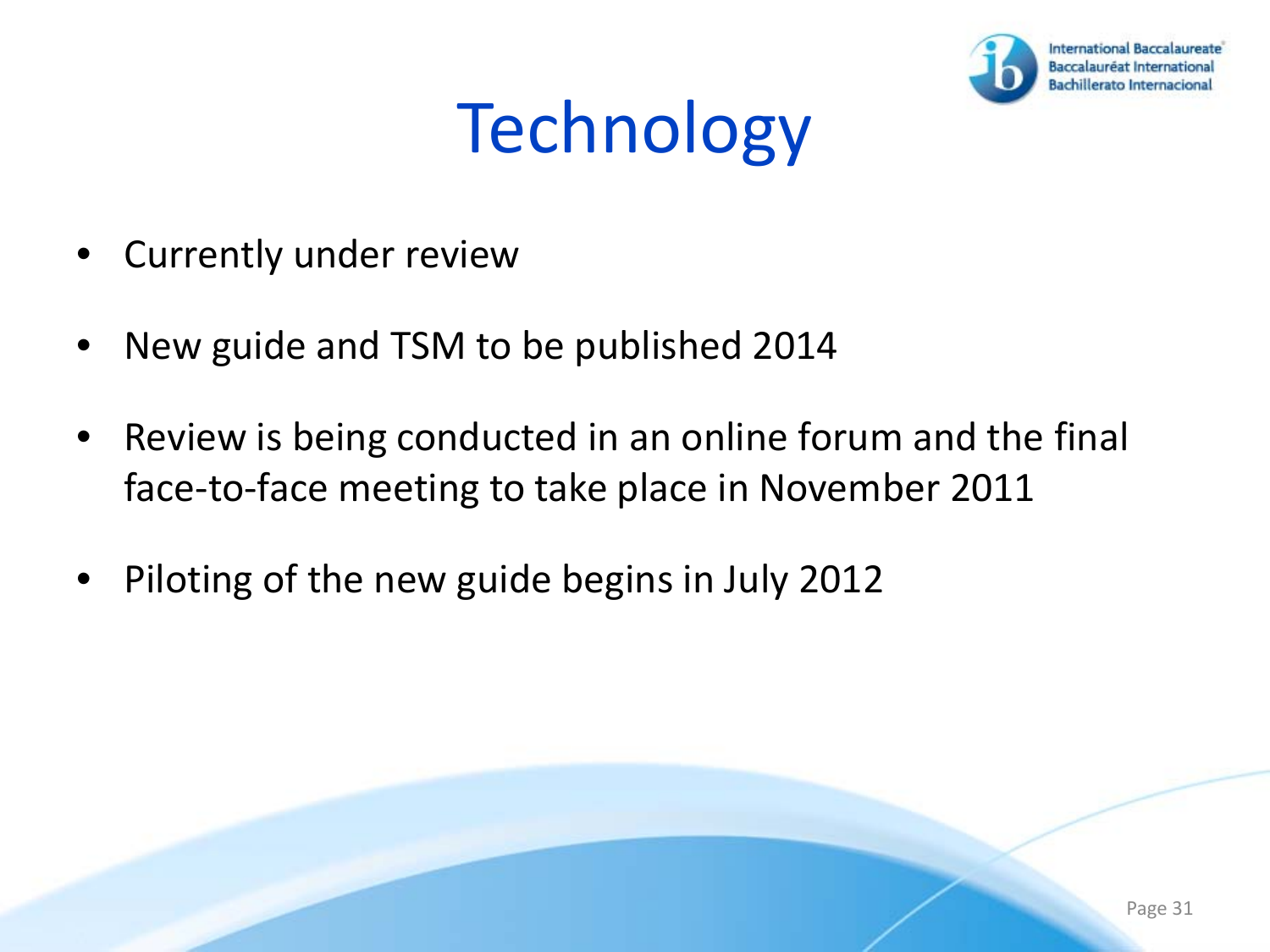

#### **Draft objectives**

- A. Inquiring and analysing
- B. Developing ideas
- C. Realizing the solution
- D. Evaluating

#### **New prescribed minimum tasks**

- Design project (A-D)
- Design and make (B and C)
- Product/systems case study (A and D)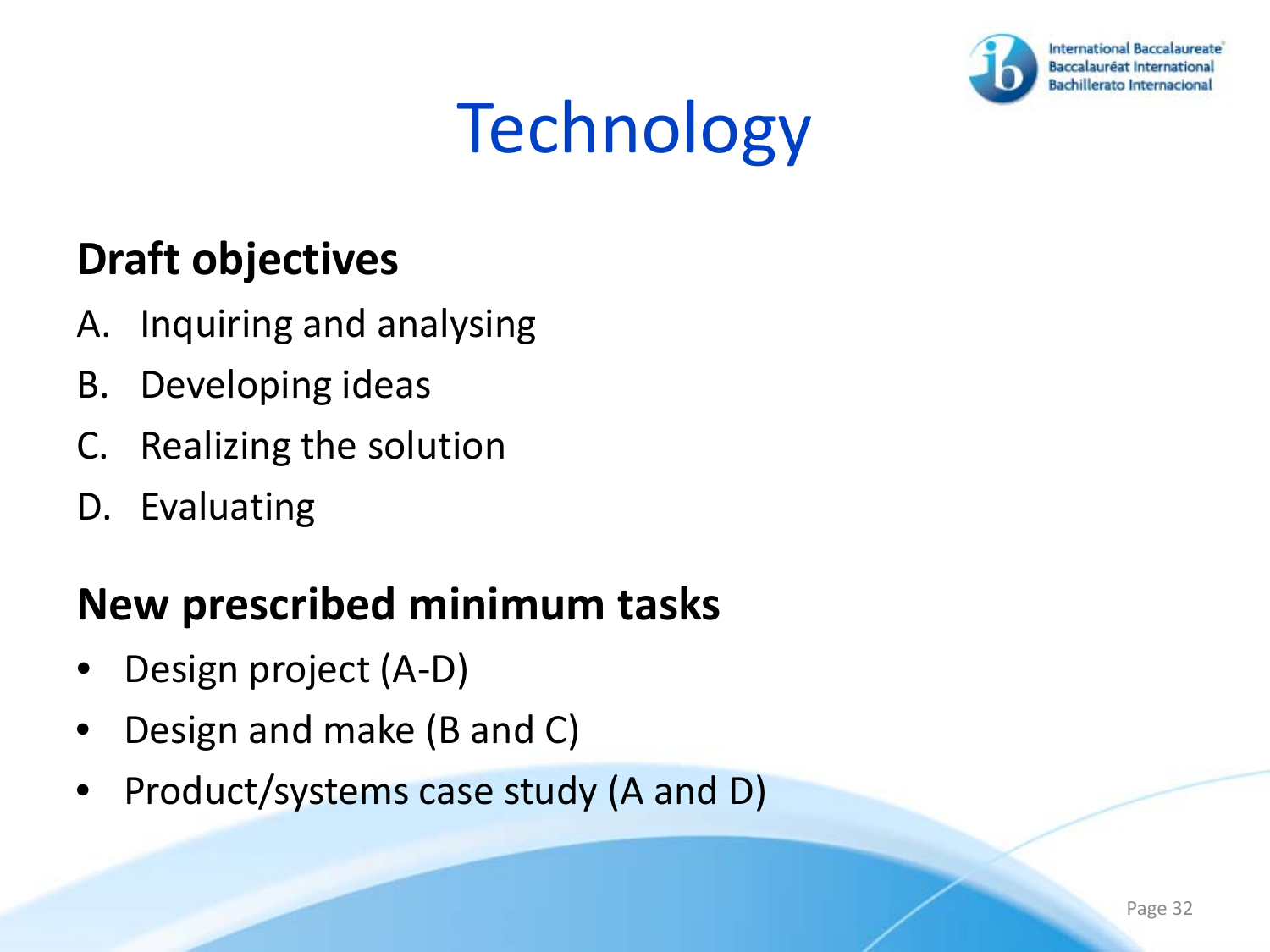

#### **Building continuum pathways**

- Explicit use of command terms
- Making explicit the pathways from MYP Technology to:
	- Computer Science
	- Design Technology

#### **MYP skills framework**

- A tool to assist skill progression and development
- Supports ATL for MYP Technology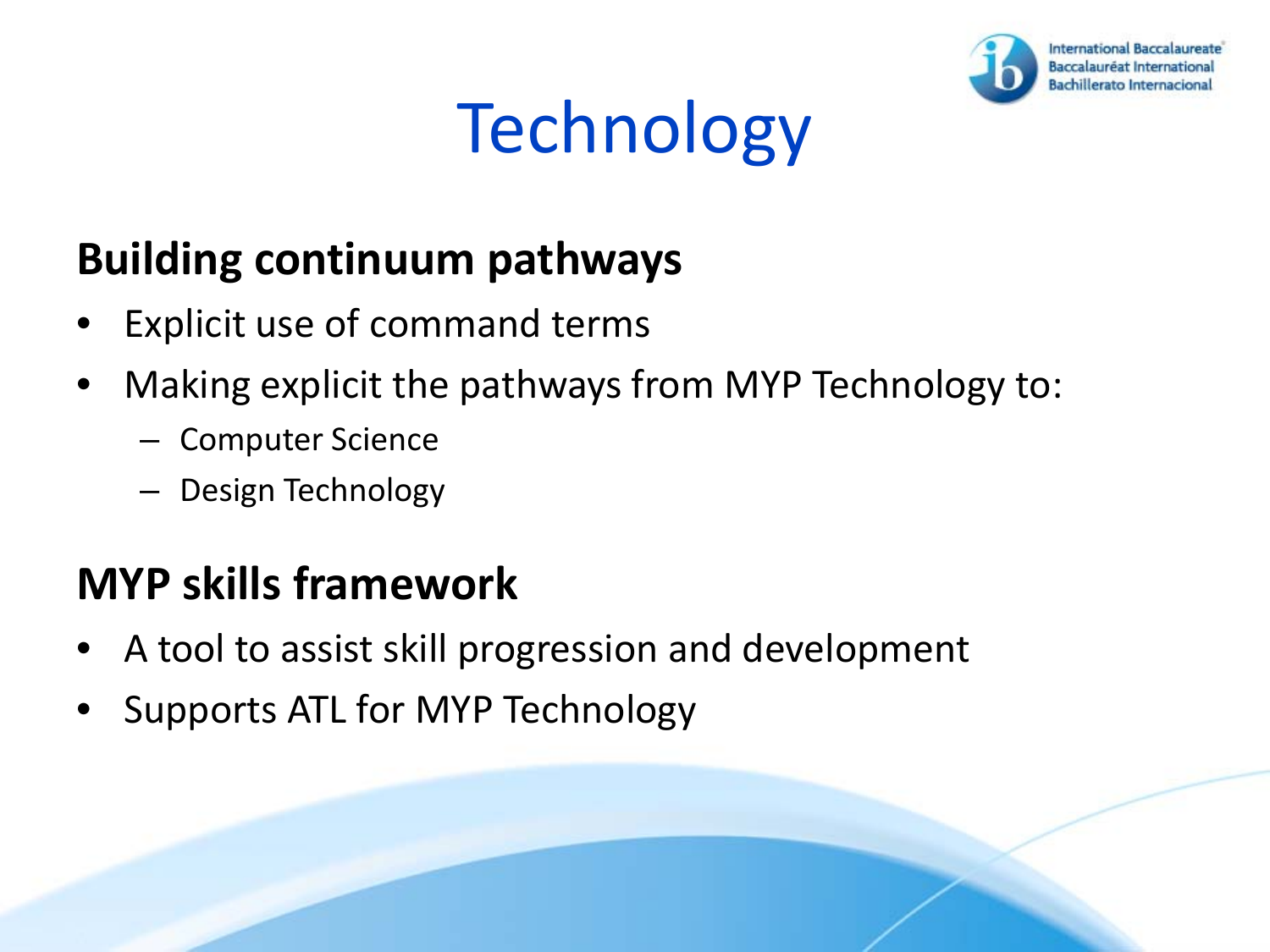

#### **Subject group name change**

- The name for the subject group is being considered.
- Many difficulties for schools who equate 'technology' as 'computers'.
- Compounded by the use of the term 'computer technology'.
- To move away from this misconception, a simple name change, in-line with the nature of the course would instantly change this misconception for the better.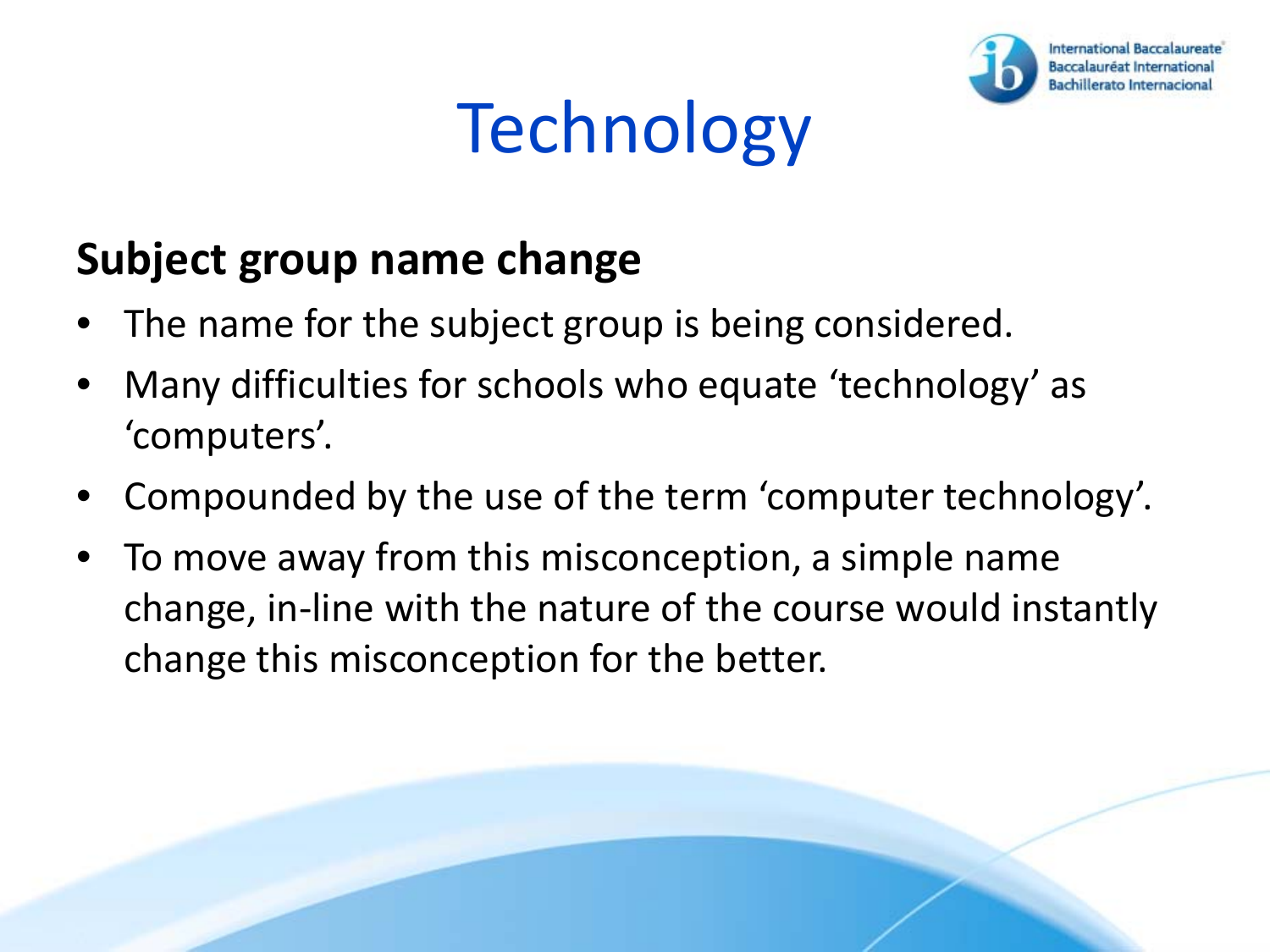

### **Technology Design**

- The suggested subject group name change is: **Design**:
	- "the art or action of conceiving of and producing a plan or drawing of something before it is made" (Oxford Dictionaries Online, 2010)
- Feedback is requested on the name change from "**MYP Technology**" to "**MYP Design**"

### [Andrew.mayes@ibo.org](mailto:Andrew.mayes@ibo.org)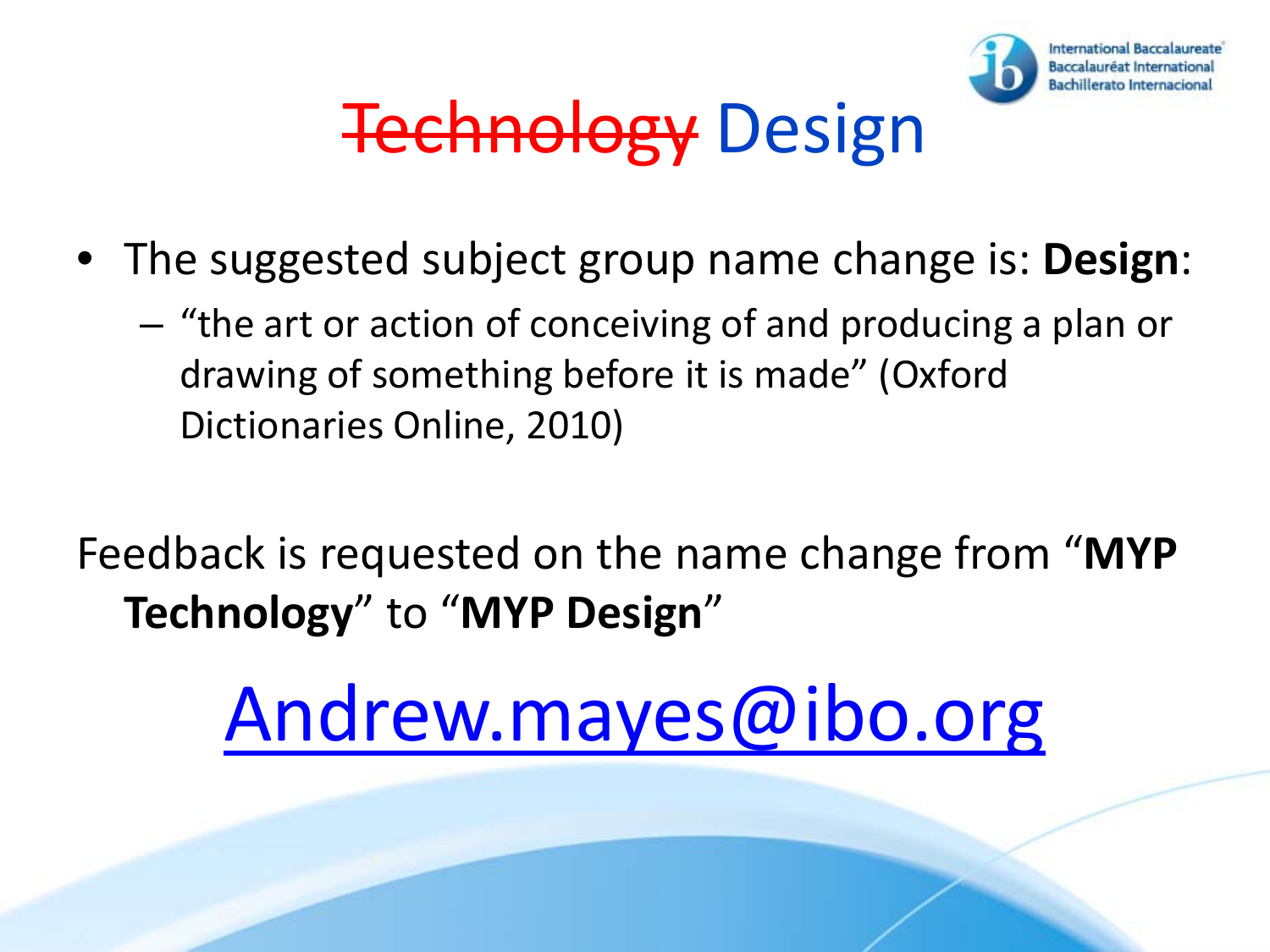

#### **Please check the OCC:**

- MYP Technology development report
- MYP Technology Teacher Support Materials (TSM) additional samples
- MYP Technology and ICT clarification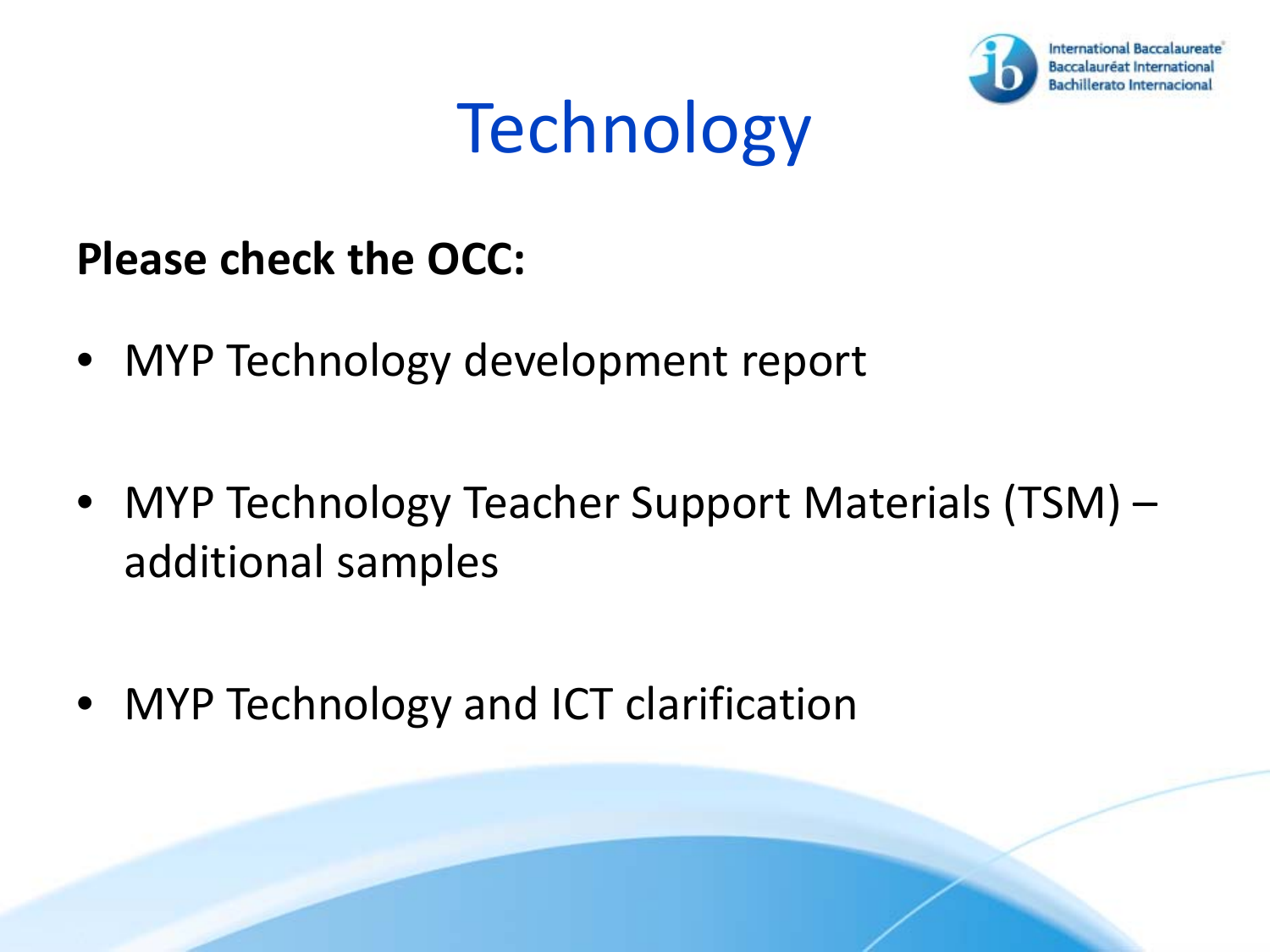

### Mathematics

- New guide for use from September 2011 (northern hemisphere)
- Published in Jan 2011

#### **General documents**

| $(+ -$                                                                                             | 6 document/s |  |
|----------------------------------------------------------------------------------------------------|--------------|--|
| Guide (For use from September 2011 or January 2012)                                                |              |  |
| Guide (For use from January 2008 or September 2008)                                                |              |  |
| (Mathematics guide in Arabic, for use from September 2011 or January 2012) دليل الرَّبَّاضنَّيَّات | TA.          |  |
| Second-language Acquisition and Mother-tongue Development: A guide for schools                     |              |  |
| Personal project teacher support material – additional sample projects for use until December 2011 |              |  |
| Teacher support material (For use from September 2011 or January 2012)                             |              |  |

• New TSM to accompany the guide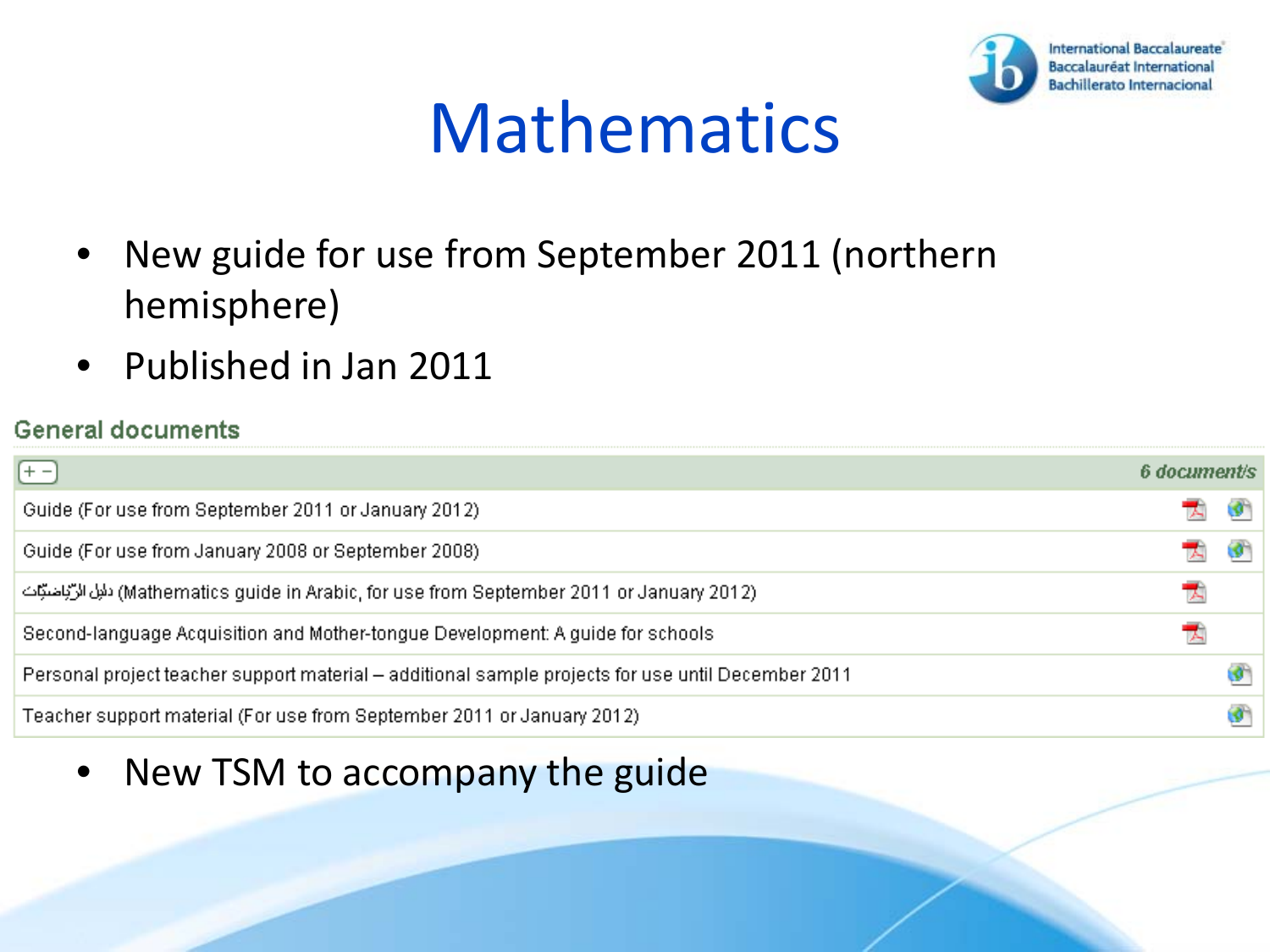

### Mathematics

- Currently under review as part of *MYP: The next chapter*  project
- New guide and TSM to be published 2014
- Review is being conducted in an online forum with face-toface meetings to take place in 2012
- Piloting of the new guide begins in July 2012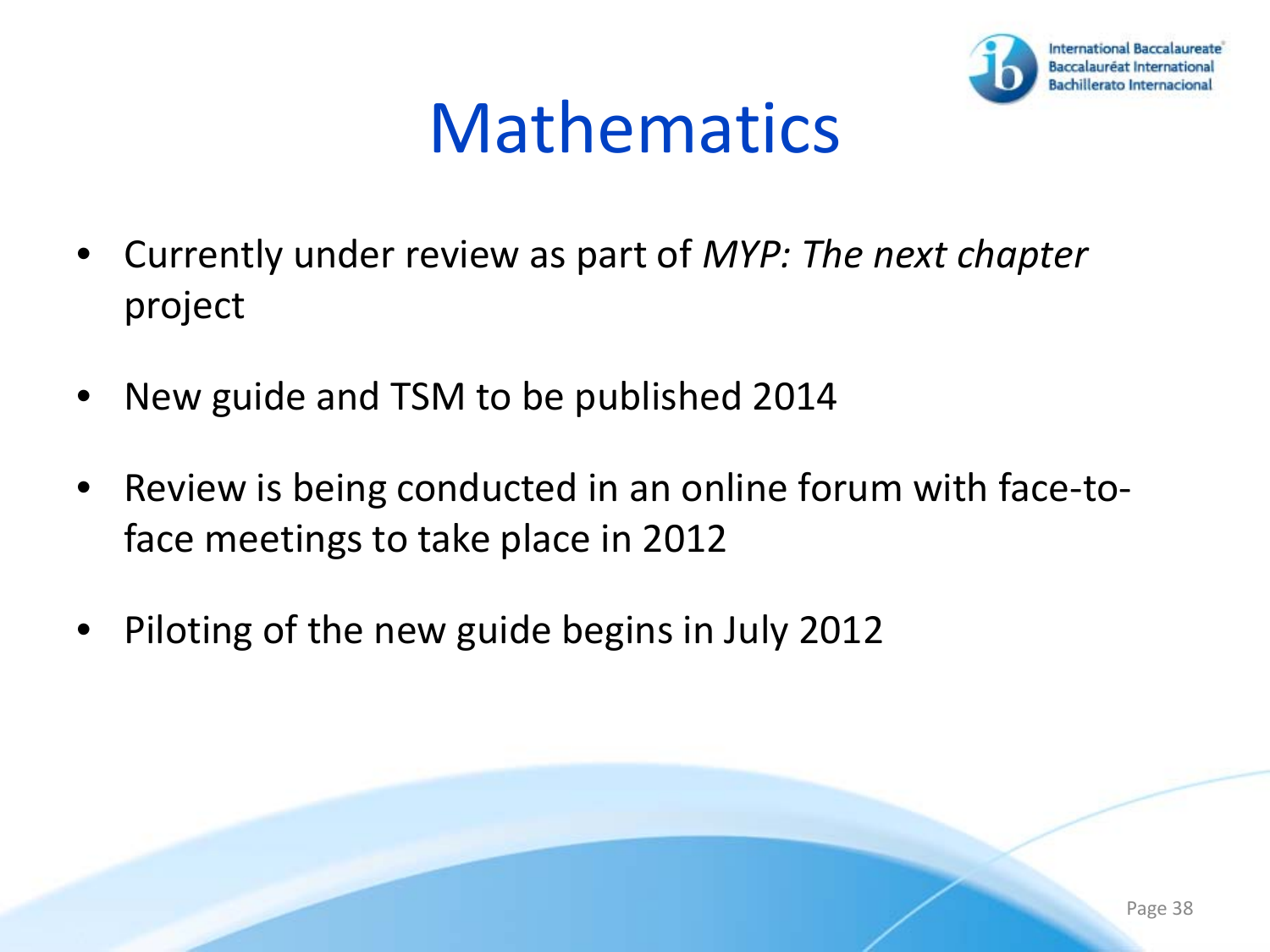

#### **International Baccalaureate**

### MYP coordinator's notes

Do you read them?

What information or news will you find there?

- MYP statistics and graphs
- Updates on *MYP: The next chapter*
- Updates on Curriculum review
- New MYP publications
- Changes and addendums, and more!
- The next *MYP coordinator's notes* published in November 2011
- Released bi-annually: May and November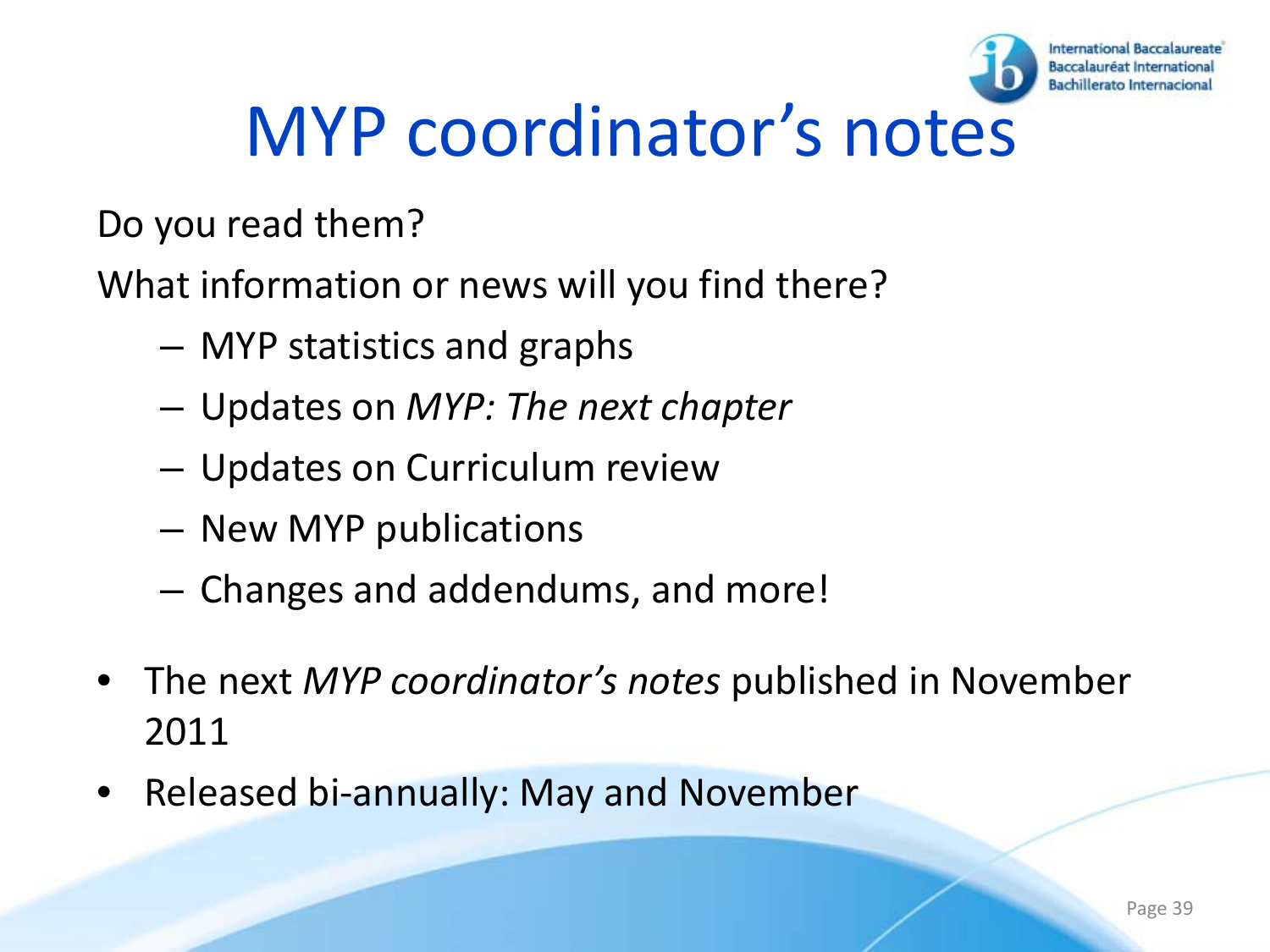

# Keep up to date follow us on **MERQ**

You can find and post messages about the MYP using:

# @IBMYP

For instant updates and MYP news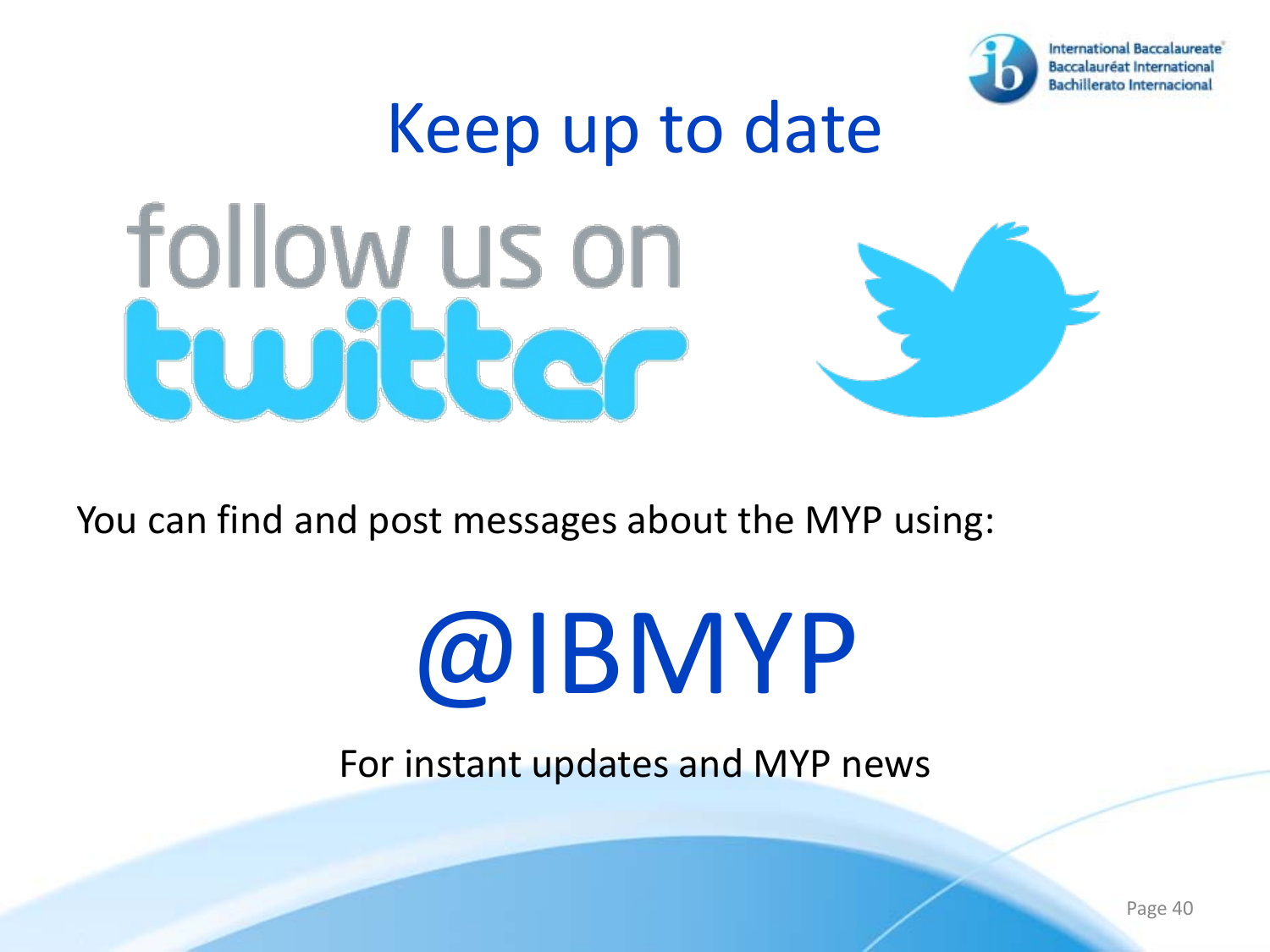## MYP commercial publications

- Mathematics Taskbank now available
- Language A Taskbank now available
- Sciences Taskbank now available
- MYP Interact (French version) early 2012
- Online Humanities Taskbank 2012 [date T[BC\]](http://store.ibo.org/index.php?cPath=22_36)
- Online Language B Taskbank 2012 [date TBC]
- MYP Inquire May 2012
- MYP Learning skills: ATL (student and teacher editions) September 2012
- MYP Assess (French version) 2012/2013





**International Baccalaureate** Baccalauréat Internationa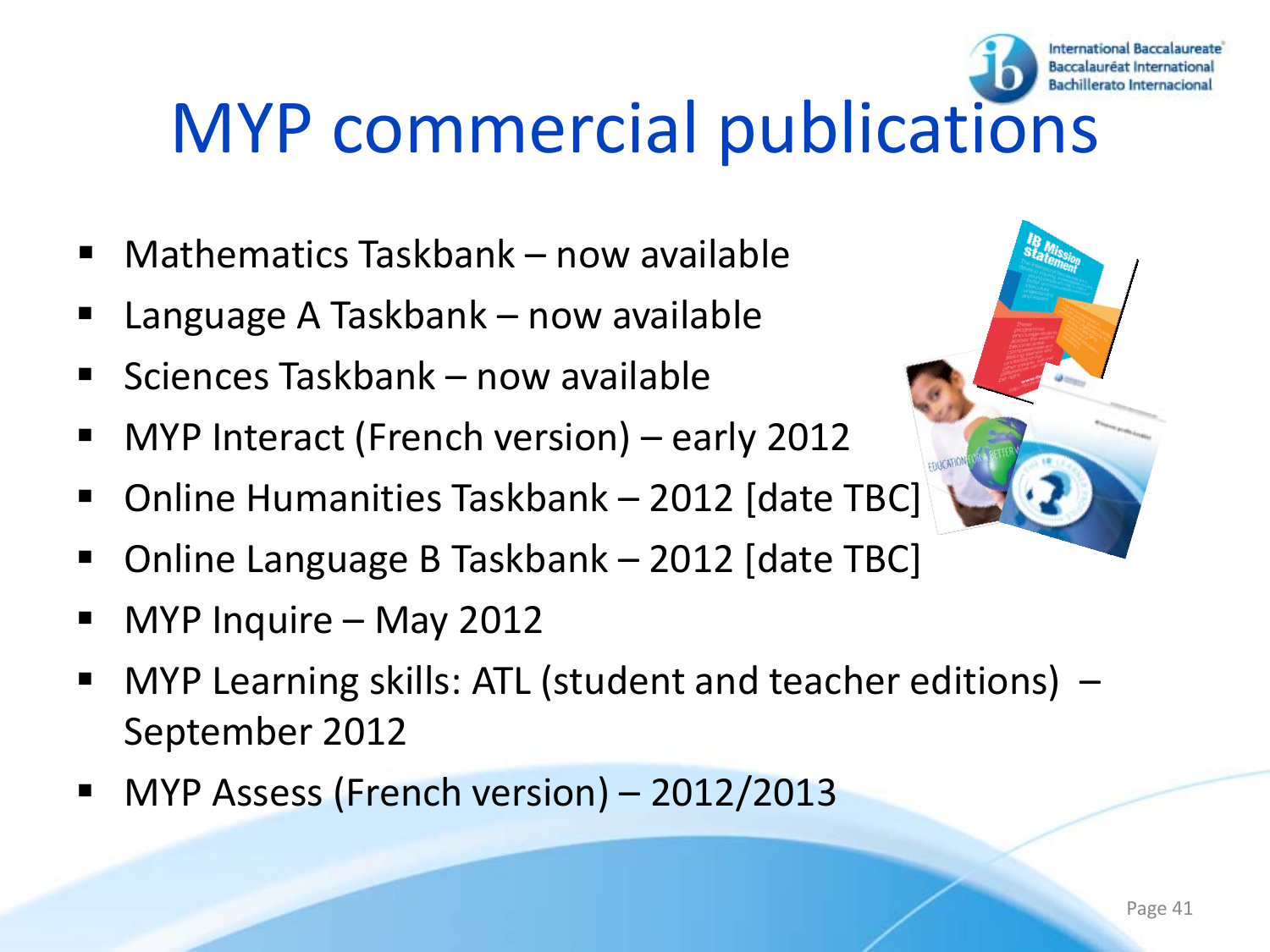### MYP: The next chapter

The IB is reviewing the design of the MYP by 2014, aiming to provide a structure that more clearly enables students to be successful in further IB studies while also facilitating schools in combining the MYP with the requirements of national/state systems.

The new design will create an innovative, concept-based and appropriately assessed programme for 11-16 year olds that fully reflects the IB principles of teaching and learning.

**International Baccalaureate** Baccalauréat International **Bachillerato Internaciona**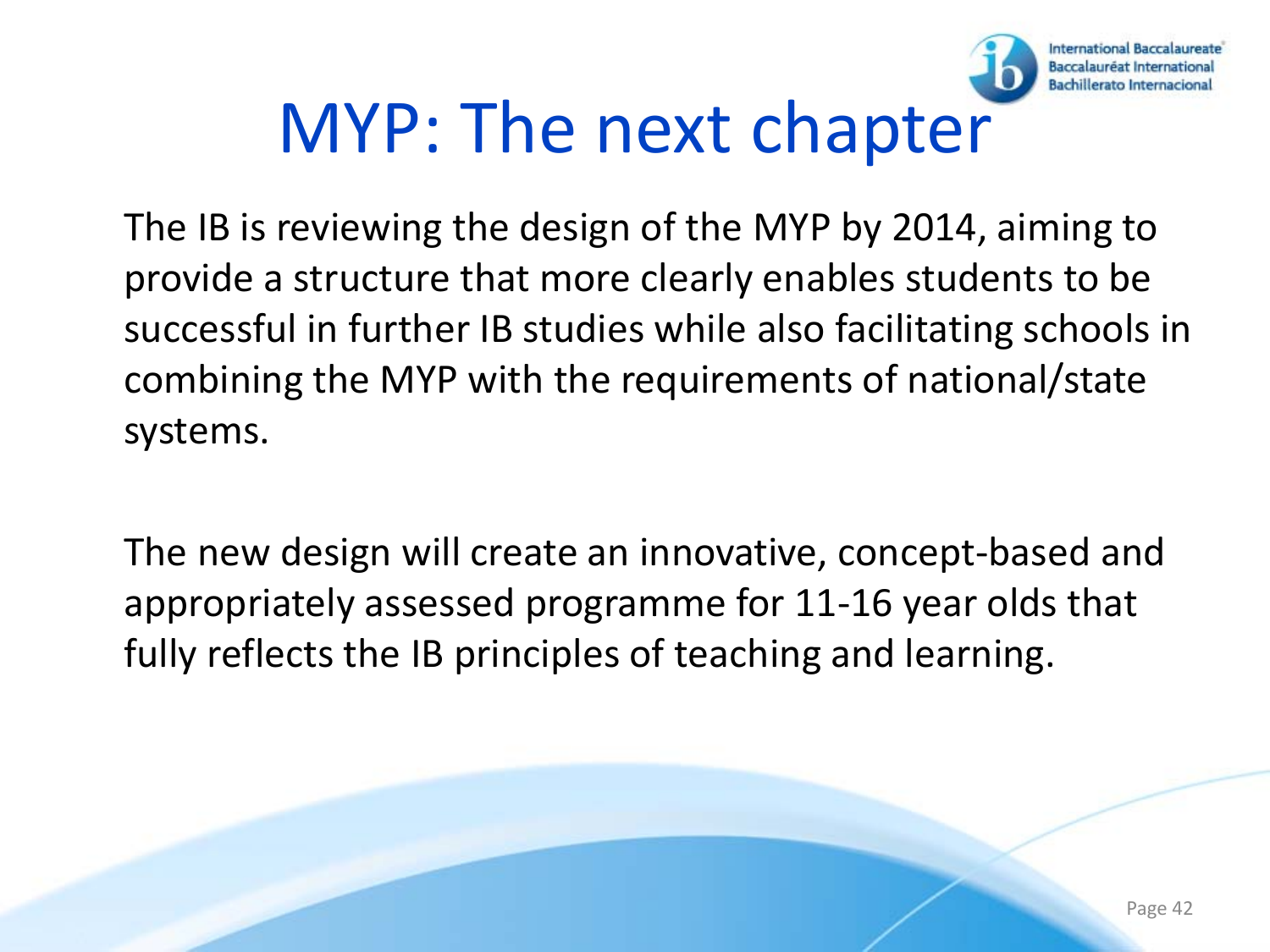

#### Heleen Tims

#### Global Head of School Services, MYP

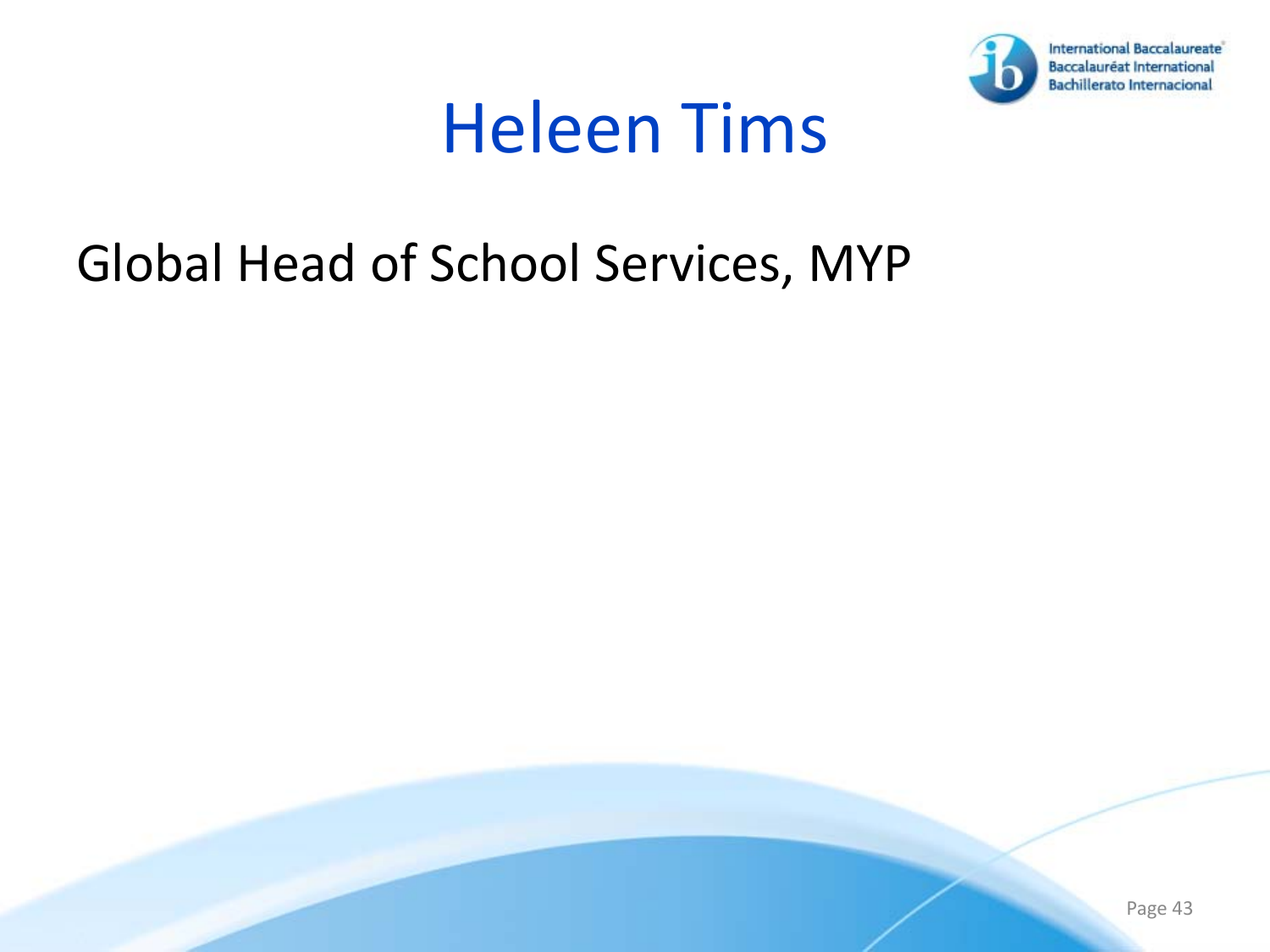

### MYP: The next chapter

#### **Involving schools**

#### **Communicating the changes**

#### **Transition process**

- Candidate schools
- Interested schools
- IB World schools going through evaluation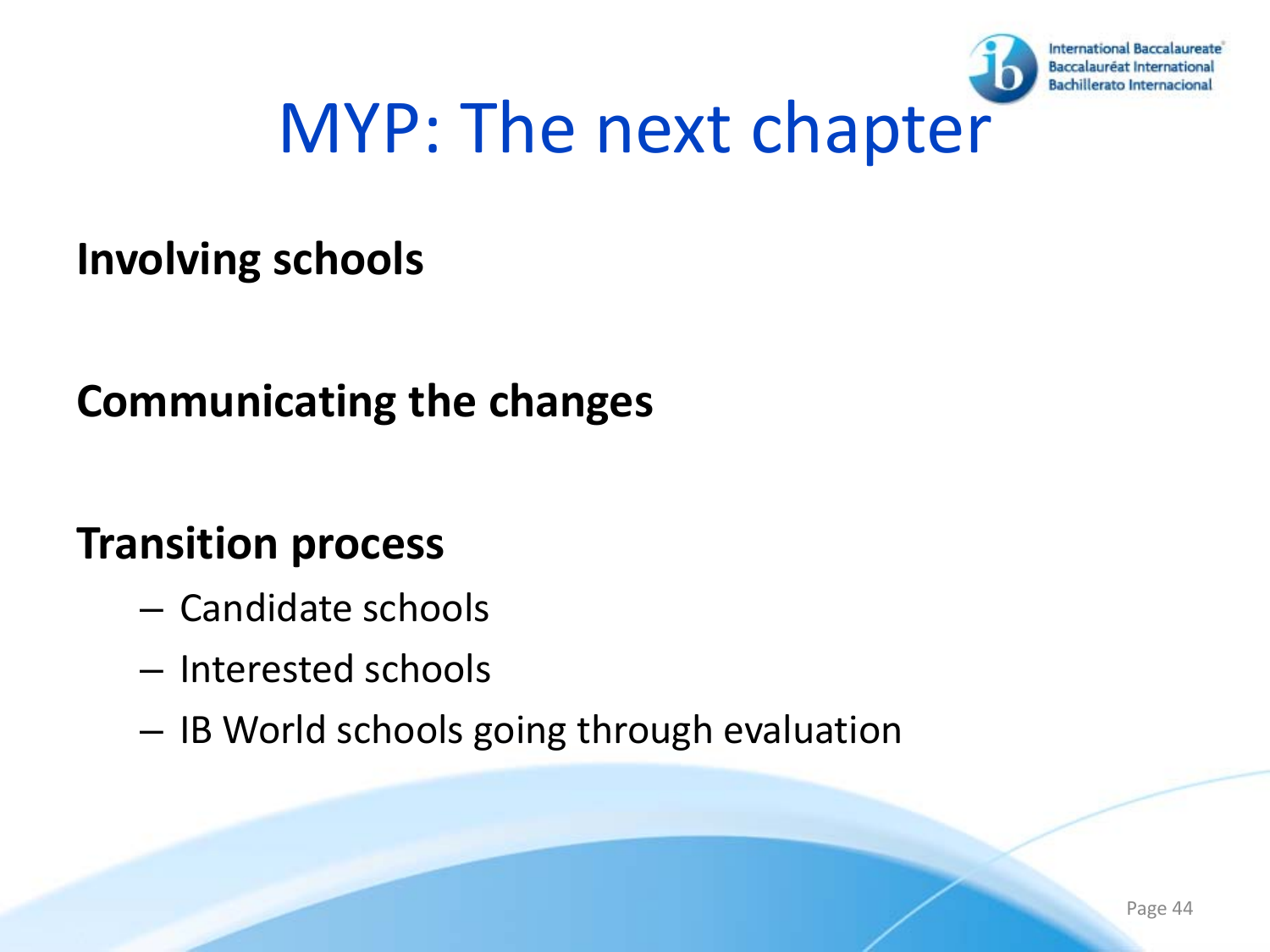### Key challenges for MYP



Access for schools with national/state curriculum Recognition & Accreditation Age appropriate

© International Baccalaureate Organization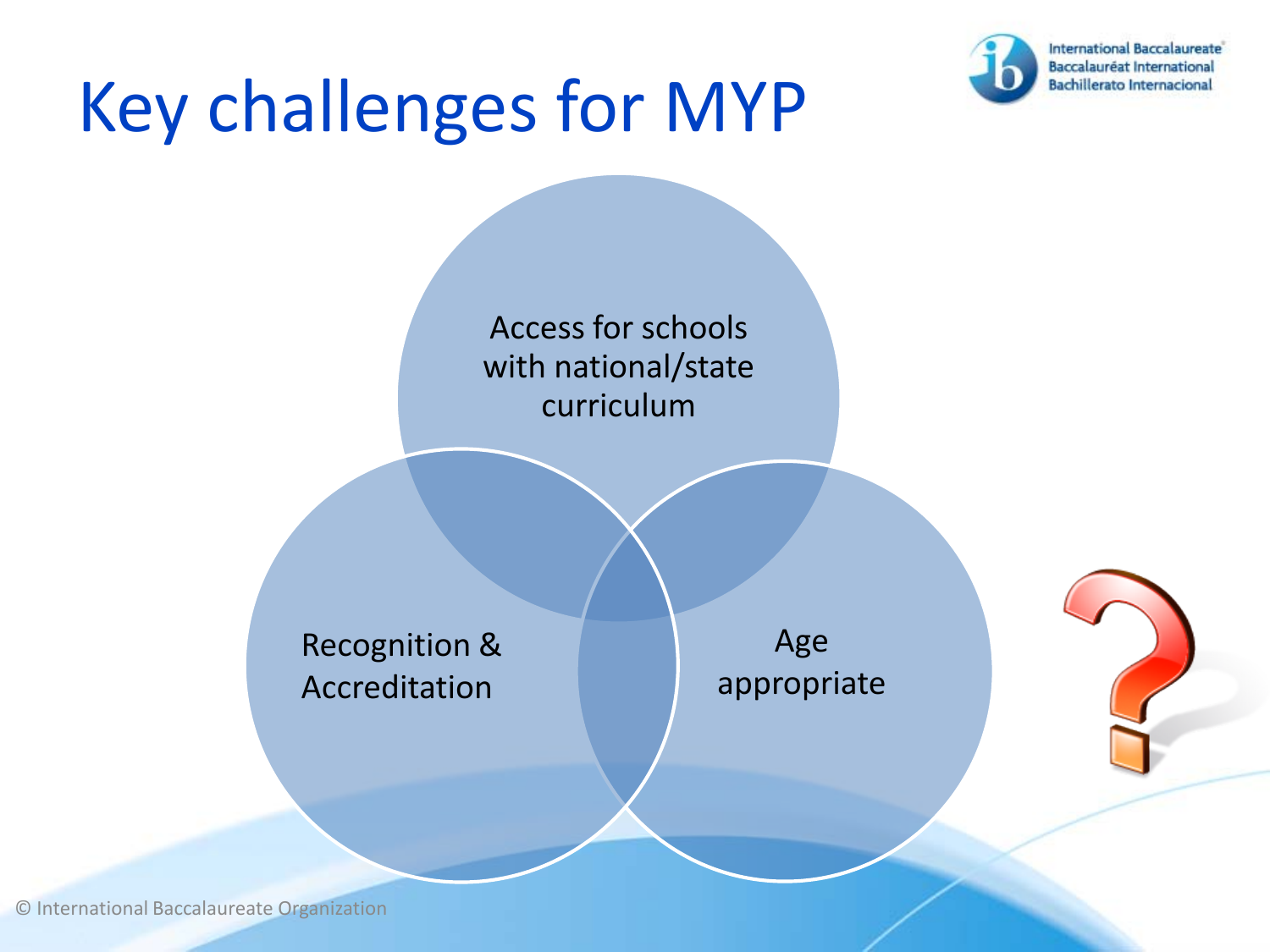#### **International Baccalaureate Baccalauréat International** Key challenges for MYP **Bachillerato Internacional** UK  $\leq$  2  $\neq$  Criterion Choice of related Fewer subjects Recognition layers 00. and assessment Easy to Access for schools development implement with national/state  $\bullet$ curriculum **Externally O**nline validated curriculum Innovative assessment tool ATL Continuum Age Prescribed between IB appropriateness Action concepts programmes Alignment of Re-design of the core of the programme  $\ddot{\text{o}}$ model IB programmes AoI or global Internationalcontexts © International Baccalaureate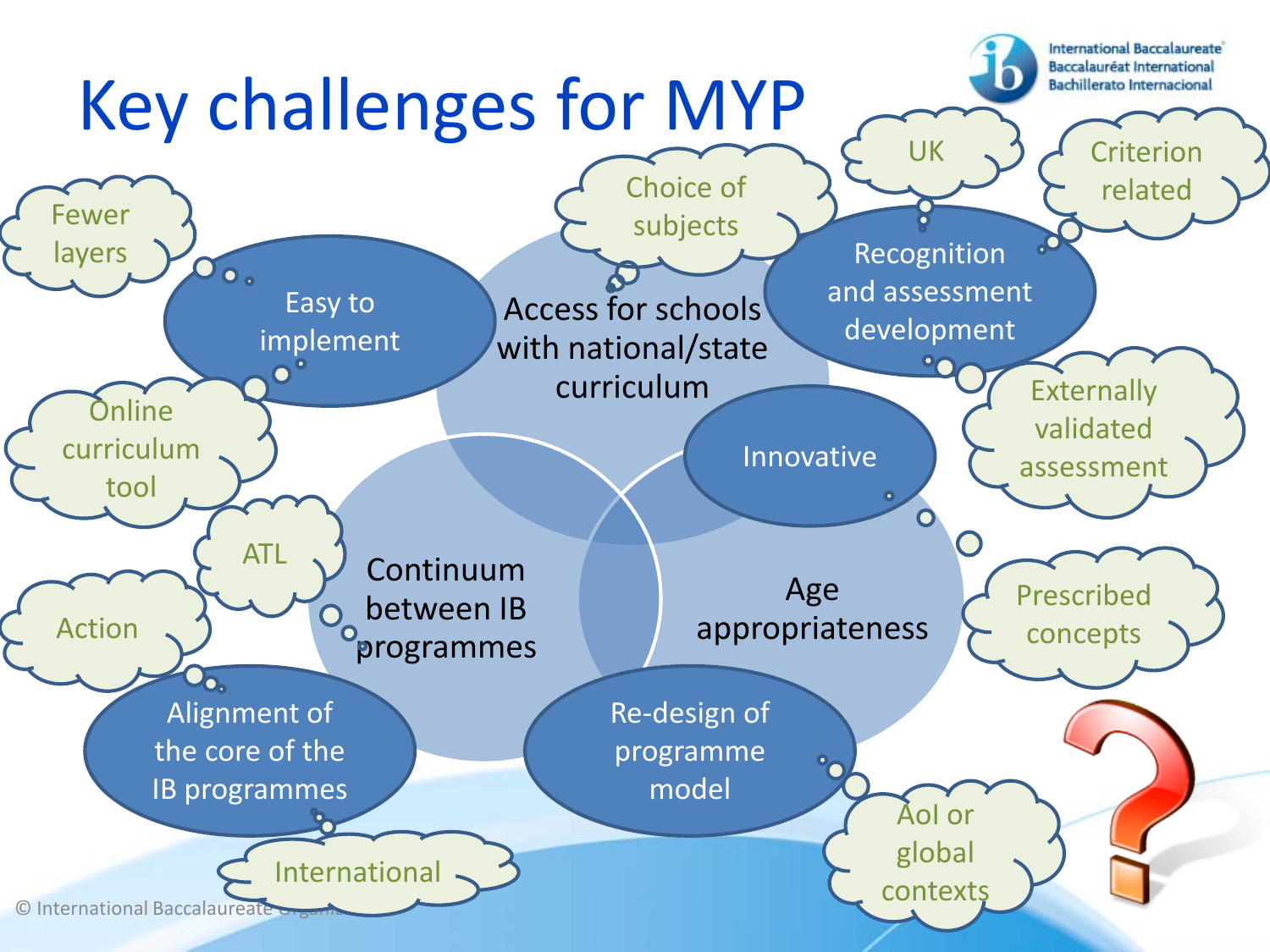#### Baccalauréat Internation Curriculum developments – so far...

**International Baccalaureate** 

- Working with Lynn Erickson to develop the curriculum framework proposal for the second meeting
- Planning timeline to develop guides by 2014
- Decision to publish no more guides or TSMs after 2012 until the launch of *MYP: the next chapter* suite of documents
- Gathering feedback through:
	- a) Surveying schools
	- b) School visits and in conferences
	- c) Informal feedback received from a range of stakeholders including MYP & DP students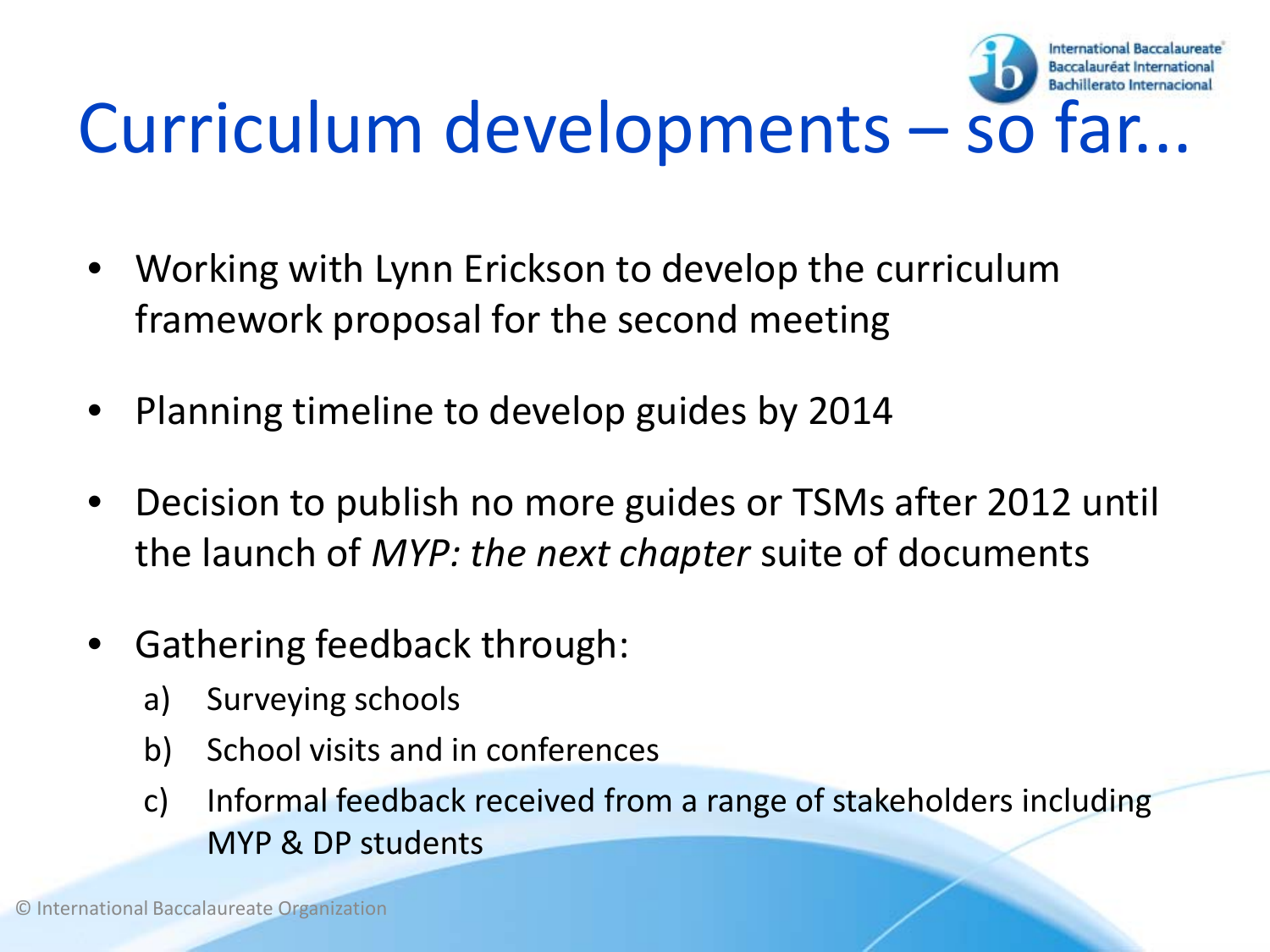

### Contextual learning

- Areas of interaction will become 'global contexts'
- Aol's are seen by some as restrictive
- Clear explanations of exactly what is meant by a global context in our documentation
- A key aim of global contexts will be that they lead to principled action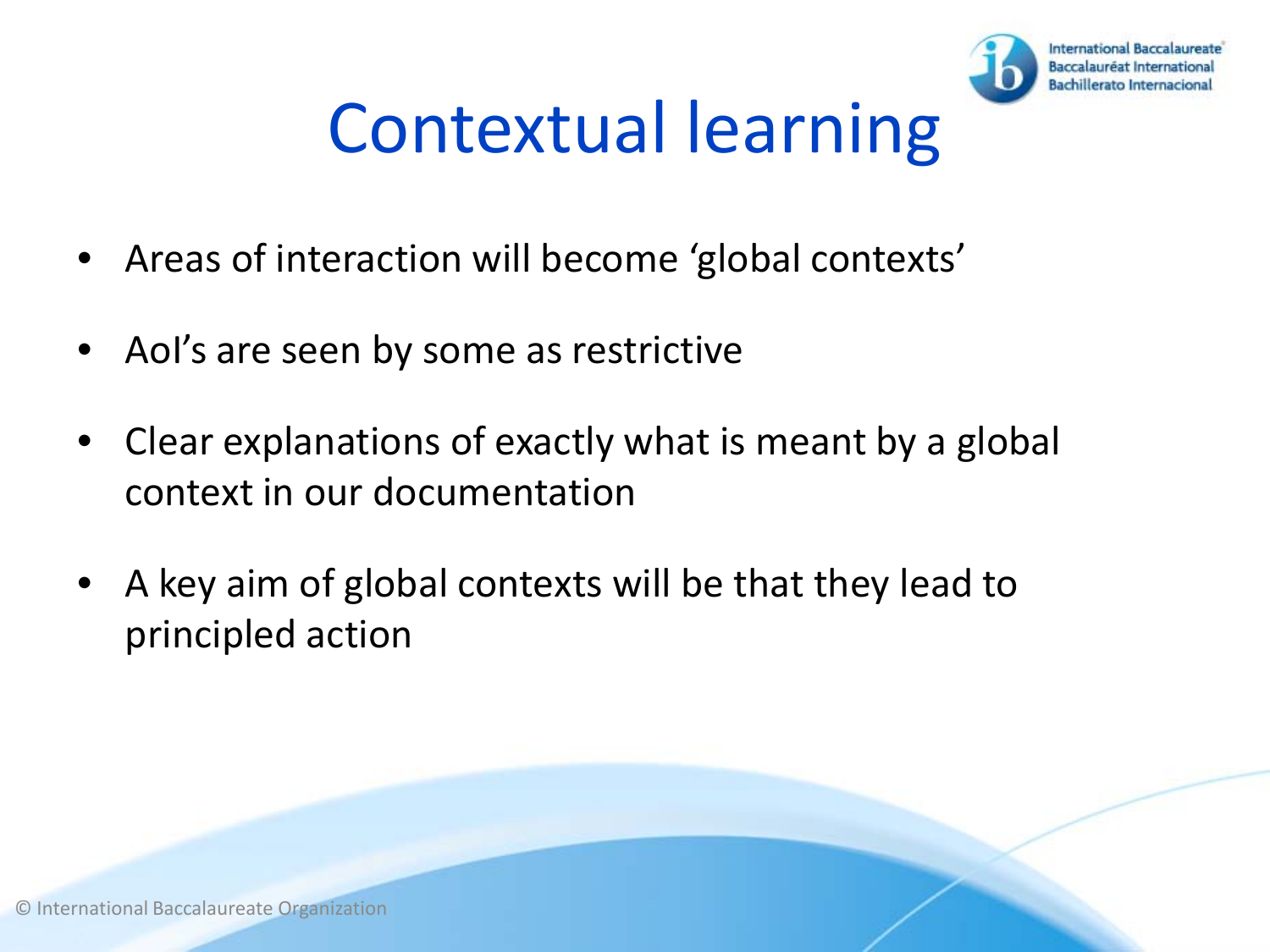# Conceptual framework

**International Baccalaureate** Baccalauréat Internationa Bachillerato Internacio

#### • **Key concepts**

- Transcend the disciplines
- Disciplines do not have to use all of the key concepts
- Subject guides will provide direction on the most appropriate key concepts

#### • **Related concepts**

- Discipline-based
- Related to the key concepts
	- For example in sciences:

**Change**: energy, adaptation, transformation, time, place, perspectives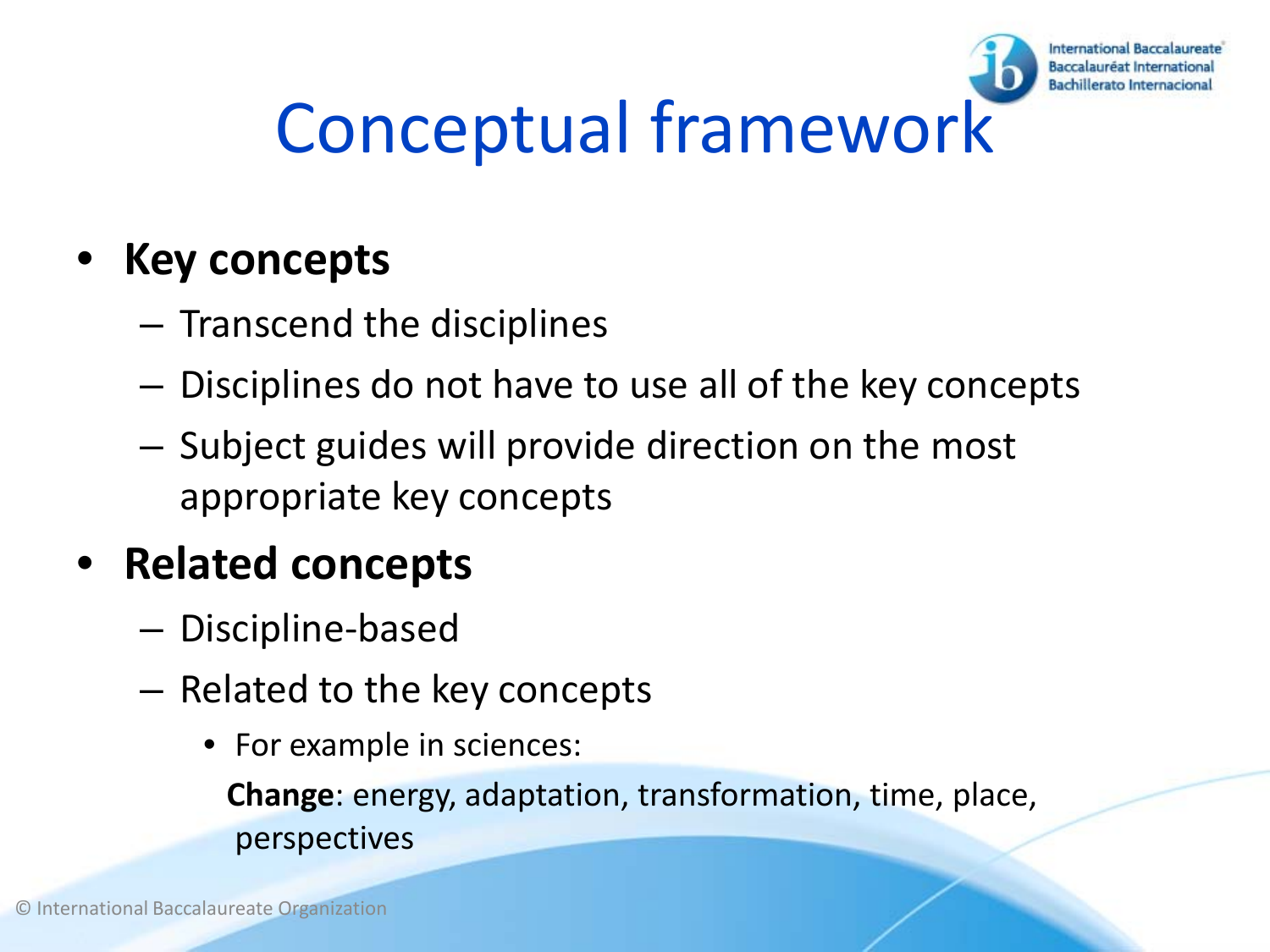

### Approaches to learning

- Much stronger emphasis
- Related to command terms
- Divided into 8 skills areas:
	- Organization
	- Collaboration
	- Communication
	- Information literacy
- Reflection
- Thinking
- Transfer
- Metacognition new area
- Not subject specific, but guides will include subject specific examples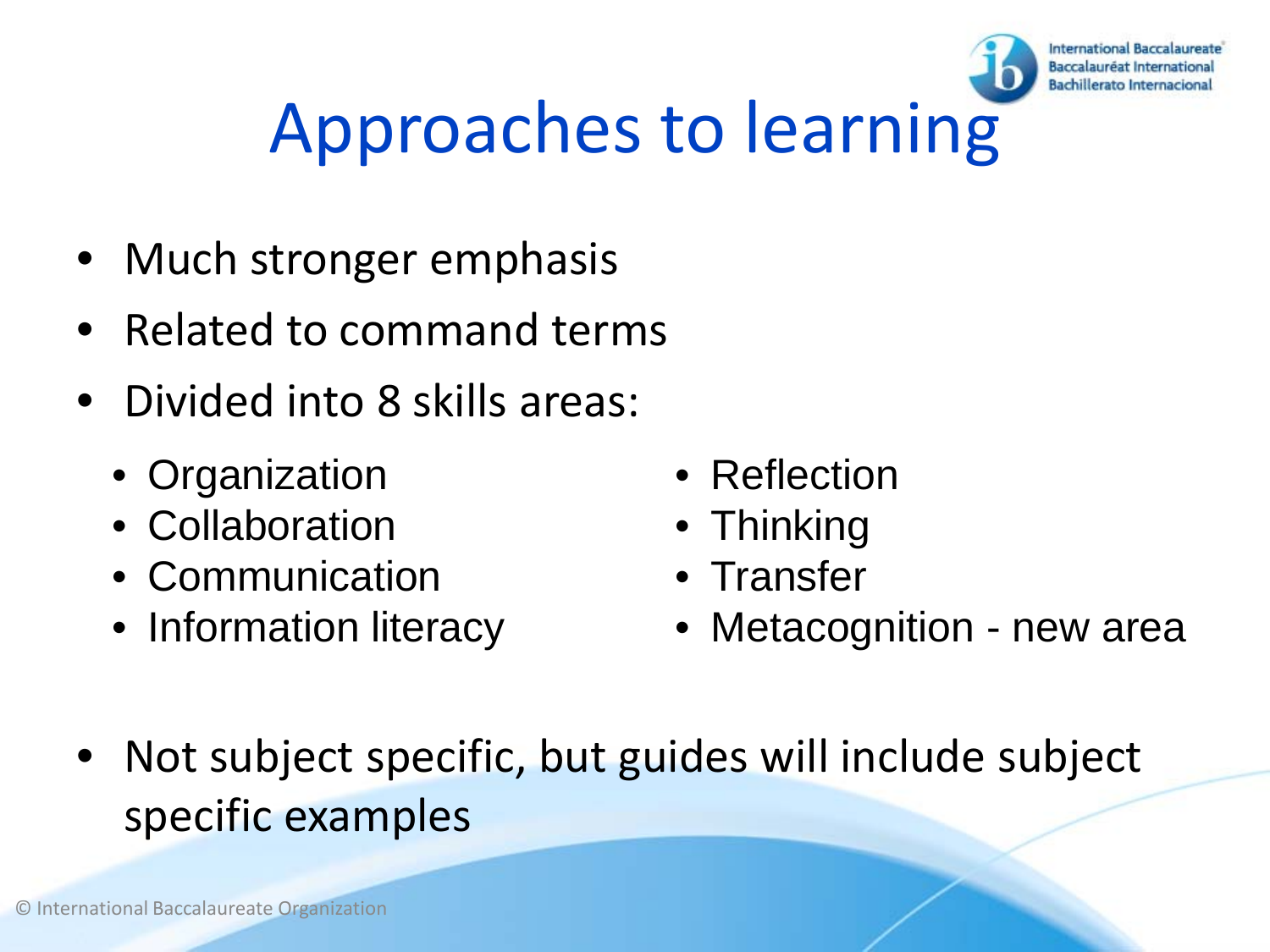

#### **The Vision**

- 1. Easy to understand for students, teachers and parents
- 2. Clear and easy to apply for teachers
- 3. Rigorous

© International Baccalaureate Organization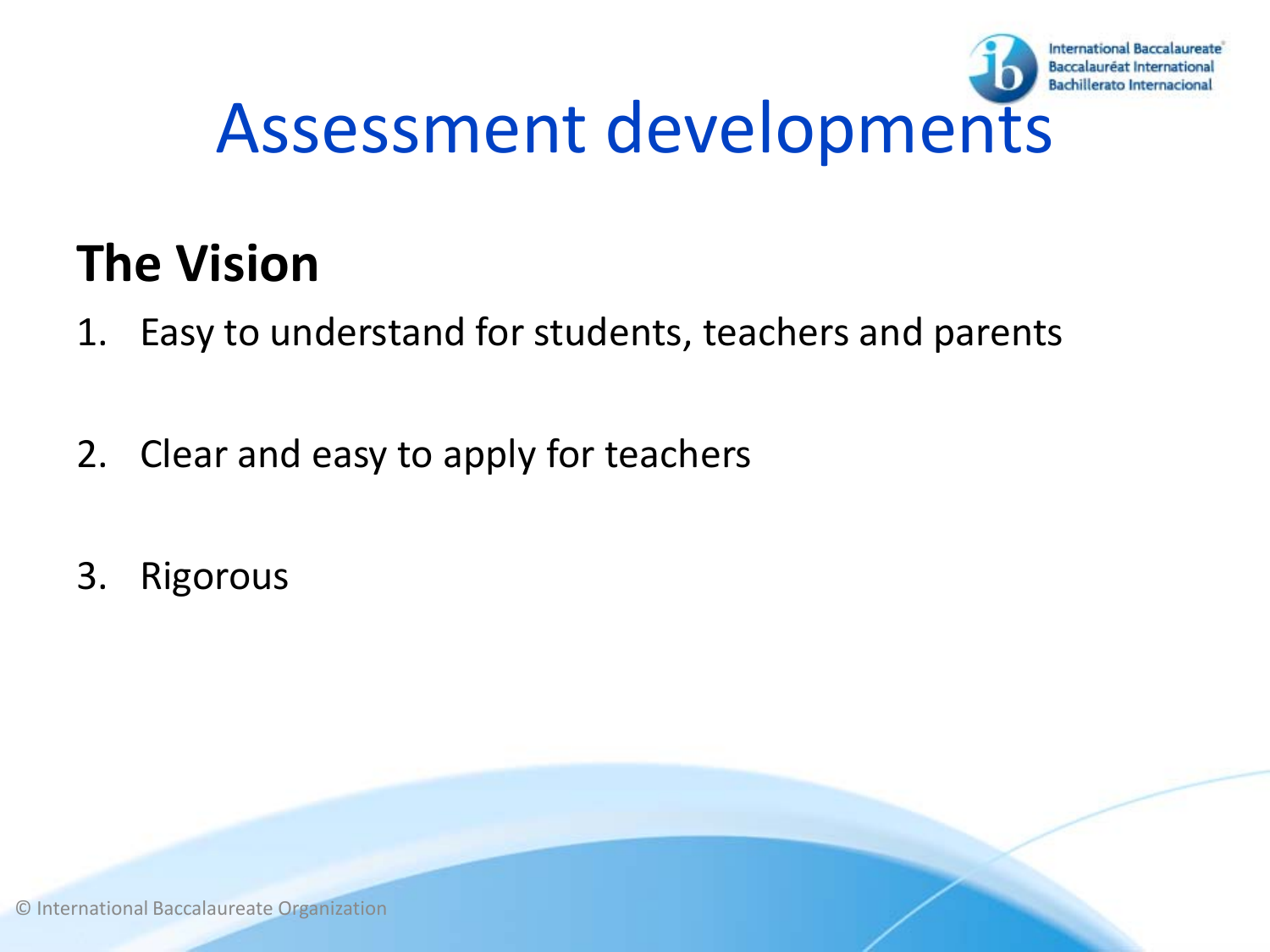

### Internal assessment

- All subjects will have four (4) criteria
- Command terms will be used to define levels in all subjects
- Mandated interim criteria and objectives
- Common criteria will be aligned across subjects where applicable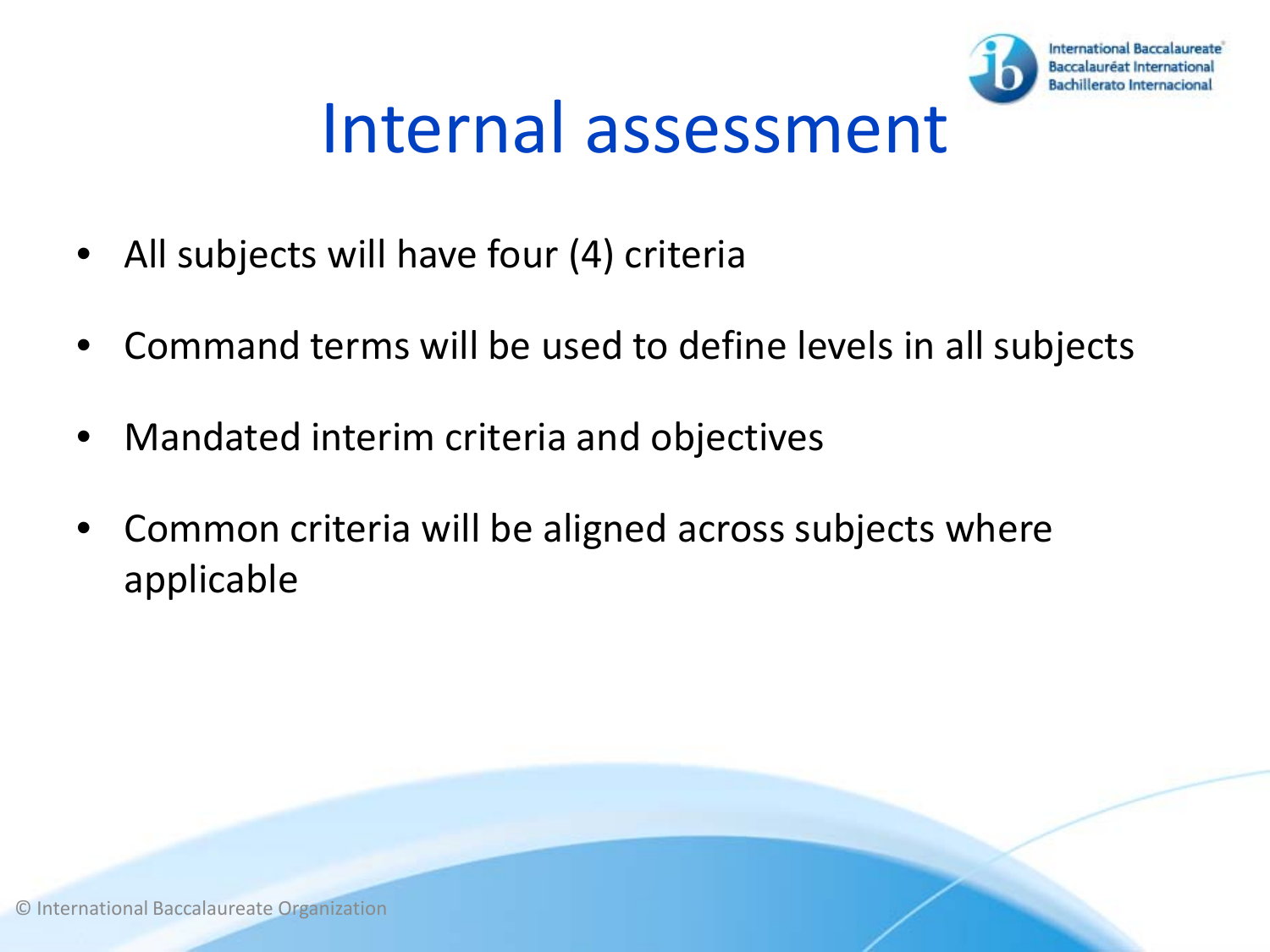

- Optional concept based summative examination
	- Electronic
	- Criterion-related
- Disciplinary examination and overarching interdisciplinary exam
- Examinations based on key concepts, may be developed around global issues
- Disciplinary questions based around a concept, culminating in an interdisciplinary exam
- Weighting of the interdisciplinary exam will be greater than subjects.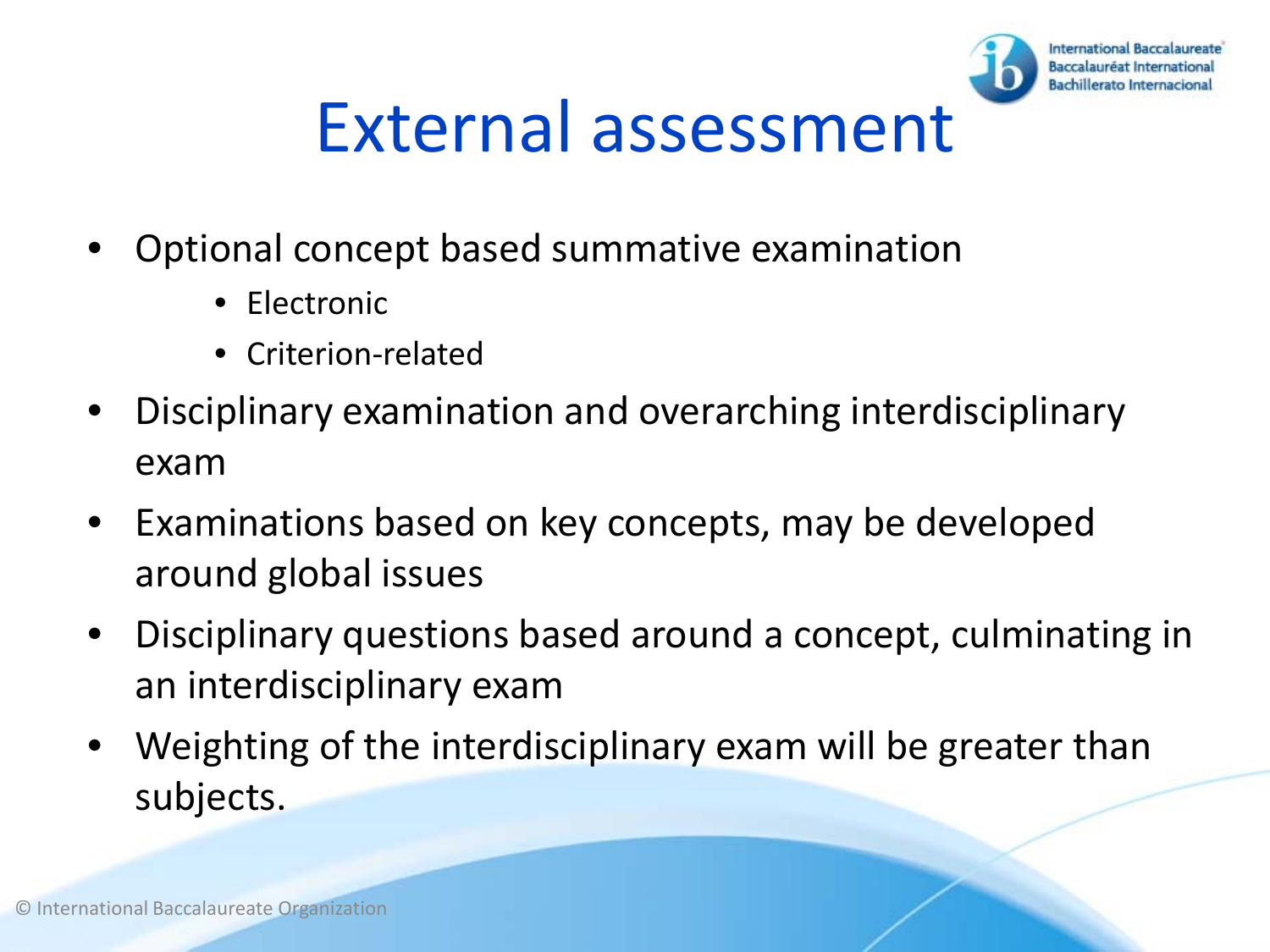

### MYP assessment in 2015



#### **Year 5:**

Mandatory:

• moderation of Personal Project

#### Optional:

- summative assessment
- monitoring



© International Baccalaureate Organization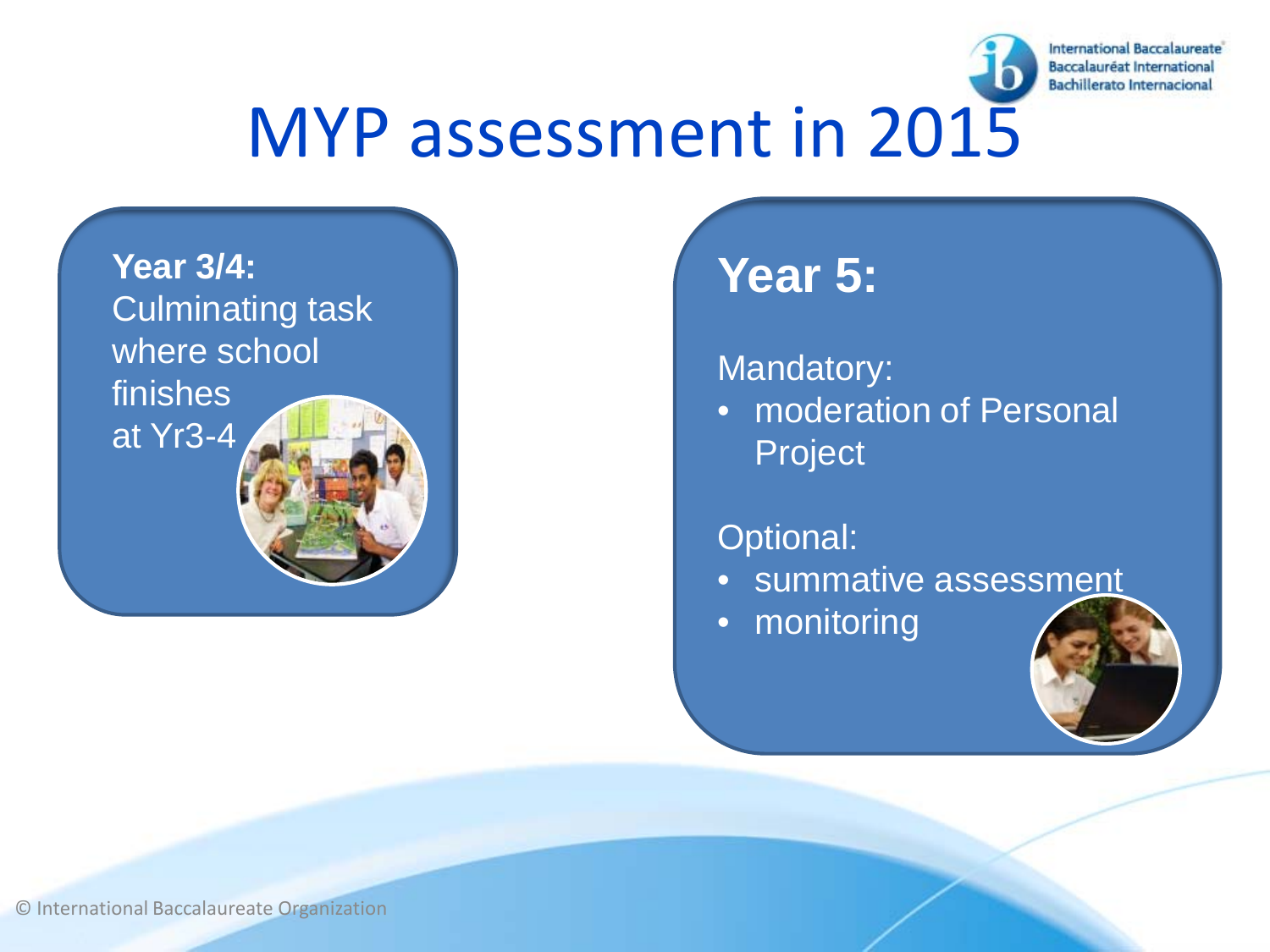

### Subject choice

- MYP remains an octagon
- Students may have subject choice in years 4 and 5 of the programme
	- Minimum of 6 subjects
	- Language B mandatory for all students in all years
- Pilot schemes for student subject choice will begin in Aug/Sept 2011, directed by school services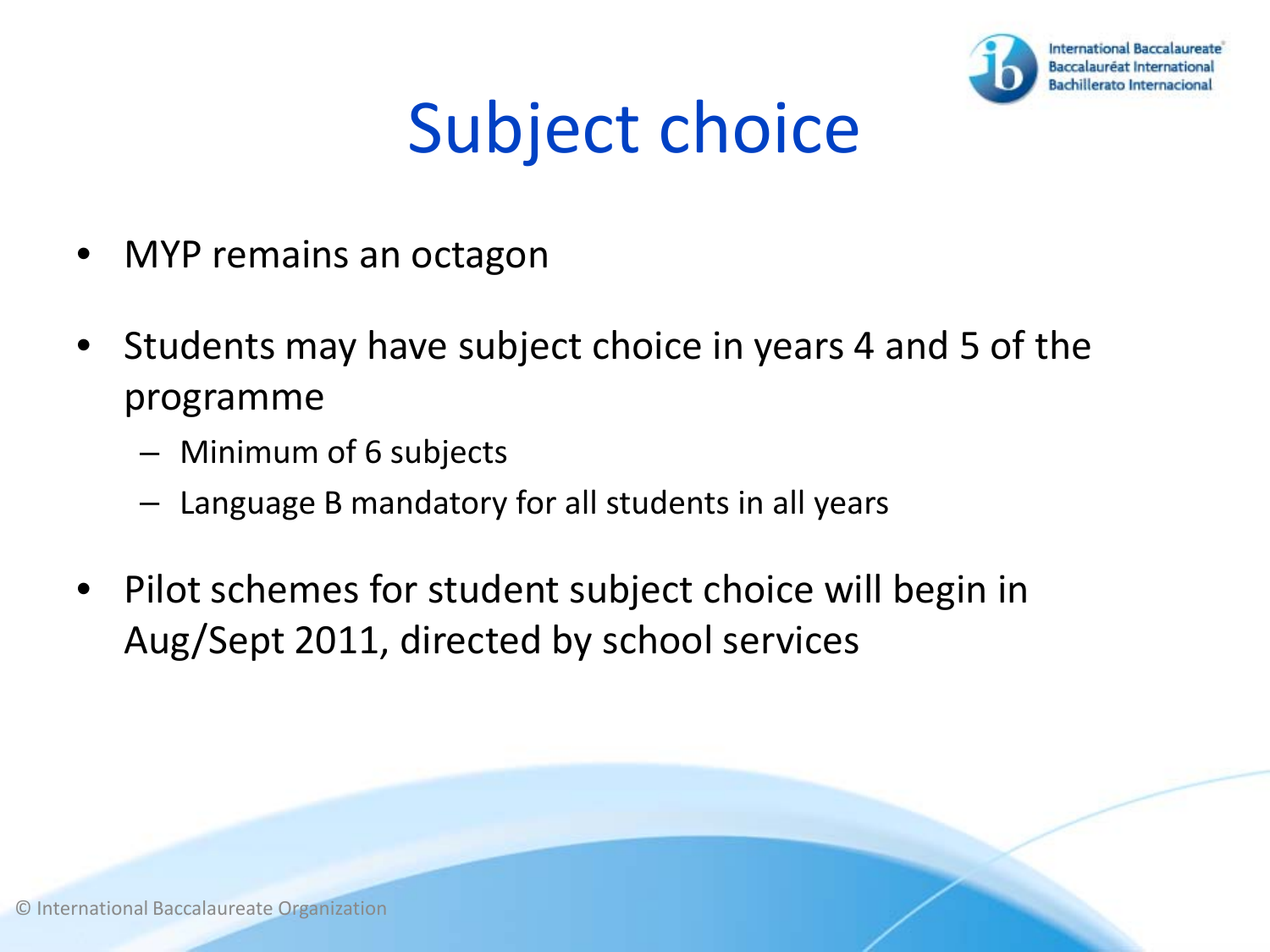

### Heather Lapper

#### IBAEM MYP School Services Manager

### Andrew Mitchell

#### IBAEM MYP Associate School Services Manager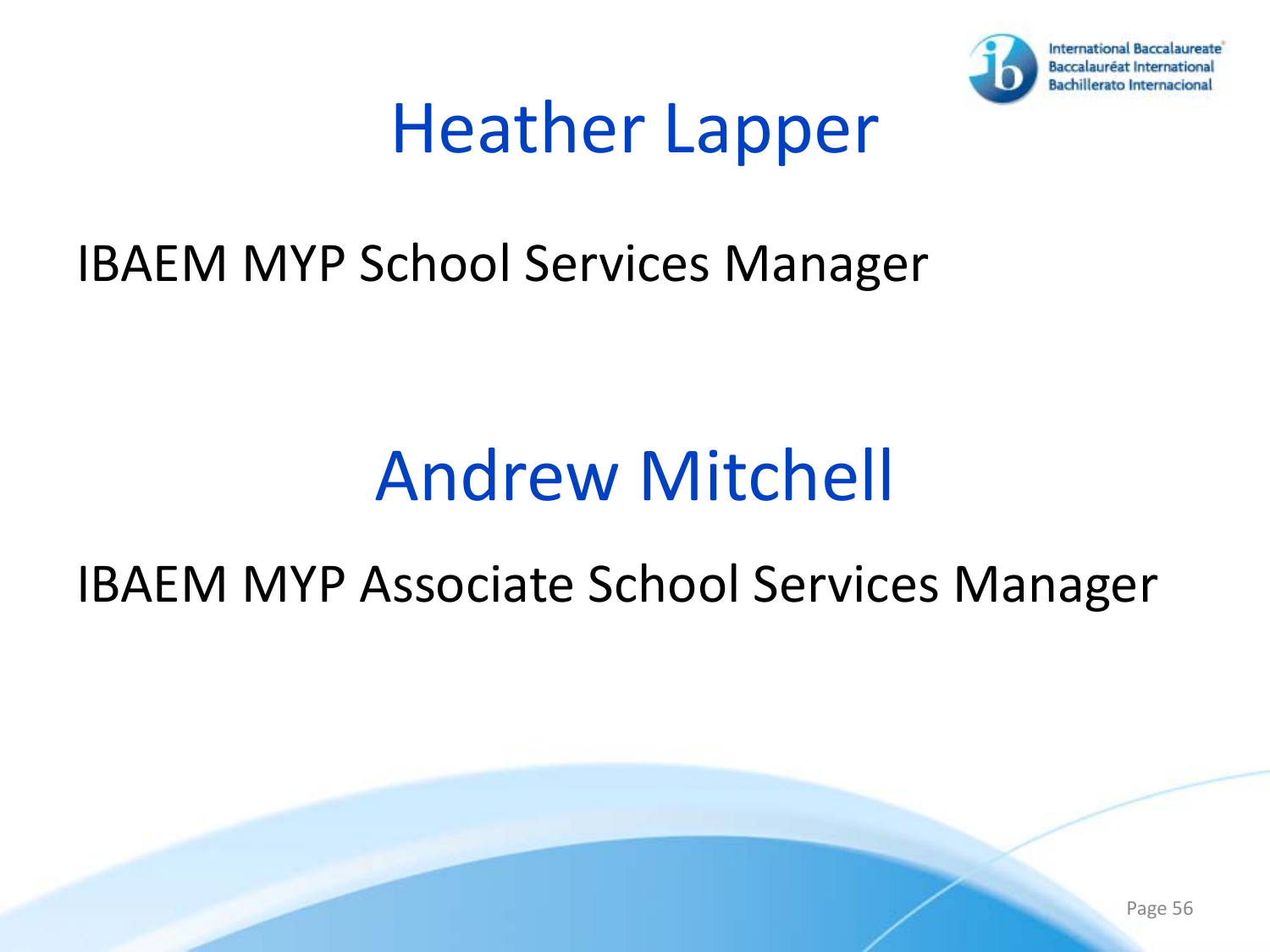

### Subject choice

- IBAEM: Piloting in schools started August 2011
	- Turkey: 5 schools signed agreement
	- UK: 4 schools signed agreement (2012), one school invited
	- Finland: 3 schools invited
- Other regions
	- IBAP: Australia, Malaysia and Hong Kong schools invited
	- IBA: USA and Canada (French medium) schools invited, Latin America (in selection process)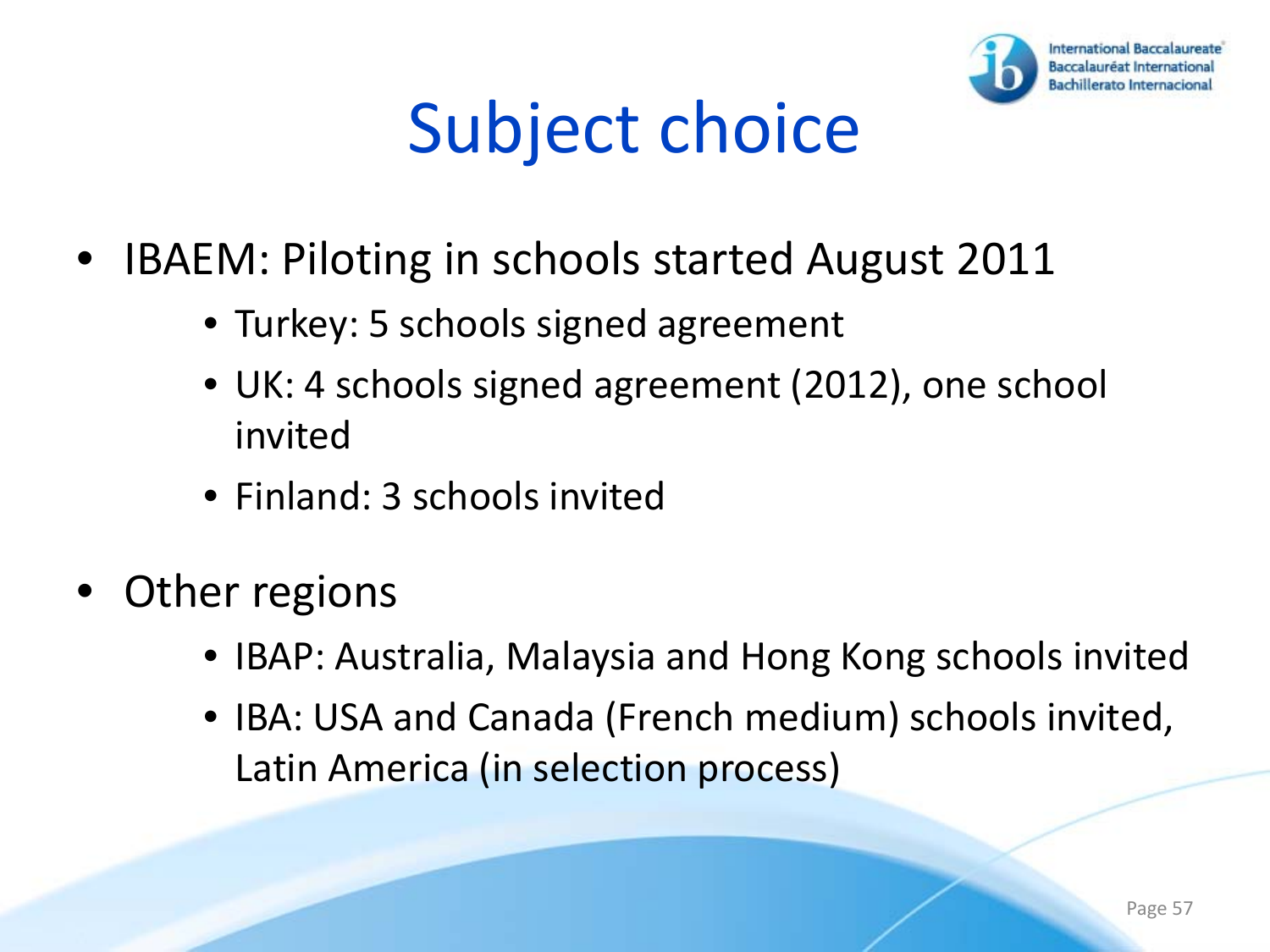

#### Initial exploration of potential vendors

Examples:

<http://www.mondrianwall.com/> <http://managebac.com/>

© International Baccalaureate Organization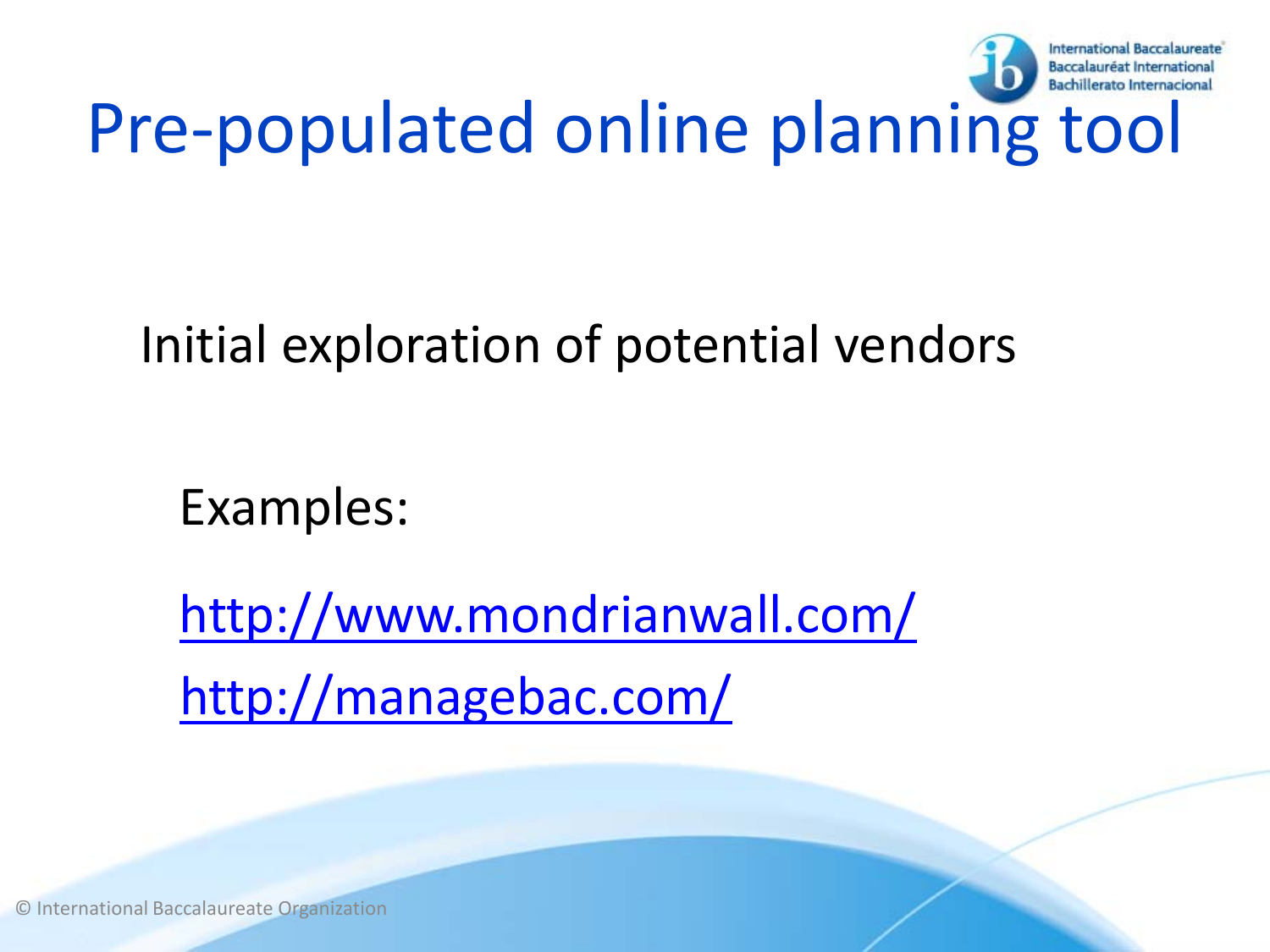

## Summary of key developments



© International Baccalaureate Organization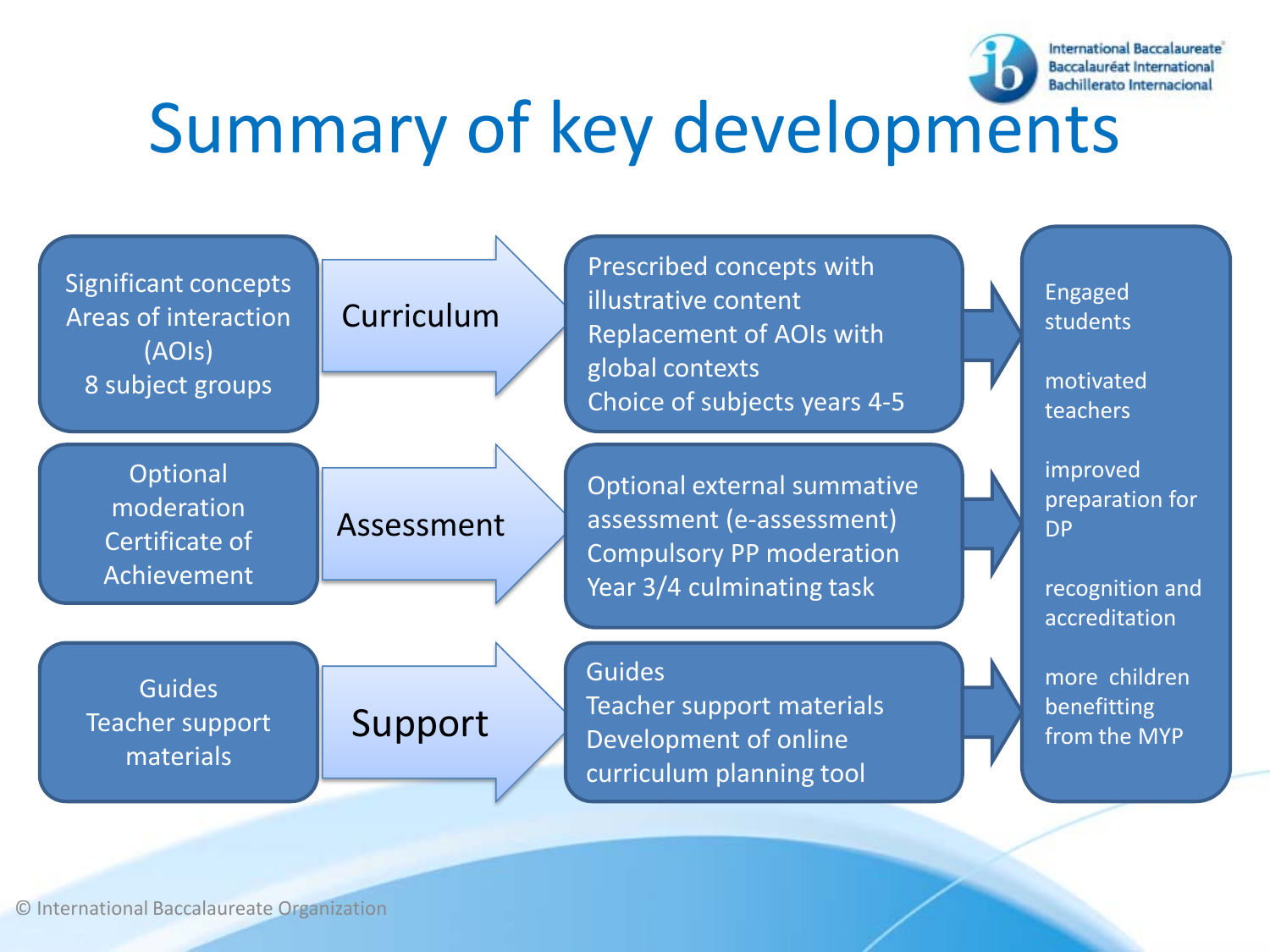

### Timeline

| 2011                                                                                                                      | 2012-2014                                                                                                                       | 2014                                  |
|---------------------------------------------------------------------------------------------------------------------------|---------------------------------------------------------------------------------------------------------------------------------|---------------------------------------|
| Development:<br>Core<br>Programme<br>$\bullet$<br>model<br>Concepts<br>$\bullet$<br>Pilot subject<br>$\bullet$<br>options | Subject guides;<br>authorisation and<br>evaluation;<br>Professional<br>development;<br>assessment; piloting<br>all new elements | Launch, with first<br>assessment 2015 |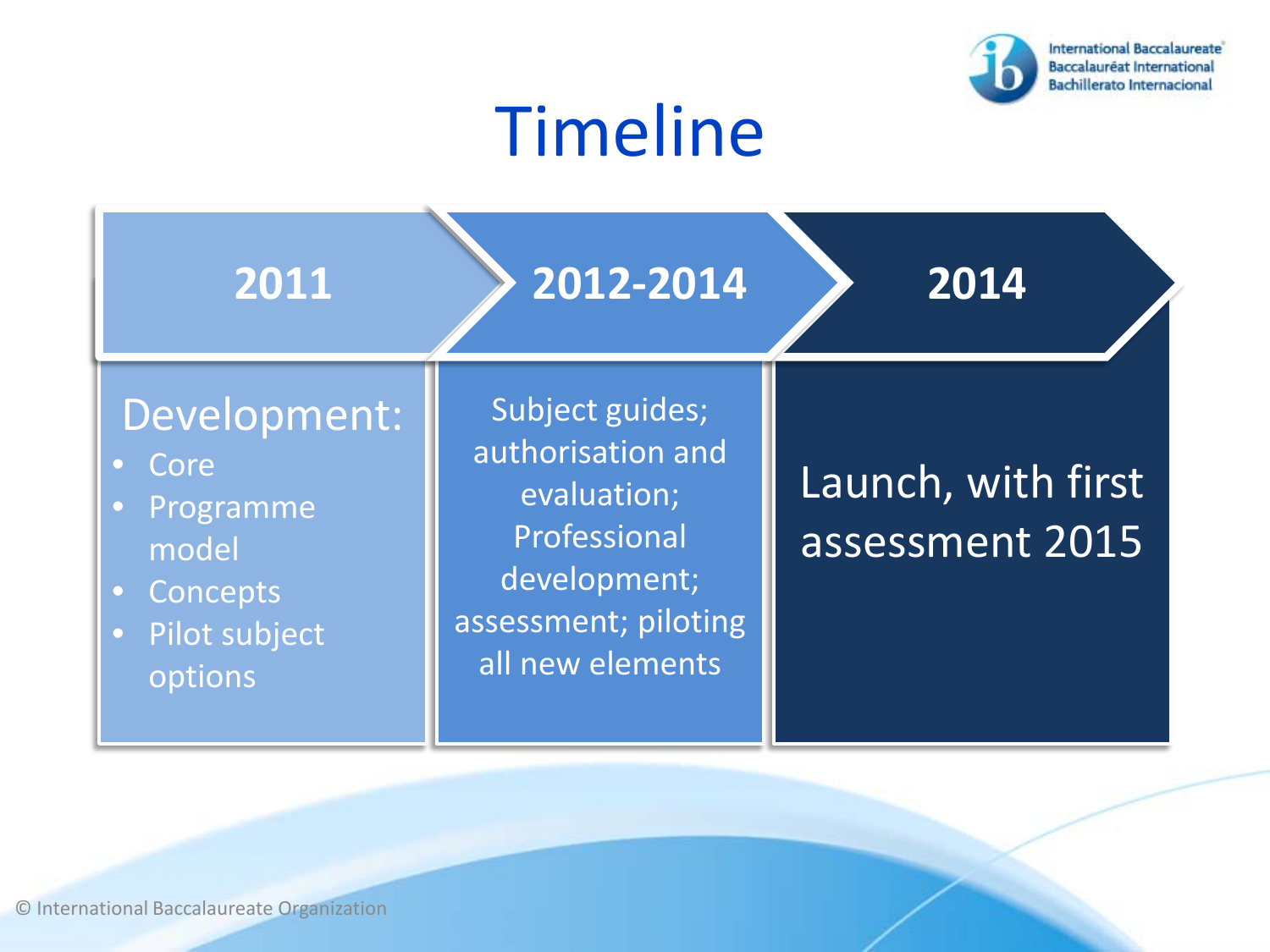

### MYP: The next chapter

- If schools are interested in learning about the proposed changes discussed above, books that have informed the discussions so far include:
- Tomlinson, C. A., Kaplan, S. N., Renzulli, J. S., Purcell, J. H., Leppien, J. H., Burns, D. E., Strickland, C. A., & Imbeau, M. B. (2008). *The Parallel Curriculum: A design to develop learner potential and challenge advanced learners (2nd edition).* Thousand Oaks, CA: Corwin Press.
- Erickson, HL*. Stirring the Head, Heart, and Soul: Redefining Curriculum, Instruction, and Concept-based Learning*, c. 2008, Corwin Press Pub
- Willingham, D. (2009*). Why don't students like school: A cognitive scientist answers questions about how the mind works and what it means for the classroom.* San Francisco, CA: Jossey-Bass.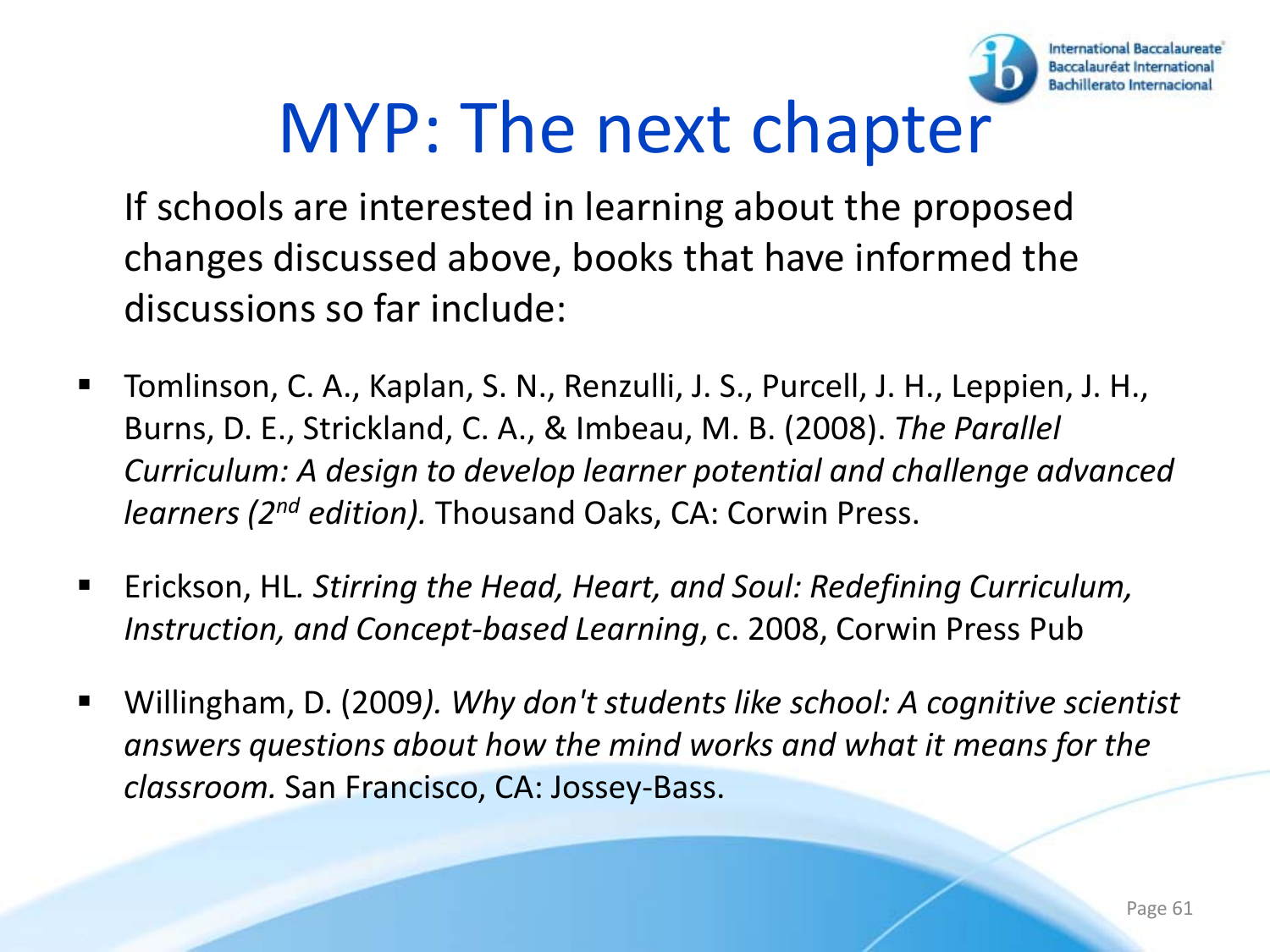## MYP: The next chapter

- Tomlinson, C. & McTighe, J. (2006). *Integrating differentiated instruction and understanding by design*. Alexandria, VA: ASCD.
- National Research Council. (2000). *How people learn: Brain, mind, experience and school*. Washington, DC: National Academy Press.

If you have any questions about this review or any suggestions, please contact



**International Baccalaureate** Baccalauréat International Bachillerato Internacional